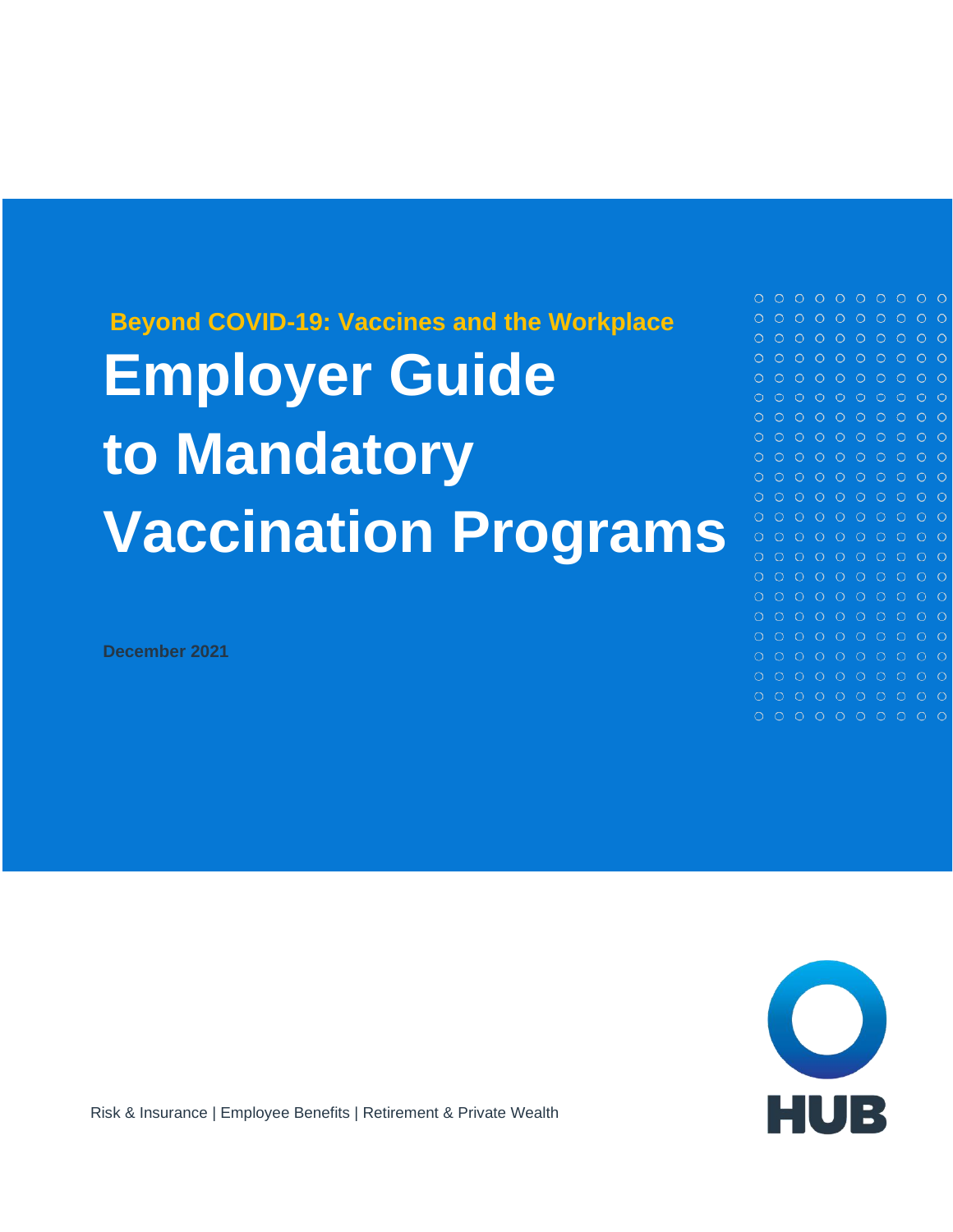### **Contents**

| Health Insurance Portability Accountability Act (HIPAA) Requirements 16             |  |
|-------------------------------------------------------------------------------------|--|
| Title II of the Genetic Information Nondiscrimination Act (GINA) and Vaccinations16 |  |
|                                                                                     |  |
|                                                                                     |  |
|                                                                                     |  |
|                                                                                     |  |
|                                                                                     |  |
|                                                                                     |  |
|                                                                                     |  |
|                                                                                     |  |
|                                                                                     |  |
|                                                                                     |  |
|                                                                                     |  |
|                                                                                     |  |
|                                                                                     |  |
|                                                                                     |  |
|                                                                                     |  |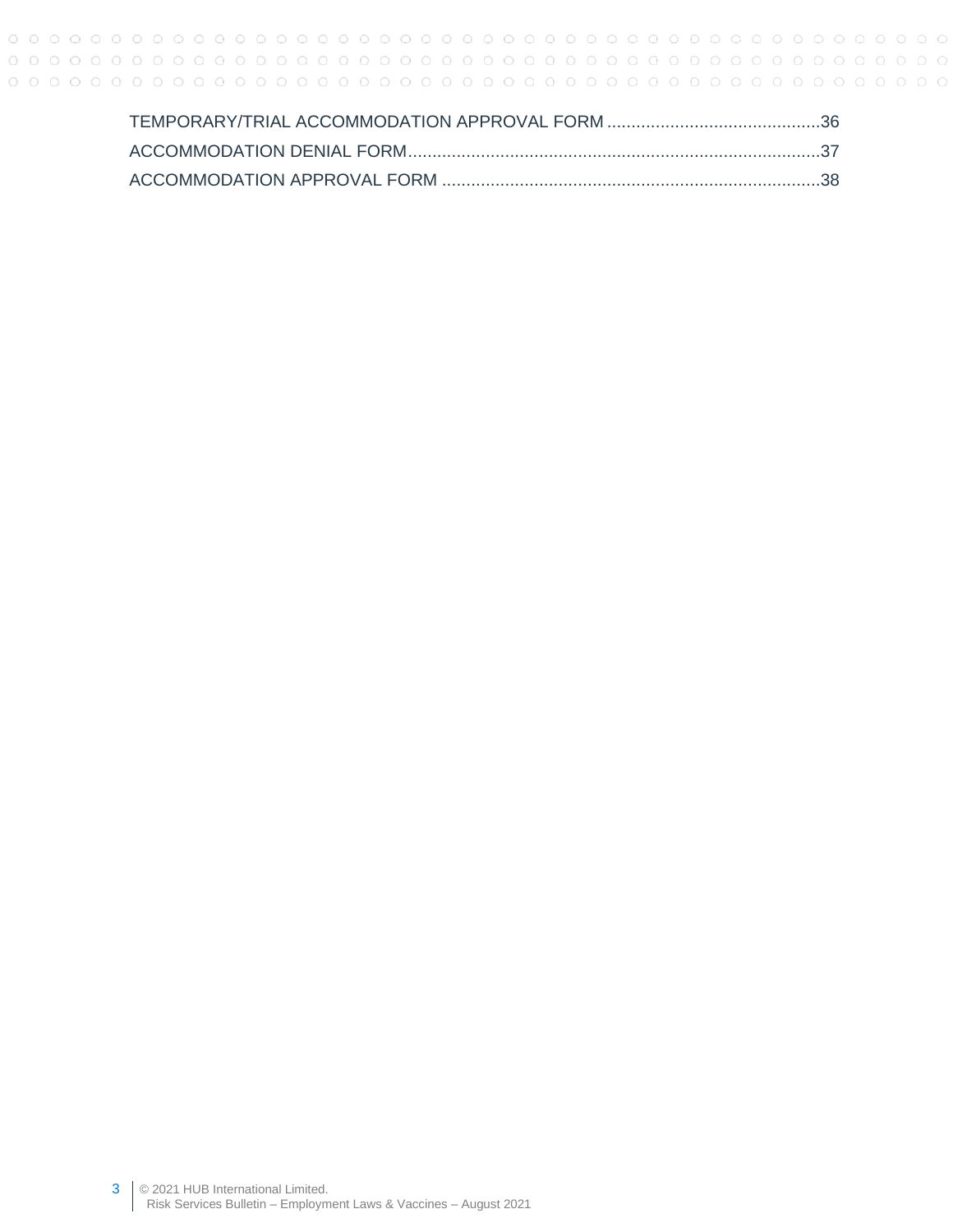*HUB has developed this document to assist clients interested in mandatory vaccine programs with designing and implementing a compliant program. This document should not be construed as advocacy or a recommendation for a workplace mandatory vaccine program.* Employer-driven mandatory vaccination programs require a thorough understanding of employment law, compliance, employee well-being and education. This e-book covers federal employment law considerations and explains the specific limitations pertaining to requiring employees to be vaccinated. Laws may differ and/or vary by state.

If you are looking for information on **[OSHA's COVID-19 Vaccination & Testing Emergency](https://www.hubinternational.com/blog/2021/11/osha-ets/)  [Temporary Standards](https://www.hubinternational.com/blog/2021/11/osha-ets/)**, please review our eBook here: <https://www.hubinternational.com/blog/2021/11/osha-ets/>

### <span id="page-3-0"></span>How to use This Document

Throughout this document we address many important employer considerations that are often also addressed by various government agencies such as the Centers for Disease Control (CDC), Department of Labor (DOL), and the Equal Employment Opportunity Commission (EEOC). We have placed links to the applicable guidance throughout this document for your easy reference. While the EEOC has issued guidance regarding vaccines under federal law, states may interpret their own employment laws differently. Likewise, many municipal, county, state and federal agencies have announced and/or already implemented mandatory vaccination programs. **This guide has been developed exclusively for private employers.** Private employers with government contracts should consult with counsel regarding the ability and/or obligations to offer or mandate the COVID-19 vaccine in the workplace. **Because the laws, rules, and regulations regarding COVID health and safety and COVID vaccines is evolving and changing quickly, we strongly recommend that employers consult with outside legal counsel before implementing any vaccine program. Where local, state or federal law varies from the guidance in this document, the local, state, and/or federal law applies.** 

As a general rule, employers, under certain circumstances, may require employees to receive the COVID-19 vaccine even while such vaccinations are available only through Emergency Use Authorizations (EUA). <sup>1</sup> However, there are specific and certain limitations. Employer vaccination policies are subject to various significant federal laws (among other legal considerations covered in this eBook): (1) the Americans with Disabilities Act; (2) Title VII of the Civil Rights act of 1964 – Religious Discrimination; and (3) the Pregnancy Discrimination Act. As a threshold matter, employers must ensure that the rationale requiring vaccinations is based upon objective facts, tied to employees' job descriptions, and administered consistently.<sup>2</sup>

<sup>1</sup> The U.S. Department of Justine (DOJ) issued an opinion stating that the Food, Drug and Cosmetic Act does not prohibit employers from mandating vaccination for COVID-19, even while vaccinations are available only through an EUA[. https://www.justice.gov/olc/file/1415446/download](https://www.justice.gov/olc/file/1415446/download) 

<sup>&</sup>lt;sup>2</sup> See [EEOC FAQ](https://www.eeoc.gov/wysk/what-you-should-know-about-covid-19-and-ada-rehabilitation-act-and-other-eeo-laws?utm_content=&utm_medium=email&utm_name=&utm_source=govdelivery&utm_term=) K.5. Under the ADA, may an employer require a COVID-19 vaccination for all employees entering the workplace, even though it knows that some employees may not get a vaccine because of a disability? (12/16/20, updated 5/28/21)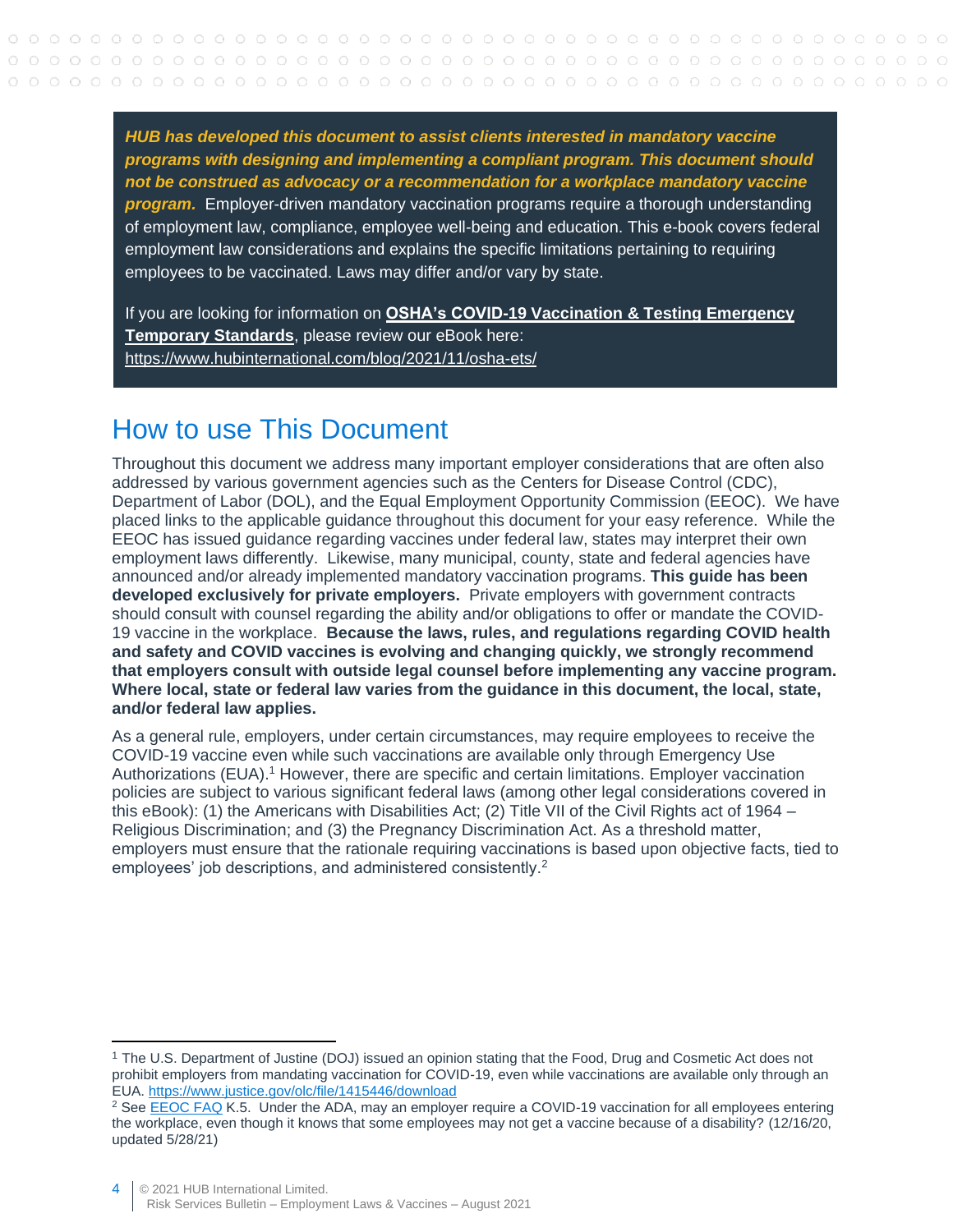### <span id="page-4-0"></span>Mandatory Vaccine Programs

Mandatory vaccine programs are not all created equal. There seems to be essentially two approaches to a mandatory vaccine program:

- 1. **The Purist:** employer requires all candidates and employees to become vaccinated by a certain date or within a specified timeframe. Failure to become vaccinated results in withdrawal of offer of employment or termination of employment unless the individual is eligible for an exception under state and/or federal law.
- 2. **The Hybrid:** employer requires all candidates and employees to become vaccinated by a certain date or within a specified timeframe. Employees that fail to become vaccinated will retain employment but will be subject to greater safety scrutiny and standards including regular COVID-19 testing.

Before deciding which approach to take, employers should consider the following:

- The potential impact of a vaccination policy on your business;  $\overline{O}$
- $\circ$  The potential reception to different policies by your candidates, employees, customers, and the public;
- $\circ$  The applicable laws, regulations and orders at the federal, state and local level.

Once an employer has determined its approach to its employee vaccination policy it should develop a written vaccination policy. Employers should likewise develop and implement robust communication and education programs for employees allowing employee feedback and Q&A.

#### <span id="page-4-1"></span>**Employee COVID-19 Testing and Mandatory Vaccine Programs**

For employers adopting a hybrid approach, or those who must provide a workplace accommodation, regular and frequent employee COVID-19 testing may be part of an alternative solution. The EEOC has addressed employer COVID-19 testing:

#### **A.6. May an employer administer a COVID-19 test (a test to detect the presence of the COVID-19 virus) when evaluating an employee's initial or continued presence in the workplace?** *(4/23/20; updated 9/8/20 to address stakeholder questions about updates to CDC guidance)*

The ADA requires that any mandatory medical test of employees be "job related and consistent with business necessity." Applying this standard to the current circumstances of the COVID-19 pandemic, employers may take screening steps to determine if [employees](https://www.eeoc.gov/wysk/what-you-should-know-about-covid-19-and-ada-rehabilitation-act-and-other-eeo-laws#A.2)  [entering the workplace have COVID-19](https://www.eeoc.gov/wysk/what-you-should-know-about-covid-19-and-ada-rehabilitation-act-and-other-eeo-laws#A.2) because [an individual with the virus will pose a direct](https://www.eeoc.gov/transcript-march-27-2020-outreach-webinar#q1)  [threat](https://www.eeoc.gov/transcript-march-27-2020-outreach-webinar#q1) to the health of others. Therefore an employer may choose to administer COVID-19 testing to employees before initially permitting them to enter the workplace and/or periodically to determine if their presence in the workplace poses a direct threat to others. The ADA does not interfere with employers following [recommendations by the CDC](https://www.cdc.gov/coronavirus/2019-ncov/community/organizations/testing-non-healthcare-workplaces.html) or other public health authorities regarding whether, when, and for whom testing or other screening is appropriate. Testing administered by employers consistent with current CDC guidance will meet the ADA's "business necessity" standard.

Consistent with the ADA standard, employers should ensure that the tests are considered accurate and reliable. For example, employers may review [information](https://www.fda.gov/medical-devices/emergency-situations-medical-devices/faqs-diagnostic-testing-sars-cov-2) from the U.S. Food and Drug Administration about what may or may not be considered safe and accurate testing, as well as guidance from CDC or other public health authorities. Because the CDC and FDA may revise their recommendations based on new information, it may be helpful to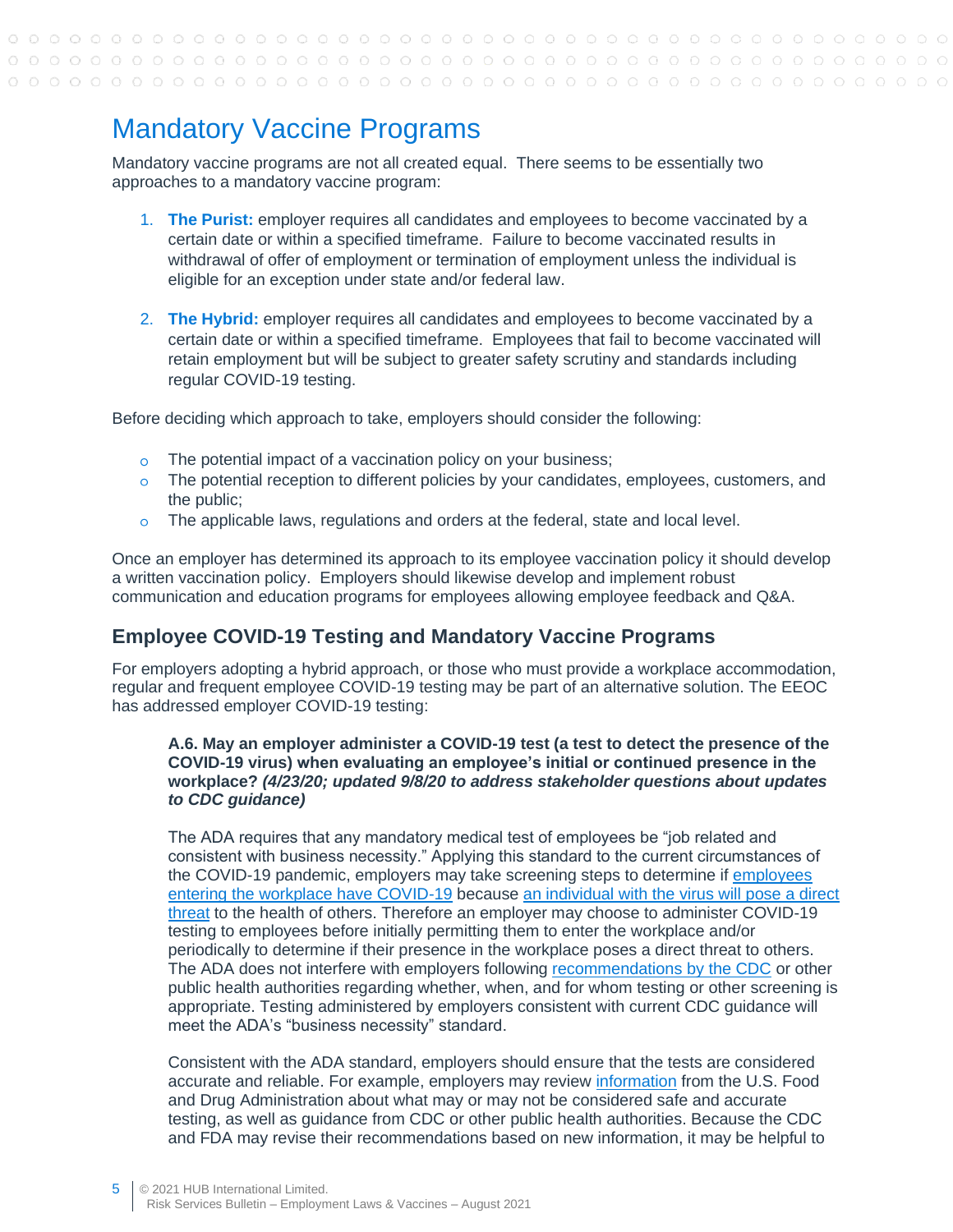check these agency websites for updates. Employers may wish to consider the incidence of false-positives or false-negatives associated with a particular test. Note that a positive test result reveals that an individual most likely has a current infection and may be able to transmit the virus to others. A negative test result means that the individual did not have detectable COVID-19 at the time of testing.

A negative test does not mean the employee will not acquire the virus later. Based on guidance from medical and public health authorities, employers should still require–to the greatest extent possible–that employees observe infection control practices (such as social distancing, regular handwashing, and other protective measures) in the workplace to prevent transmission of COVID-19.

### <span id="page-5-0"></span>Americans with Disabilities Act

Employers considering a mandatory vaccination program must be prepared to address employees with underlying health conditions that conflict with the ability to become vaccinated.

The Americans with Disabilities Act ("ADA") protects qualified individuals with disabilities from employment discrimination. Under the ADA, a person has a disability if he or she has a physical or mental impairment that substantially limits a major life activity. The ADA also protects individuals who have a record of a substantially limiting impairment, and people who are "regarded as" having a substantially limiting impairment. A substantial impairment is one that significantly limits or restricts a major life activity such as hearing, seeing, speaking, breathing, performing manual tasks, walking, caring for oneself, learning or working. The ADA generally prohibits an employer from requiring a medical examination or making inquiries of an employee as to whether that employee is an individual with a disability, or as to the nature and severity of a disability, unless such examination or inquiries are "job-related and consistent with business necessity."

An individual with a disability must also be qualified to perform the essential functions of the job with or without reasonable accommodation. This means that the applicant or employee must:

- $\circ$  Satisfy the job requirements for educational background, employment experience, skills, licenses, and any other qualification standards that are job related; and
- $\circ$  Be able to perform those tasks that are essential to the job, with or without reasonable accommodation.

As threshold matter, employees with a health condition that is considered a "disability" under the ADA may not be able to receive the vaccine and may require an accommodation. For example:

- $\circ$  Individuals with severe (i.e. life-threatening) allergies to eggs or to other components of the influenza vaccine
- Adults who have immunosuppression (including immunosuppression caused by HIV or medications)
- Adults and children who have chronic pulmonary, cardiovascular (except isolated hypertension), renal, hepatic, neurologic/neuromuscular, hematologic or metabolic disorders

Employers may require that employees provide documentation from a licensed healthcare provider to establish they have a disability under the ADA. The [EEOC](https://www.eeoc.gov/wysk/what-you-should-know-about-covid-19-and-ada-rehabilitation-act-and-other-eeo-laws?utm_content=&utm_medium=email&utm_name=&utm_source=govdelivery&utm_term=) FAQ "K" series of questions addresses employer workplace vaccination programs and the ADA. The EEOC has made clear that employers may require employee vaccinations so long as they provide for certain exceptions: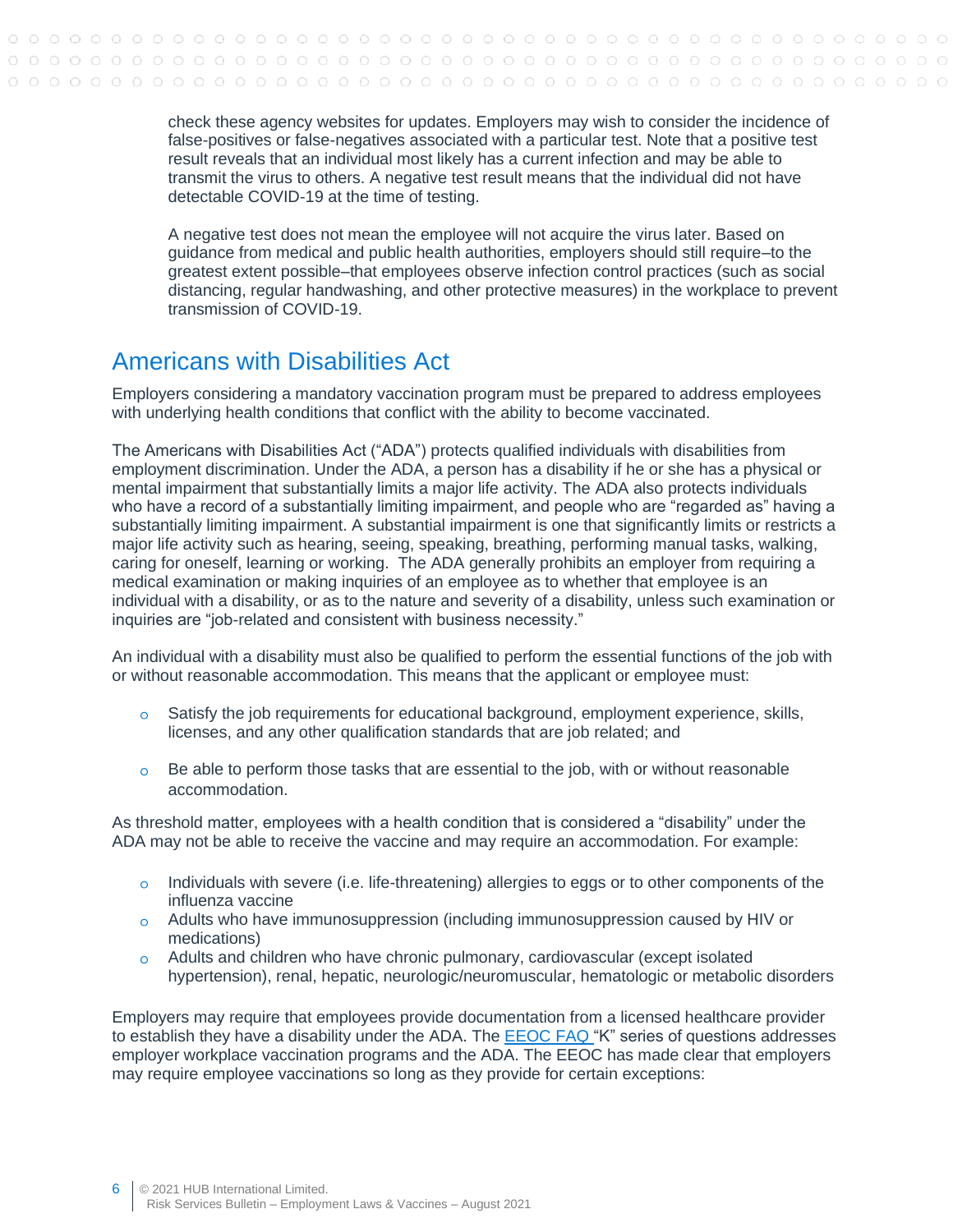#### **K.1. Under the ADA, Title VII, and other federal employment nondiscrimination laws, may an employer require all employees physically entering the workplace to be vaccinated for COVID-19?** *(5/28/21)*

The federal EEO laws do not prevent an employer from requiring all employees physically entering the workplace to be vaccinated for COVID-19, subject to the [reasonable](https://www.eeoc.gov/wysk/what-you-should-know-about-covid-19-and-ada-rehabilitation-act-and-other-eeo-laws#K.5)  [accommodation provisions of Title VII and the ADA and other EEO considerations discussed](https://www.eeoc.gov/wysk/what-you-should-know-about-covid-19-and-ada-rehabilitation-act-and-other-eeo-laws#K.5)  [below.](https://www.eeoc.gov/wysk/what-you-should-know-about-covid-19-and-ada-rehabilitation-act-and-other-eeo-laws#K.5) These principles apply if an employee gets the vaccine in the community or from the employer.

In some circumstances, Title VII and the ADA require an employer to provide reasonable accommodations for employees who, because of a disability or a sincerely held religious belief, practice, or observance, do not get vaccinated for COVID-19, unless providing an accommodation would pose an undue hardship on the operation of the employer's business. The analysis for undue hardship depends on whether the accommodation is for a disability (including pregnancy-related conditions that constitute a disability) (see EEOC FAQ K.6) or for religion (see EECO FAQ K.12).

### <span id="page-6-0"></span>Mandatory Vaccines, ADA, Accommodations, and the Interactive Process

While an individual with a disability may request an accommodation due to a medical condition, this request does not necessarily mean that the employer is required to provide the accommodation or job modification. A request for a reasonable accommodation is the first step in an informal, interactive process between the individual and the employer. Employers and employees should engage in a flexible, interactive process to identify workplace accommodation options that do not constitute an undue hardship (significant difficulty or expense). The prevalence in the workplace of employees who have already received a COVID-19 vaccination and the amount of contact with others, whose vaccination status could be unknown, may impact the undue hardship consideration.

Generally, the employer should initiate the interactive process with the employee once a request for an accommodation has been made by the employee or the employer becomes aware that an accommodation may be required. The employer may have the obligation to initiate the reasonable accommodation interactive process without being asked by the employee if the employer:

- o Knows that the employee has a disability
- $\circ$  Knows, or has reason to know, that the employee is experiencing workplace problems because of the disability
- Knows, or has reason to know, that the disability prevents the employee from requesting a  $\Omega$ reasonable accommodation

The interactive process is "at the heart of the ADA's process" and is critical for enabling individuals with disabilities to fully integrate into the workplace. The goals for the employer and qualified individual with a disability are to:

- Identify the precise limitations caused by the disability  $\circ$
- Explore potential reasonable accommodations that could overcome those limitations  $\overline{O}$

As part of the interactive process, the employer should determine whether it is necessary to obtain supporting documentation about the employee's disability. Additionally, during the interactive process the employer may offer accommodation alternatives and discuss their effectiveness in removing the workplace barrier that is impeding the individual with a disability. If the individual with a disability states that she/he does not need a reasonable accommodation, the employer will have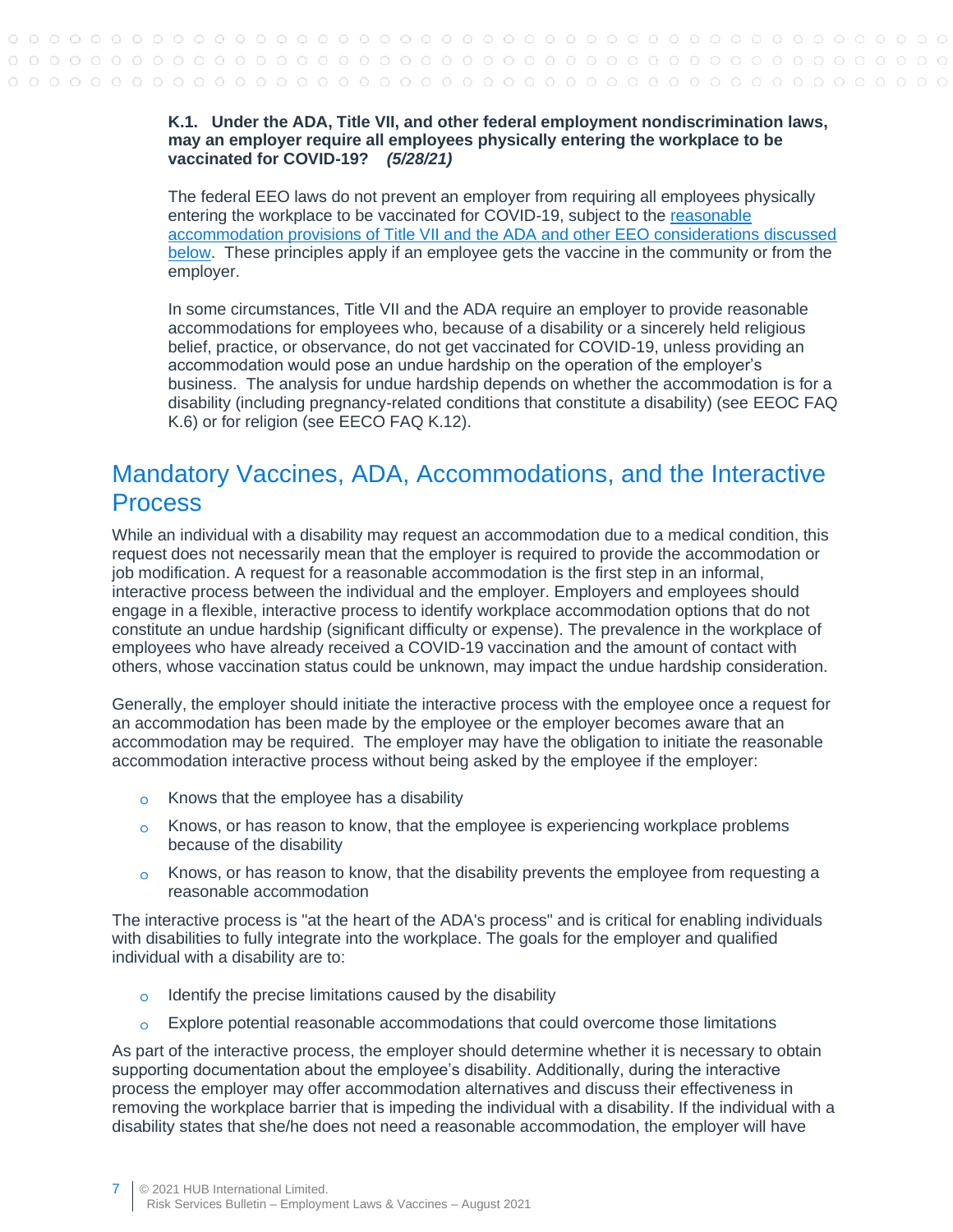fulfilled its obligation. It is always recommended that the employer confirm this in writing with the employee.

The employer should consider the possible accommodations in light of the nature of the workforce and the employee's position. In some industries and work environments continued enforcement of safety protocols may suffice. For example, the employer may be able to move an employee who cannot receive the vaccine from a cubicle or open environment to an office with a door to provide additional protection. Likewise, the employer may be able to offer the employee a modified shift or provide the employee with additional protective gear and breaks to wash his/her hands. Additionally, employers should consider telecommuting or reassignment accommodations. **It's important to note that even after employees are vaccinated the CDC recommends that employers continue to enforce COVID-19 safety protocols including wearing masks, regular hand washing and sanitizing, one-way hallways, social distancing, well ventilated air systems, and other safety measures (see our employer safety self-inventory [here\)](https://www.hubinternational.com/blog/2020/11/covid-workplace-safety-self-inventory/).**

In some limited circumstances the employer may exclude the employee from the workplace as an accommodation. For example, the employer may conclude that the employee poses a direct threat if the unvaccinated individual will expose others to the virus at the worksite. To constitute a direct threat, an employer must have a reasonable belief, based on objective evidence, that an employee who does not receive a vaccination, will pose a direct threat due to "significant risk of substantial harm to the health or safety of the individual or others that cannot be eliminated or reduced by reasonable accommodation." The EEOC further advises that employers should conduct an "individualized assessment" of four factors to determine whether a direct threat exists:

- 1. the duration of the risk;
- 2. the nature and severity of the potential harm;
- 3. the likelihood that the potential harm will occur; and
- 4. the imminence of the potential harm.

"A conclusion that there is a direct threat would include a determination that an unvaccinated individual will expose others to a virus in the workplace."

Once the employer makes the direct threat determination, it cannot unilaterally exclude the employee from the workplace. Likewise, the employer cannot take any other action against the employee unless there is no way to provide a reasonable accommodation (absent [undue hardship\)](https://www.eeoc.gov/wysk/what-you-should-know-about-covid-19-and-ada-rehabilitation-act-and-other-eeo-laws?utm_content=&utm_medium=email&utm_name=&utm_source=govdelivery&utm_term=#D) that would eliminate or reduce the direct threat. In other words, the employer must engage in the "interactive process" to determine whether an accommodation (such as safety protocols) will eliminate the risk/threat.

The employer can exclude the employee from the workplace **only if**, after going through the interactive process, it has determined that there is no way to accommodate the employee and also eliminate the risk. However, excluding the employee from the workplace does not mean the termination of employment. Employers must consider whether there is work for the employee to perform remotely including a temporary reassignment to another position. Likewise, some employees may be eligible for other forms of state or federal leave such as the Family and Medical [Leave Act.](https://www.dol.gov/agencies/whd/fmla) Employers should check with local counsel regarding state paid leave laws. Some states continue to provide other forms of COVID-19 related Paid Sick Leave. For example, CA provides leave to recover from vaccine side effects.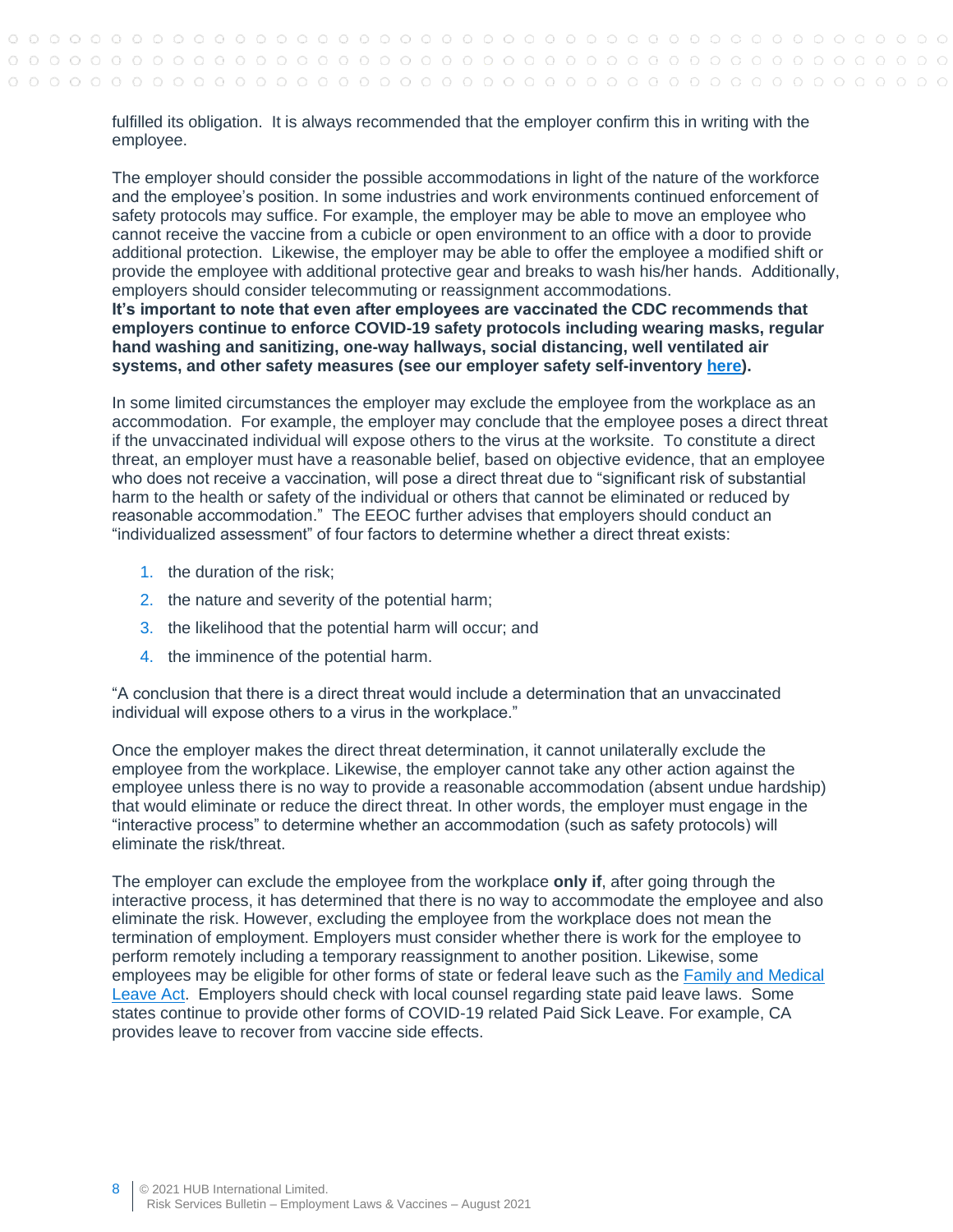### <span id="page-8-0"></span>ADA and Covid-19 Vaccine Medical Inquiries

In addition to the requirement to provide an accommodation to employees with a qualified condition, the ADA also governs the nature and extent of medical inquiries by employers. An employer may obtain employee medical information only when it is "job-related and consistent with business necessity". According to the EEOC, the vaccine itself is not considered a "medical examination" (under the ADA). However, pre-screening vaccination questions may trigger the ADA inquiry limits if the questionnaires are likely to elicit information about a disability. The likelihood that medical information obtained through the vaccination may trigger an ADA obligation will depend (in part) on the nature of the program:

- **Mandatory Vaccination Programs:** If the employer requires employees to obtain the  $\circ$ vaccine and employees receive the vaccine from the employer or a vendor engaged by the employer, the medical pre-screening questions are subject to the ADA. If the employer **requires** (i.e. mandatory vaccination program) an employee to receive the vaccine administered by the employer, the employer must show that disability-related screening inquiries (for example, the medical pre-screening questions) are "job-related and consistent with business necessity."
- **Third-Party Vaccinations**: Employees who receive the vaccine from other third-party  $\Omega$ vendors that do not have a contract with the employer, such as their local pharmacy, clinic, or other health care provider, the ADA "job-related and consistent with business necessity" restrictions on disability-related inquiries would not apply to the pre-vaccination medical screening questions even if the vaccine is required by the employer.

Finally, merely requiring the employee to provide the proof or receipt of the COVID-19 vaccine would not constitute a disability related inquiry. However, employers should proceed with caution. If an employer poses any follow-up questions such "why didn't you receive the vaccine," "what medical side-effects did you experience," or "do you have any underlying health conditions that contributed to side effects" they may tread into ADA prohibited medical inquiry territory. Likewise, the documentation of the vaccine (i.e. the vaccine card) is confidential medical information, must be stored in a separate and secure medical file, and only those who "need to know" may be informed of the employee's vaccine status.

### <span id="page-8-1"></span>Title VII of the Civil Rights Act of 1964<sup>3</sup>

Title VII protects workers from employment discrimination based on their race, color, religion, sex, national origin, or protected activity.

As with any employment policy, employers that have a vaccine requirement may need to respond to allegations that the requirement has a disparate impact on—or disproportionately excludes employees based on their race, color, religion, sex, or national origin under Title VII (or age under the Age Discrimination in Employment Act (40+)) or other protected classes. Employers should keep in mind that because some individuals or demographic groups may face greater barriers to receiving a COVID-19 vaccination than others, some employees may be more likely to be negatively impacted by a vaccination requirement.

It would also be unlawful to apply a vaccination requirement to employees in a way that treats employees differently based on disability, race, color, religion, sex (including pregnancy, sexual orientation and gender identity), national origin, age, or genetic information, or other protected class, unless there is a legitimate non-discriminatory reason.

<sup>3</sup> Title 42 U.S.C. § 2000e-2(a) applies to employers with fifteen or more employees. See 42 U.S.C. § 2000e(b).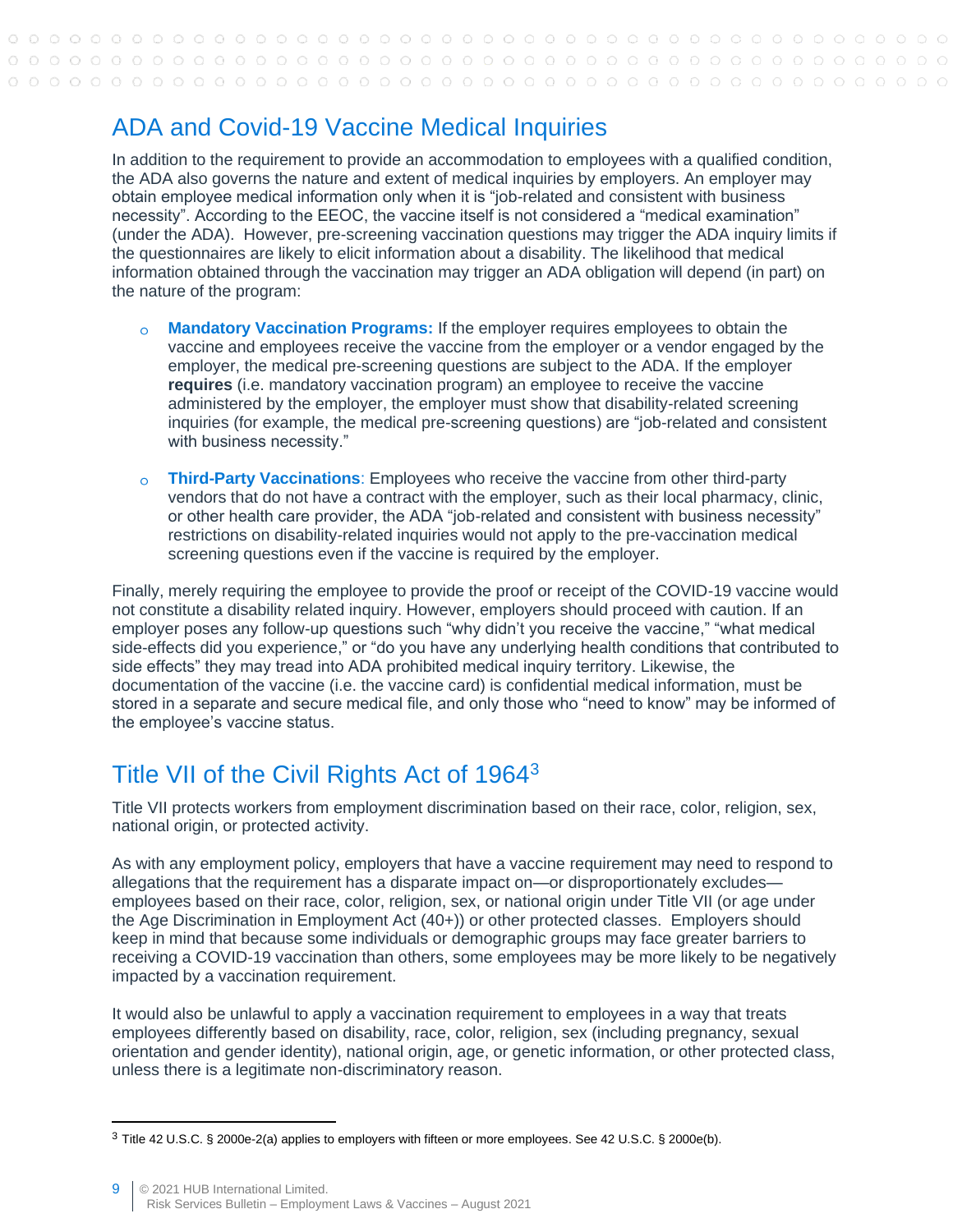### <span id="page-9-0"></span>**Title VII and Religion**

Like the ADA, Title VII contemplates accommodating individuals who's sincerely held religious belief conflicts with receiving the vaccine. Employees and applicants are entitled to an accommodation when a person identifies a sincerely held religious, ethical or moral belief that conflicts with a specific task or requirement of the position or an application process. More specifically, a religious accommodation is any adjustment to the work environment that will allow an employee or applicant to practice his or her religion, so long as it does not cause an undue hardship to the employer. Title VII's undue hardship defense to providing religious accommodation has been defined by the Supreme Court as requiring a showing that the proposed accommodation in a particular case poses "more than a de minimis" cost or burden. This is a lower standard for an employer to meet than undue hardship under the ADA, which is defined in that statute as "an action requiring significant difficulty or expense."

#### **Definition of Religion<sup>4</sup>**

Title VII defines "religion" very broadly. It includes traditional, organized religions such as Christianity, Judaism, Islam, Hinduism, and Buddhism. It likewise includes religious beliefs that are new, uncommon, not part of a formal church or sect, or only held by a small number of people.

#### [The EEOC instructs:](https://www.eeoc.gov/laws/guidance/section-12-religious-discrimination)

*Because the definition of religion is broad and protects beliefs and practices with which the employer may be unfamiliar, the employer should ordinarily assume that an employee's request for religious accommodation is based on a sincerely-held religious belief. If, however, an employee requests religious accommodation, and an employer has an objective basis for questioning either the religious nature or the sincerity of a particular belief or practice, the employer would be justified in seeking additional supporting information.*

The EEOC provides specific and detailed guidance to employers regarding employee religious accommodation requests. Specifically, in FAQ K.12 the EEOC instructs (among other things):

#### **Under Title VII, how should an employer respond to an employee who communicates that he or she is unable to be vaccinated for COVID-19 (or provide documentation or other confirmation of vaccination) because of a sincerely held religious belief, practice, or observance? (updated 5/28/21).**

Once an employer is on notice that an employee's sincerely held religious belief, practice, or observance prevents the employee from getting a COVID-19 vaccine, the employer must provide a reasonable accommodation unless it would pose an undue hardship. Employers also may receive religious accommodation requests from individuals who wish to wait until an alternative version or specific brand of COVID-19 vaccine is available to the employee. Such requests should be processed according to the same standards that apply to other accommodation requests.

Under Title VII, a practice is religious if the employee's reason for the practice is religious. Social, political, or economic philosophies, or personal preferences, are not "religious" beliefs under Title VII.

<sup>&</sup>lt;sup>4</sup> Specially defined "religious organizations" and "religious educational institutions" are exempt from certain religious discrimination provisions, and the ministerial exception bars EEO claims by employees of religious institutions who perform vital religious duties at the core of the mission of the religious institution.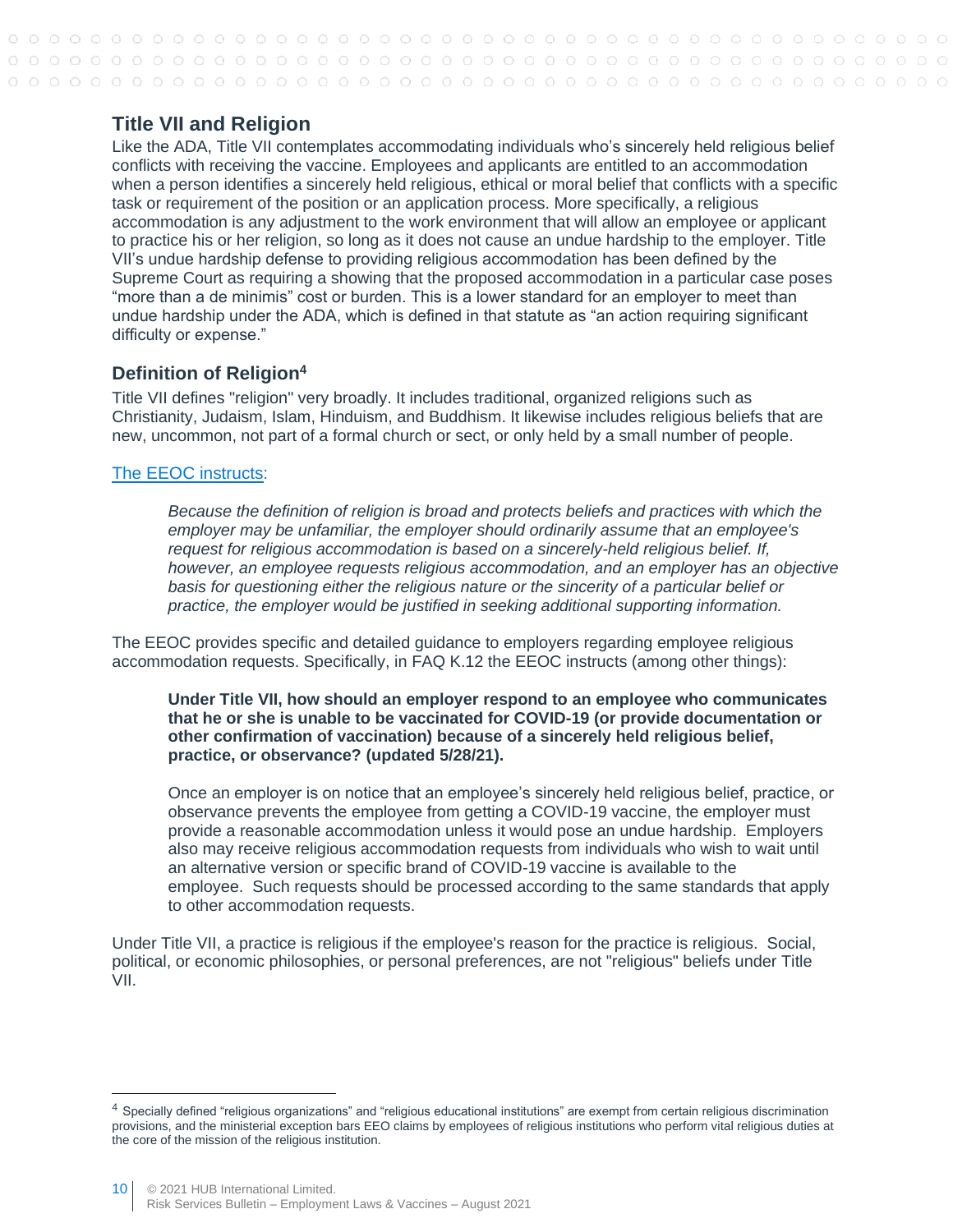#### **"Sincerely Held"**

Like the "religious" nature of a belief or practice, the "sincerity" of an employee's stated religious belief is usually not in dispute. Nevertheless, there are some circumstances in which an employer may assert that the employee's claimed religious belief was not sincerely held. Employers may consider whether:

- 1. the employee has behaved consistently with the belief;
- 2. the employee is seeking the accommodation for secular reasons;
- 3. the timing of the request is suspect; and
- 4. the employer otherwise has reason to believe the accommodation is not sought for religious reasons.

However, no single factor is dispositive [\(EEOC FAQ K5\)](https://www.eeoc.gov/wysk/what-you-should-know-about-covid-19-and-ada-rehabilitation-act-and-other-eeo-laws?utm_content=&utm_medium=email&utm_name=&utm_source=govdelivery&utm_term=).

For example, although prior inconsistent conduct is relevant to the question of sincerity, an individual's beliefs – or degree of adherence – may change over time, and therefore an employee's newly adopted or inconsistently observed religious practice may nevertheless be sincerely held. An employer also should not assume that an employee is insincere simply because some of his or her practices deviate from the commonly followed tenets of his or her religion.

#### **Reasonable Accommodation and the Interactive Process**

An applicant or employee who seeks religious accommodation must make the employer aware both of the need for accommodation and that it is being requested due to a conflict between religion and work. This is different than the ADA where an employer's obligation may be triggered by its own knowledge (rather than the employee's specific request). However, there are "no magic words." To request an accommodation, an employee may use "plain language" and need not mention any particular terms such as "Title VII" or "religious accommodation." However, the applicant or employee must provide enough information to make the employer aware that there exists a conflict between the individual's religious practice or belief and a requirement for applying for or performing the job.

Once an employer is on notice that an employee's sincerely held religious belief, practice, or observance prevents the employee from getting a COVID-19 vaccine, the employer must provide a reasonable accommodation unless it would pose an undue hardship. Although an employer is not required by Title VII to discuss with an employee before deciding an accommodation request, as a practical matter it can be important to do so. Both the employer and the employee have roles to play in resolving an accommodation request. In addition to placing the employer on notice of the need for accommodation, much like the ADA interactive process, the employer and employee should engage in a cooperative effort to address the conflict between the religious belief or practice and work. The employer may request, and the employee should provide any information and documentation necessary to determine whether an accommodation is available that would eliminate the religious conflict without posing an undue hardship on the employer. Likewise, when the employer does not have enough information or a bona-fide doubt regarding the sincerity of the religious belief, it may ask about the facts and circumstances of the employee's claim that the belief or practice at issue is religious, sincerely held, and it gives rise to the need for the accommodation.

#### **Religion and Vaccines**

*May an employer require employees to get a vaccination? May an employee refuse? What recourse does the employer have? What obligations do both the employee and employer have?* 

In January 2020, the Fifth District Court of Appeals addressed this very issue in *Horvath v. City of Leander*. Brett Horvath is an ordained Baptist minister and a firefighter for the City of Leander Fire Department (the "Department"). Horvath objects to vaccinations as a tenet of his religion. Two years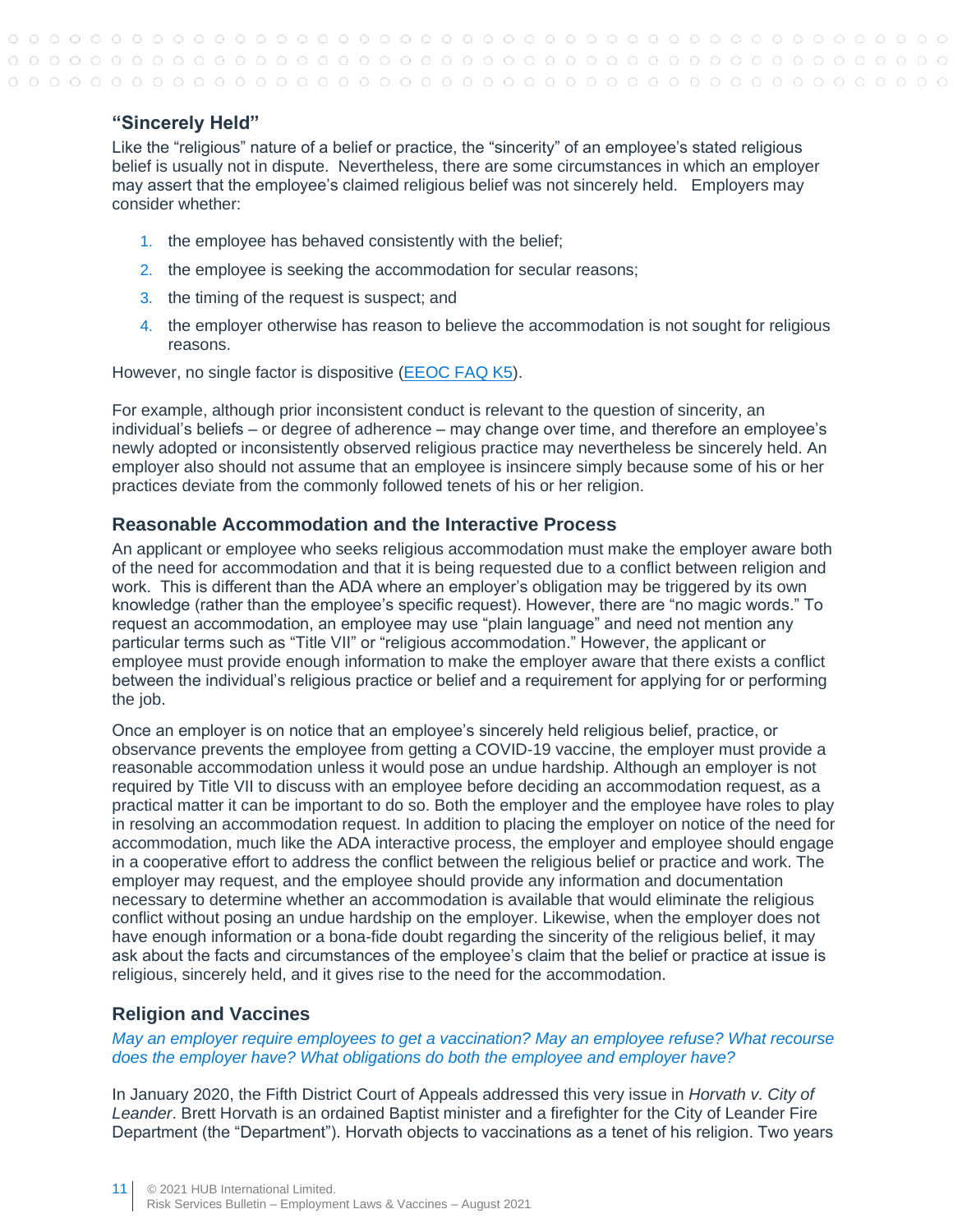after he was hired, the Department adopted an infection control plan that directed fire department personnel to receive flu vaccines. Horvath sought an exemption from the directive on religious grounds, and the exemption was approved by the Chief. The Chief agreed to the accommodation on the condition that Horvath use increased isolation, cleaning, and personal protective equipment to prevent spreading the flu virus to himself, co-workers, or patients with whom he may come into contact as a first responder.

Two years later, the City mandated that all personnel receive a TDAP vaccine, which immunizes from tetanus, diphtheria, and pertussis or whooping cough and Horvath likewise sought an exemption from the directive on religious grounds. The City provided Horvath with two accommodation options: (1) he could be reassigned to the position of code enforcement officer, which offered the same pay and benefits and did not require a vaccine, and the City would cover the cost of training; or (2) he could remain in his current position if he agreed to wear personal protective equipment, including a respirator, at all times while on duty, submit to testing for possible diseases when his health condition justified, and keep a log of his temperature.

Horvath suggested an alternative accommodation including that he wear the protective gear only when encountering patients who were coughing or had a history of communicable illness. The Chief refused to renegotiate and gave Horvath a deadline to decide whether he "agree[d] to the accommodations as presented or [would] receive the vaccines." After several weeks of discussion with Horvath and Horvath's continued refusal to accept one of the two accommodations, the Chief terminated Horvath's employment for violating the Code of Conduct. Horvath filed suit, alleging, among other things, discrimination and retaliation in violation of Title VII – religious discrimination and retaliation.

The district court ruled in favor of the Department finding:

- 1. **Religious Discrimination**: The Department offered Horvath two different accommodation options. Because Horvath didn't like the accommodations does not make them illegitimate. "Title VII does not restrict an employer to only those means of accommodation that are preferred by the employee." In fact, the court stated that the Department's offer to transfer Horvath to another position with the same salary and benefits was more generous than accommodations approved by other courts in prior cases.
- 2. **Retaliation:** The district court found that "Horvath was terminated not for engaging in protected activity by opposing a discriminatory practice." Instead, the court stated that the Department had terminated Horvath for a legitimate reason – "his defiance of a direct order by failing to select an accommodation."

#### The *Horvath* case provides employers with some important guardrails regarding mandatory vaccination programs:

- 1. Anti-vaccination beliefs could be (and sometimes are) protected where associated with religious adherence. Employers choosing to implement vaccination requirements must appropriately respond to employees refusing to be vaccinated. If an employee objects to a vaccine on the basis of his/her religion, employers should engage in a cooperative and interactive process to determine whether a reasonable accommodation exists that will protect the health and safety of its workers while removing the conflict between the requirement and the employee's religion.
- 2. Likewise, (just like with the ADA) employees are not entitled to the accommodation of their choice. Accommodations may include a job reassignment or the requirement to wear specific Personal Protective Equipment (PPE) such as a mask, face shield, and engage in more aggressive sanitizing, disinfecting, and hand washing protocols.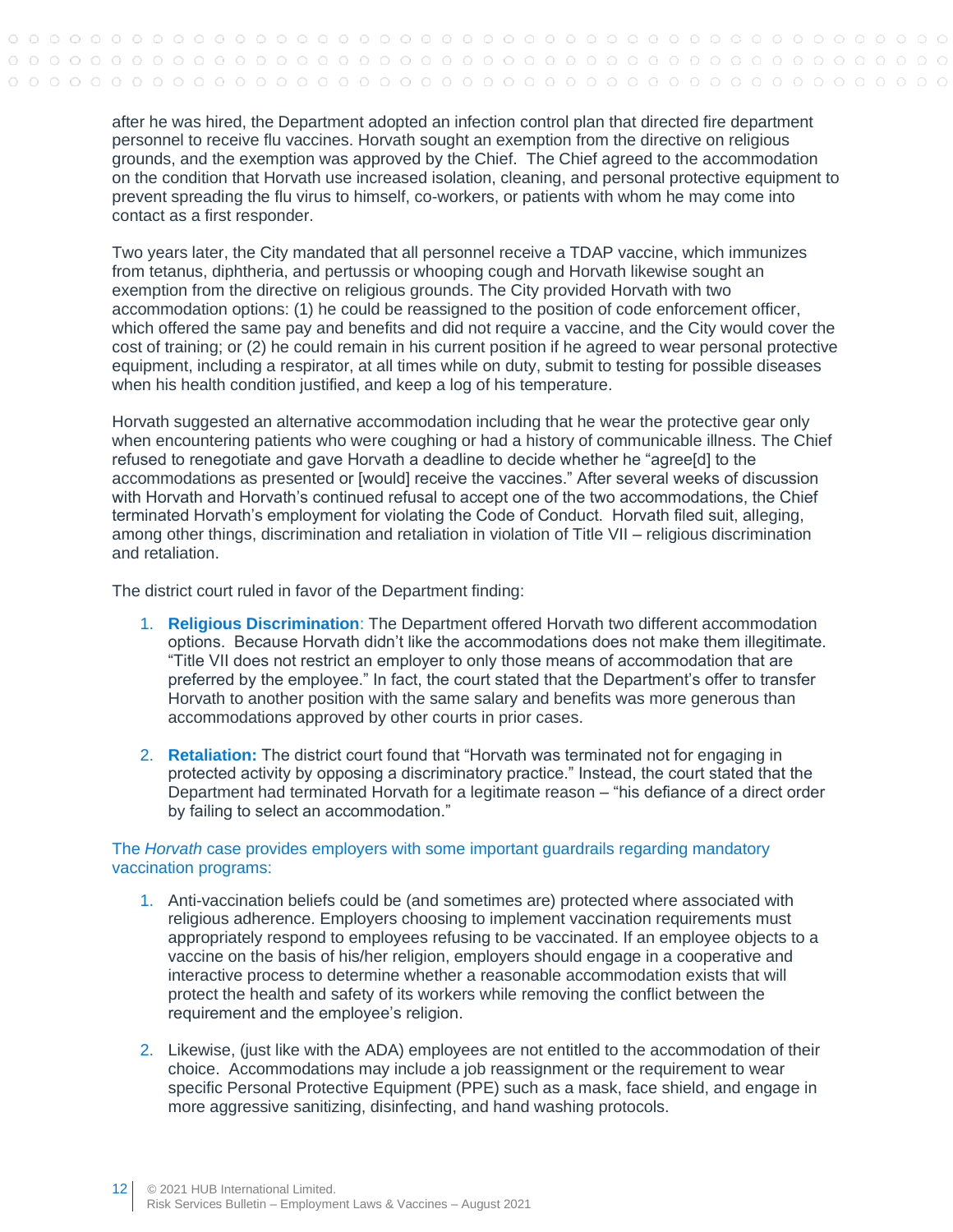3. Employers must be sure that their approach and accommodations are consistent. For example, if the employer allows an employee to wear PPE instead of a vaccine under the ADA, it likewise should offer that option as a religious accommodation.

### <span id="page-12-0"></span>Other Employer Considerations

#### <span id="page-12-1"></span>**Pregnancy**

The [CDC has stated t](https://www.cdc.gov/coronavirus/2019-ncov/vaccines/recommendations/pregnancy.html)hat there is "limited data Available about the Safety of COVID-19 Vaccines for People Who Are Pregnant" along with breastfeeding women. Therefore, employers may consider allowing pregnant and/or breastfeeding employees to "opt out" of a mandatory vaccination program until the CDC can assure the safety of the vaccine in pregnant and breastfeeding women.

Additionally, there are two significant considerations with respect to the Pregnancy Discrimination Act (PDA) and the request for an accommodation.

1. While the PDA does not contain an obligation to provide an accommodation (like the ADA), employers must be sure that they act consistently. This means if the employer has provided an accommodation to an employee on the basis of their disability or religion, they likewise may need to provide the same accommodation to a pregnant employee. Failure to act consistently may result in a claim of pregnancy discrimination. More specifically, a pregnant employee may allege disparate treatment under the PDA and/or Title VII if an employer refused to excuse the pregnant employee from a vaccination requirement but permitted nonpregnant or male employees to be excused from the requirement on other grounds (such as ADA or religion). Specifically, the EEOC instructs (see EEOC FAQ K13):

*If an employee seeks an exemption from a vaccine requirement due to pregnancy, the employer must ensure that the employee is not being discriminated against compared to other employees similar in their ability or inability to work. This means that a pregnant employee may be entitled to job modifications, including telework, changes to work schedules or assignments, and leave to the extent such modifications are provided for other employees who are similar in their ability or inability to work. Employers should ensure that supervisors, managers, and human resources personnel know how to handle such requests to avoid [disparate treatment in violation of Title VII.](https://www.eeoc.gov/wysk/what-you-should-know-about-covid-19-and-ada-rehabilitation-act-and-other-eeo-laws#J.2)*

2. Additionally, some pregnancy related impairments (for example, gestational diabetes or preeclampsia, a condition characterized by pregnancy-induced hypertension and protein in the urine) may be disabilities under the ADA (see ADA section above).

#### <span id="page-12-2"></span>**National Labor Relations Act**

Mandatory vaccines can be a controversial issue and as such, may be included or addressed in an employer's Collective Bargaining Agreement (CBA). Similarly, it is likely that a vaccination requirement may be a subject to mandatory bargaining with the union. Employers with a union population and considering a vaccination policy should review the CBA and discuss their vaccination program with outside counsel.

#### <span id="page-12-3"></span>**Fair Labor Standards Act**

Employers implementing mandatory vaccine programs may have an obligation under the Fair Labor Standards Act (FLSA) to pay employees for the time the spending traveling to/from the vaccine site along with the time to receive the vaccine. While the Department of Labor has not specifically addressed mandatory vaccines, the following [DOL guidance](https://webapps.dol.gov/elaws/whd/flsa/hoursworked/screenEr13.asp) is instructive:

After being hired, employers often require their employees to take certain tests as they begin employment or on a periodic basis during their employment, such as physical examinations,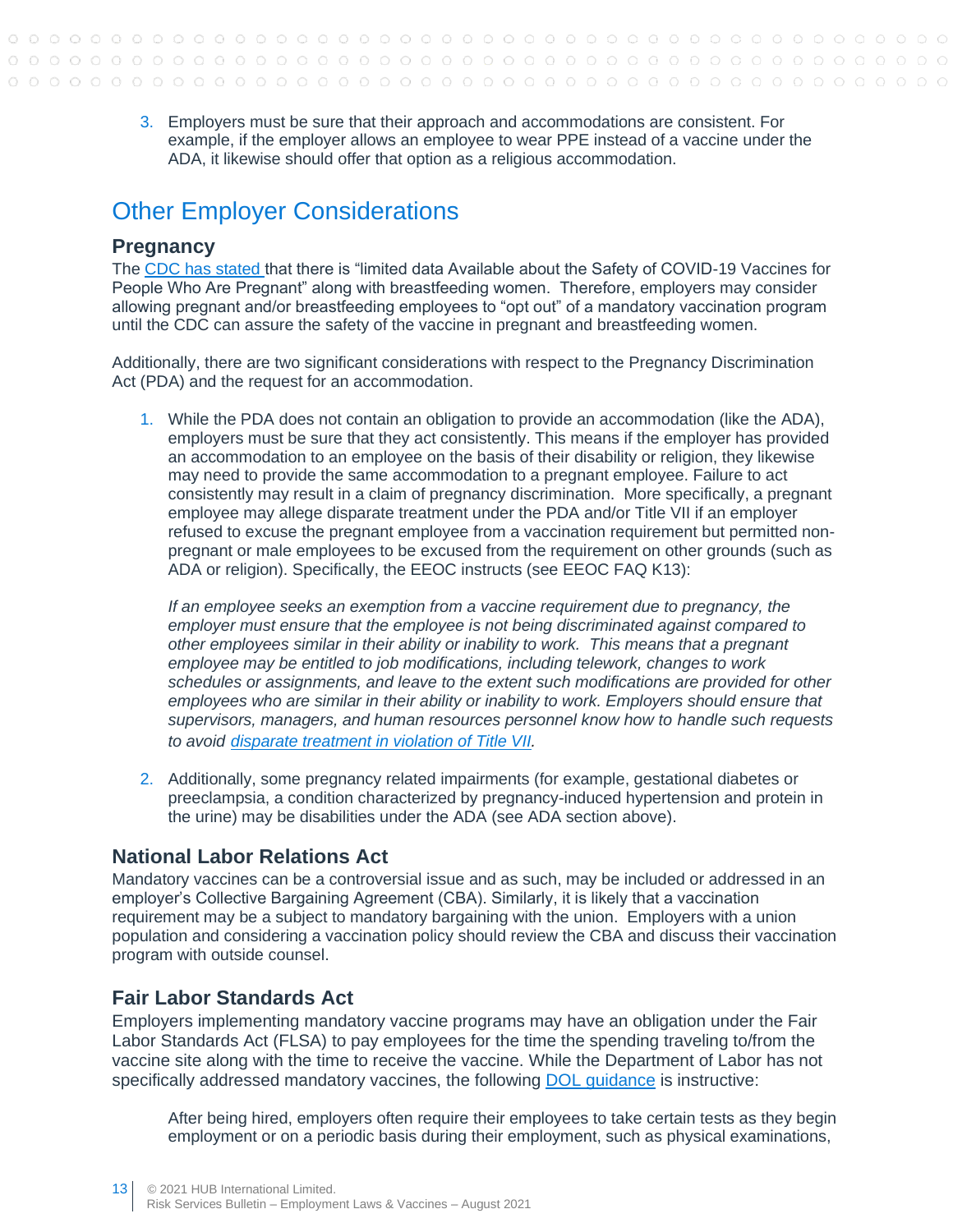fingerprinting and drug testing. Whenever you impose special tests, requirements or conditions that your employee must meet, time he or she spends traveling to and from the tests, waiting for and undergoing these tests, or meeting the requirements is probably hours worked.

It does not matter whether these tests are scheduled during your employee's normal working hours or during his or her non-working hours. Time spent in these activities is time during which the employee's freedom of movement is restricted for the purpose of serving your business and during which he or she is subject to your discretion and control.

#### <span id="page-13-0"></span>**Workers' Compensation**

What happens if an employee experiences a medical complication from the vaccine that was either offered or required by the employer? Under certain circumstances, an employee's medical complications associated with the vaccine may be deemed compensable and covered by the employer's workers' compensation insurance.

Generally, an injury may be compensable when a claimant can demonstrate that the injury can be attributed to some event or circumstances connected with work. For example, one Florida court held that "to be compensable, an injury must arise out of employment in the sense of causation and be in the course of employment in the sense of continuity of time, space, and circumstances." Another Florida court stated that an injury arises out of and in the course of employment if it occurs "within the period of employment, at a place where the employee may reasonably be, and while he is reasonably fulfilling the duties of employment, or engaging in something incidental to it." An employee who receives the vaccine because of a mandatory employer program may be able to demonstrate that the medical complications were "in the course of employment in the sense of continuity of time, space, and circumstances."

It is important to note that workers' compensation is regulated individually and separately by each state. Therefore, the legal standards described above may not apply in other states. Employers should check with their workers' compensation broker and/or carrier to better understand the compensability of medical complications associated with the COVID-19 vaccine in their state.

### <span id="page-13-1"></span>**State and Federally Required Vaccinations**

Various states and the federal government are adopting a myriad of vaccination policies. For example, some states are beginning to regulate vaccination programs for state employees, but those rules may not apply to private employers. For example: <sup>5</sup>

- $\circ$  President Biden's [announced](https://www.whitehouse.gov/briefing-room/speeches-remarks/2021/07/29/remarks-by-president-biden-laying-out-the-next-steps-in-our-effort-to-get-more-americans-vaccinated-and-combat-the-spread-of-the-delta-variant/) (see [fact sheet](https://www.whitehouse.gov/briefing-room/statements-releases/2021/07/29/fact-sheet-president-biden-to-announce-new-actions-to-get-more-americans-vaccinated-and-slow-the-spread-of-the-delta-variant/)), that the federal government will require employees to attest to their vaccination status. Employees who fail to provide an attestation or are not vaccinated will be required to:
	- 1. mask at all times,
	- 2. test one to two times per week,
	- 3. socially distance, and
	- 4. generally will not be allowed to travel for work.
- Likewise, the Department of Defense [announced](https://twitter.com/SecDef/status/1424800074144657409) that it will [seek presidential approval](https://twitter.com/SecDef/status/1424800077034442752/photo/1) to  $\Omega$ require all of its employees including uniformed, civilian and contractors to be vaccinated by mid-September, or when the vaccine receives U.S. Food and Drug Administration licensure, whichever occurs first.

<sup>5</sup> See Littler Mendelson vaccine program tracker: [https://www.littler.com/publication](https://www.littler.com/publication-press/publication/mandatory-employee-vaccines-coming-state-near-you)[press/publication/mandatory-employee-vaccines-coming-state-near-you](https://www.littler.com/publication-press/publication/mandatory-employee-vaccines-coming-state-near-you)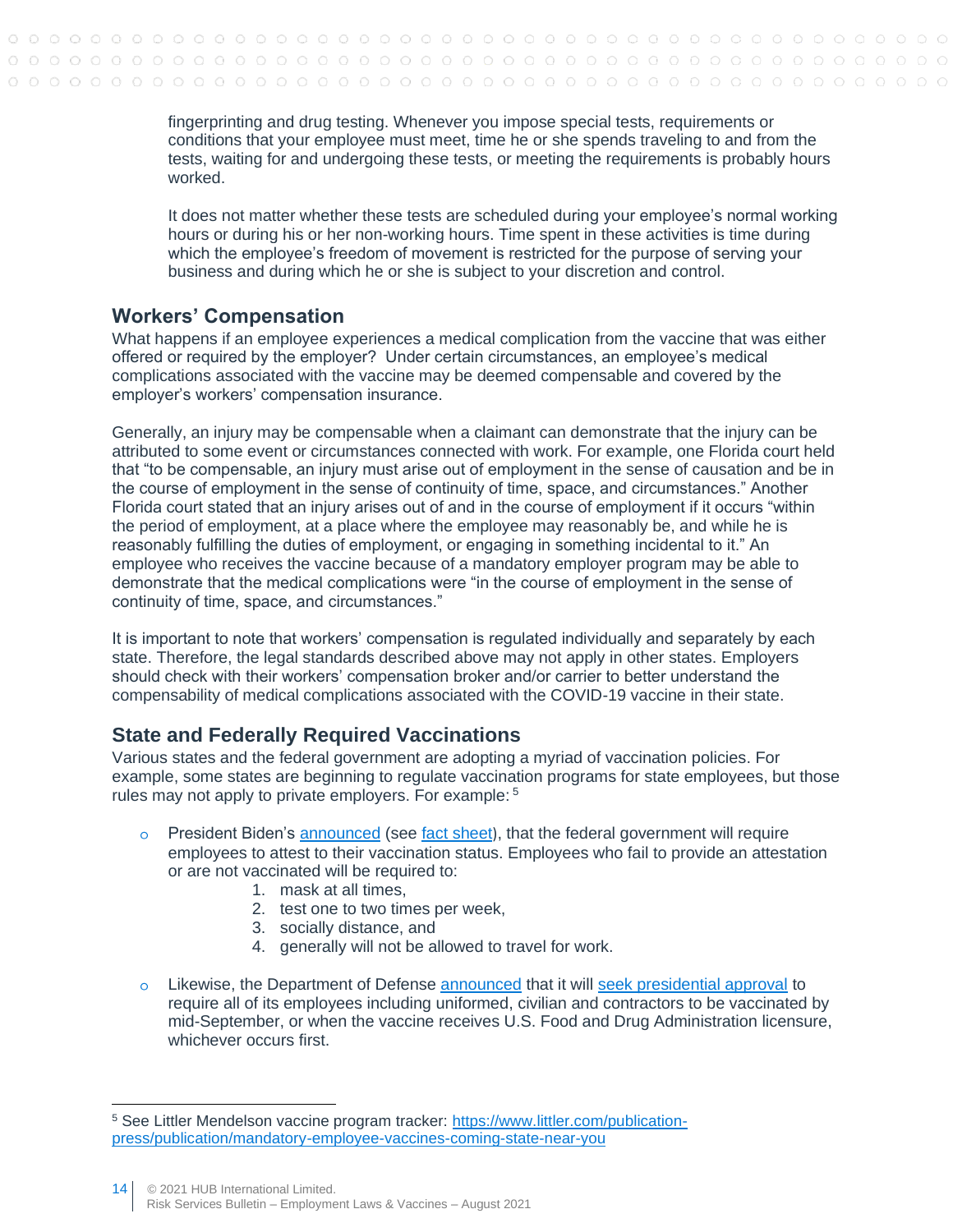**California:** According to the governor's announcement, and this public health order, all state workers along with workers in health c[are and high-risk](https://www.gov.ca.gov/2021/07/26/california-implements-first-in-the-nation-measures-to-encourage-state-employees-and-health-care-workers-to-get-vaccinated/) con[gregate settings must "ei](https://www.cdph.ca.gov/Programs/CID/DCDC/Pages/COVID-19/Order-of-the-State-Public-Health-Officer-Unvaccinated-Workers-In-High-Risk-Settings.aspx)ther show proof of full vaccination or be tested at least once per week". The new policy for state workers will take effect August 2 and health care workers and congregate facilities will take effect on August 9. Health care facilities will have until August 23 to come into full compliance." See state Q&A [guidance.](https://www.cdph.ca.gov/Programs/CID/DCDC/Pages/COVID-19/Unvaccinated-Workers-in-High-Risk-Settings-State-Public-Health-Order-FAQ.aspx)

On [August 5th,](https://www.cdph.ca.gov/Programs/OPA/Pages/NR21-242.aspx) state officials expanded the vaccination requirement to cover additional health care facilities and issued two new public health orders. "The [first order](https://www.cdph.ca.gov/Programs/CID/DCDC/Pages/COVID-19/Order-of-the-State-Public-Health-Officer-Health-Care-Worker-Vaccine-Requirement.aspx) requires workers in health care settings to be fully vaccinated or receive their second dose by September 30, 2021." Health care employees that fail to become vaccinated for religious or qualifying medical reasons must be tested regularly. The [second order](https://www.cdph.ca.gov/Programs/CID/DCDC/Pages/COVID-19/Order-of-the-State-Public-Health-Officer-Requirements-for-Visitors-in-Acute-Health-Care-and-Long-Term-Care-Settings.aspx) applies to visitors at hospitals, skilled nursing facilities, and intermediate care facilities.

On August 11, California state officials issued another health [order](https://www.cdph.ca.gov/Programs/CID/DCDC/Pages/COVID-19/Order-of-the-State-Public-Health-Officer-Vaccine-Verification-for-Workers-in-Schools.aspx) requiring all school staff to provide proof of vaccination or take mandatory weekly COVID tests. This order applies to all public and private schools serving students in transitional kindergarten through grade 12. All schools must be compliant by October 15, 2021.

**Colorado**: According to the governor's [announcement,](https://www.colorado.gov/governor/news/5891-governor-polis-require-regular-testing-all-unvaccinated-state-employees) and [FAQs,](https://drive.google.com/file/d/1BrMeG3z3Ul8wNKx1dZpbTOVGe5iL9FyG/view) "unvaccinated state workers must begin serial testing and continue mask-wearing indoors in public spaces. . . . The plan is effective Sept. 20, 2021."

**Kentucky**: According to the governor's [announcement,](https://kentucky.gov/Pages/Activity-stream.aspx?n=GovernorBeshear&prId=900) "the cabinet will strongly encourage all contractors and state employees working in these state-operated facilities be fully vaccinated against COVID-19 by Oct. 1, unless there is a religious or medical reason they cannot be vaccinated. If any of the staff in these facilities is unvaccinated, they will be tested at least twice weekly for their safety and the safety of the Kentuckians they serve."

**Massachusetts**: According to the governor's [announcement](https://www.mass.gov/news/baker-polito-administration-announces-continued-efforts-to-protect-older-adults-in-skilled-nursing-facilities) and [public health order,](https://www.mass.gov/doc/order-of-the-commissioner-of-public-health-regarding-the-requirement-for-nursing-home-personnel-to-be-vaccinated-against-covid-19/download) Massachusetts will implement a vaccine mandate for staff at certain private skilled nursing facilities at two Soldiers' Homes. Covered "[p]ersonnel includes all individuals employed directly or by contract by the LTC provider. All unvaccinated personnel are to receive a first dose of a two-dose series by September 1, 2021; and be fully vaccinated by October 10, 2021."

**Oregon**: The Oregon Health Authority (see governor's [announcement\)](https://www.oregon.gov/newsroom/Pages/NewsDetail.aspx?newsid=64202) will issue a rule that will require "weekly COVID-19 testing for personnel in health care settings to prevent the spread of COVID-19 in health care settings, which can be waived with a proof of vaccination." The requirement "to be vaccinated or undergo weekly testing will apply starting September 30th."

Moreover, the governor's [August 10 announcement,](https://www.oregon.gov/newsroom/Pages/NewsDetail.aspx?newsid=64241) requires that "all State of Oregon executive branch employees will be required to be fully vaccinated on or before October 18, or six weeks after a COVID-19 vaccine receives full approval from the U.S. Food and Drug Administration, whichever is later. . . . Individuals unable to be vaccinated due to disability or sincerely held religious belief may be able to qualify for an exception, as required by state and federal law. State of Oregon employees will not have the option of weekly testing instead of showing proof of vaccination."

### <span id="page-14-0"></span>Employer Liability for Vaccination Programs

There is not currently any state law that expressly provides immunity to private employers who mandate the COVID-19 vaccine. However, at the federal level under the Public Readiness and Emergency Preparedness Act (PREP Act), a health care employer or a private employer that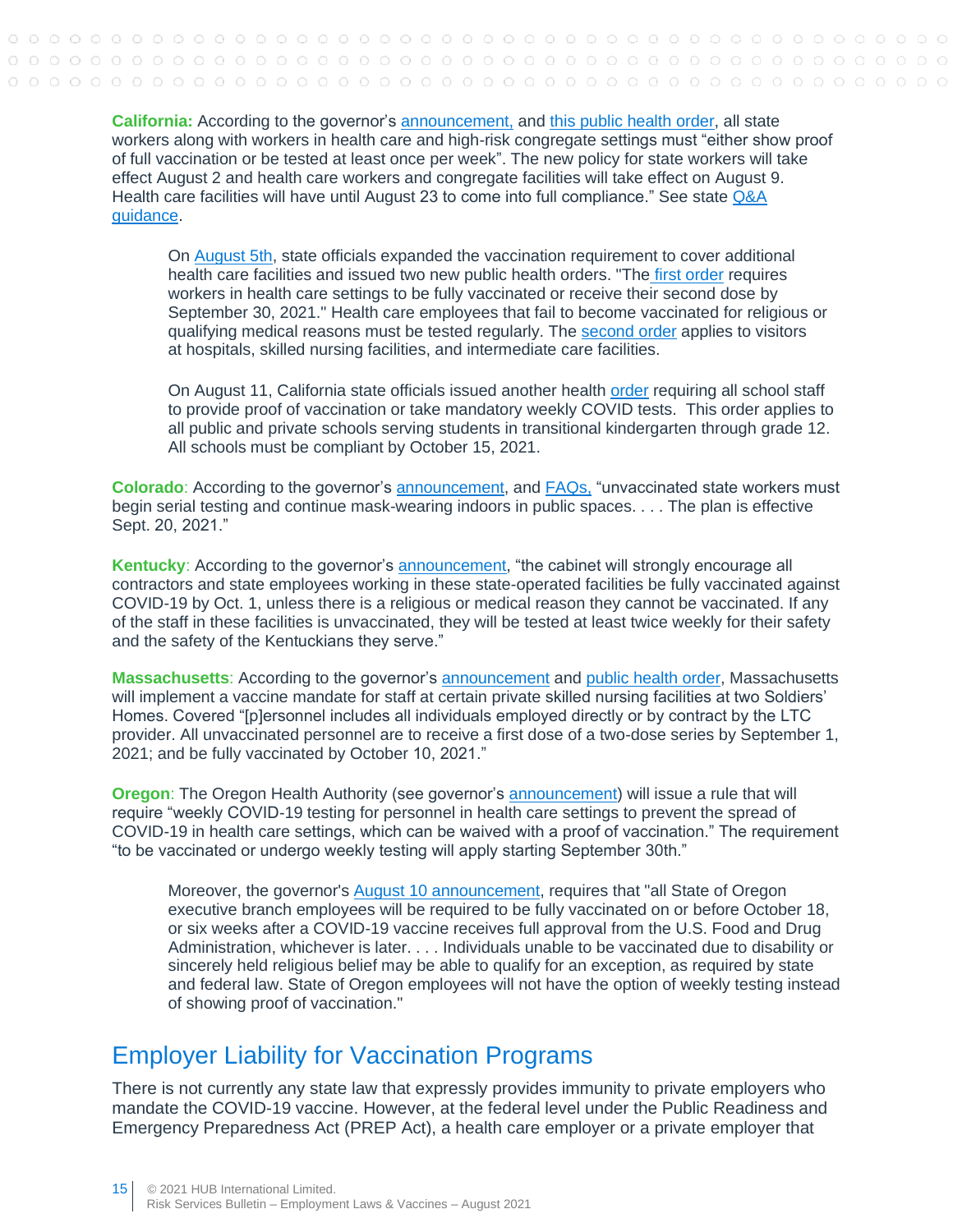provides a "facility to administer or use" the COVID-19 vaccine could have immunity under the law.<sup>6</sup> The PREP Act does not provide immunity to employers who simply mandate or encourage employees to get vaccinated on their own.

### <span id="page-15-0"></span>Confidentiality and Employee Medical Information

As employers begin to learn about an employee's individual medical concerns and conditions, it is important to remember that several laws have specific and stringent confidentiality requirements. FMLA, ADA, and Workers' Compensation laws all contain provisions that protect the confidentiality of an employee's medical information. Employers have the obligation to ensure that all medical information obtained about an employee remains private and confidential. This means, that only those who "need to know" may know both the identity and nature of the medical condition of the employee. "Need to know" is construed very narrowly. Employers should ask themselves why someone "needs to know" both identity and medical condition before disclosing either or both. The EEOC explains that those who "need to know" may include:

- Supervisors (to implement necessary work restrictions and accommodations)  $\Omega$
- First aid and safety personnel (if the disability requires emergency treatment)  $\overline{O}$
- Workers' compensation state offices and insurance carriers  $\circ$
- Government officials investigating ADA compliance  $\Omega$

The ADA, among other laws, requires employees to protect employees' privacy by: (1) keeping the names of employees who participate in a vaccination program private; and (2) ensuring that the location of the clinic offers a degree of privacy to employees receiving vaccinations. Additionally, the employer must keep the employee's medical information received from or about an employee in a confidential medical file separate from the employee's personnel file.

### <span id="page-15-1"></span>**Health Insurance Portability Accountability Act (HIPAA) Requirements**

Medical information gathered through the FMLA, ADA, disability insurance, workers compensation, or other sick-leave documentation is generally not protected under HIPAA but is confidential. While HIPAA can be a complex law, in a nutshell, if the employer learns of the employee's medical information, condition, diagnosis, etc. through the health plan, or as the employee's own healthcare provider (for example, a hospital or doctor's office that administers the vaccines to its own employees) then that information is likely protected under HIPAA.

Otherwise, HIPAA obligations generally manifest themselves most frequently in employers with a self-funded health program that have access to claims information. Self-funded programs include health flexible spending arrangements and health reimbursement arrangements. However, employers that receive employee's Explanation of Benefits (even if fully insured) may unintentionally subject themselves to HIPAA. HIPAA also generally prohibits an employer from discriminating against an employee who has a medical condition.

### <span id="page-15-2"></span>**Title II of the Genetic Information Nondiscrimination Act (GINA) and Vaccinations**

The Genetic Information [Nondiscrimination](https://1.next.westlaw.com/Document/I03f4d97feee311e28578f7ccc38dcbee/View/FullText.html?originationContext=document&transitionType=DocumentItem&contextData=(sc.Search)) Act (GINA) is a federal statute prohibiting discrimination on the basis of genetic information.<sup>7</sup> GINA prohibits employers from discriminating against an individual based on the individual's genetic information. GINA also prohibits employers from (among

<sup>6</sup> [https://www.phe.gov/emergency/events/COVID19/COVIDvaccinators/Pages/PREP-Act-Immunity-from-](https://www.phe.gov/emergency/events/COVID19/COVIDvaccinators/Pages/PREP-Act-Immunity-from-Liability-for-COVID-19-Vaccinators.aspx)[Liability-for-COVID-19-Vaccinators.aspx](https://www.phe.gov/emergency/events/COVID19/COVIDvaccinators/Pages/PREP-Act-Immunity-from-Liability-for-COVID-19-Vaccinators.aspx)

<sup>&</sup>lt;sup>7</sup> Employers covered by GINA may also be subject to state laws prohibiting discrimination based on genetic information or regulating the collection and storage of genetic information.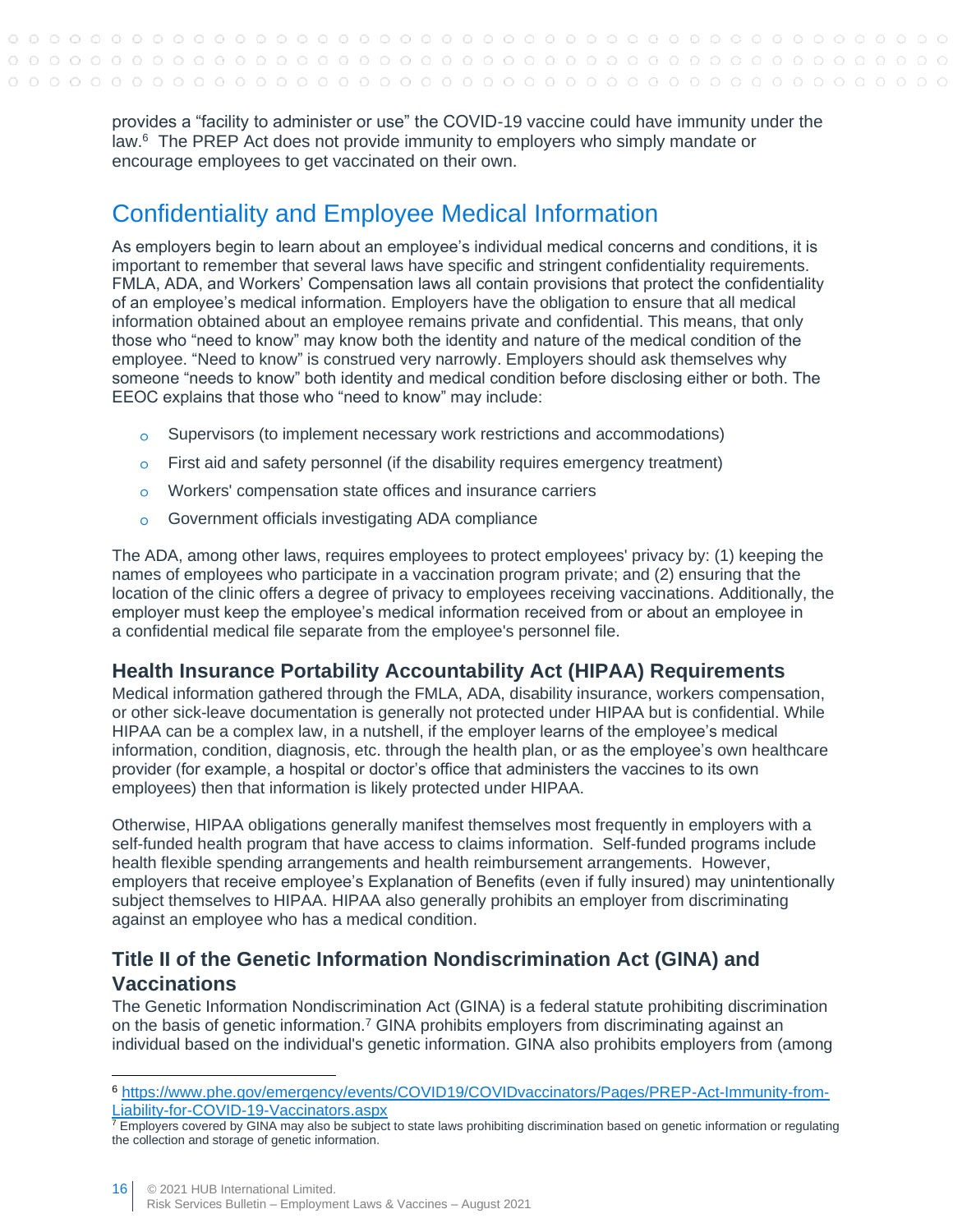other things) asking for information about an employee's current health status in a manner that is likely to result in the employer obtaining genetic information.

GINA defines "genetic information" to mean:

- Information about an individual's genetic tests;  $\circ$
- Information about the genetic tests of a family member;  $\Omega$
- Information about the manifestation of disease or disorder in a family member (i.e., family  $\Omega$ medical history);
- Information about requests for, or receipt of, genetic services or the participation in clinical  $\Omega$ research that includes genetic services by an individual or a family member of the individual; and
- Genetic information about a fetus carried by an individual or family member or of an embryo  $\overline{O}$ legally held by an individual or family member using assisted reproductive technology.

Generally, vaccination programs include a pre-vaccination medical questionnaire to assess the individual's ability and/or eligibility for the vaccine. Often, pre-vaccination medical screening questions may elicit information about genetic information, such as questions regarding the immune systems of family members.

If the pre-vaccination questions **do not** include any questions about genetic information (including family medical history), then asking them does not implicate GINA. However, if the pre-vaccination questions **do** include questions about genetic information, then employers who want to ensure that employees have been vaccinated may want to request proof of vaccination instead of administering the vaccine themselves.

An employer that administers a COVID-19 vaccine to employees or requires employees to provide proof that they have received a COVID-19 vaccination does not implicate GINA. Administering the vaccine and/or requiring proof of the vaccine does not involve the use of genetic information to make employment decisions, or the acquisition or disclosure of "genetic information" as defined by the statute. However, if an employer requires employees to provide proof that they have received a COVID-19 vaccination from their own health care provider, the employer may want to warn the employee<sup>8</sup> (see model language in footnote) not to provide genetic information as part of the proof. As long as this warning is provided, any genetic information the employer receives in response to its request for proof of vaccination will be considered inadvertent and therefore not unlawful under GINA.

Likewise, GINA does not prohibit an individual employee's own health care provider from asking questions about genetic information, but it does prohibit an employer or a doctor working for the employer from asking questions about genetic information.

There is some concern whether certain COVID-19 vaccine candidates that use messenger RNA technology (mRNA) would be prohibited by GINA. Because the CDC has explained that mRNA vaccines "do not interact with our DNA in any way," the EEOC concludes that requiring employees to receive an mRNA vaccination is not prohibited or governed by GINA.

<sup>&</sup>lt;sup>8</sup> "The Genetic Information Nondiscrimination Act of 2008 (GINA) prohibits [employers](https://www.law.cornell.edu/definitions/index.php?width=840&height=800&iframe=true&def_id=66f1144f18c0e0ec109b667ab6dd1956&term_occur=999&term_src=Title:29:Subtitle:B:Chapter:XIV:Part:1635:1635.8) and other entities covered by GINA Title II from requesting or requiring [genetic information](https://www.law.cornell.edu/definitions/index.php?width=840&height=800&iframe=true&def_id=f436e666131ebb067520725b26673b96&term_occur=999&term_src=Title:29:Subtitle:B:Chapter:XIV:Part:1635:1635.8) of an individual or [family member](https://www.law.cornell.edu/definitions/index.php?width=840&height=800&iframe=true&def_id=62c47277200dcbc752b07bc22f2bd6ec&term_occur=999&term_src=Title:29:Subtitle:B:Chapter:XIV:Part:1635:1635.8) of the individual, except as specifically allowed by this law. To comply with this law, we are asking that you not provide any [genetic information](https://www.law.cornell.edu/definitions/index.php?width=840&height=800&iframe=true&def_id=f436e666131ebb067520725b26673b96&term_occur=999&term_src=Title:29:Subtitle:B:Chapter:XIV:Part:1635:1635.8) when responding to this request for medical information. 'Genetic information' as defined by GINA, includes an individual's [family medical history,](https://www.law.cornell.edu/definitions/index.php?width=840&height=800&iframe=true&def_id=5a8721fab33d6ad0a1e474dc7dec607d&term_occur=999&term_src=Title:29:Subtitle:B:Chapter:XIV:Part:1635:1635.8) the results of an individual's or [family member's](https://www.law.cornell.edu/definitions/index.php?width=840&height=800&iframe=true&def_id=62c47277200dcbc752b07bc22f2bd6ec&term_occur=999&term_src=Title:29:Subtitle:B:Chapter:XIV:Part:1635:1635.8) genetic tests, the fact that an individual or an individual's [family member](https://www.law.cornell.edu/definitions/index.php?width=840&height=800&iframe=true&def_id=62c47277200dcbc752b07bc22f2bd6ec&term_occur=999&term_src=Title:29:Subtitle:B:Chapter:XIV:Part:1635:1635.8) sought or received genetic [services,](https://www.law.cornell.edu/definitions/index.php?width=840&height=800&iframe=true&def_id=824ef43ab439c222ea845810df652247&term_occur=999&term_src=Title:29:Subtitle:B:Chapter:XIV:Part:1635:1635.8) and [genetic information](https://www.law.cornell.edu/definitions/index.php?width=840&height=800&iframe=true&def_id=f436e666131ebb067520725b26673b96&term_occur=999&term_src=Title:29:Subtitle:B:Chapter:XIV:Part:1635:1635.8) of a fetus carried by an individual or an individual's [family member](https://www.law.cornell.edu/definitions/index.php?width=840&height=800&iframe=true&def_id=62c47277200dcbc752b07bc22f2bd6ec&term_occur=999&term_src=Title:29:Subtitle:B:Chapter:XIV:Part:1635:1635.8) or an embryo lawfully held by an individual or [family member](https://www.law.cornell.edu/definitions/index.php?width=840&height=800&iframe=true&def_id=62c47277200dcbc752b07bc22f2bd6ec&term_occur=999&term_src=Title:29:Subtitle:B:Chapter:XIV:Part:1635:1635.8) receiving assistive reproductive services." See 29 CFR 1635.8(b)(1)(i)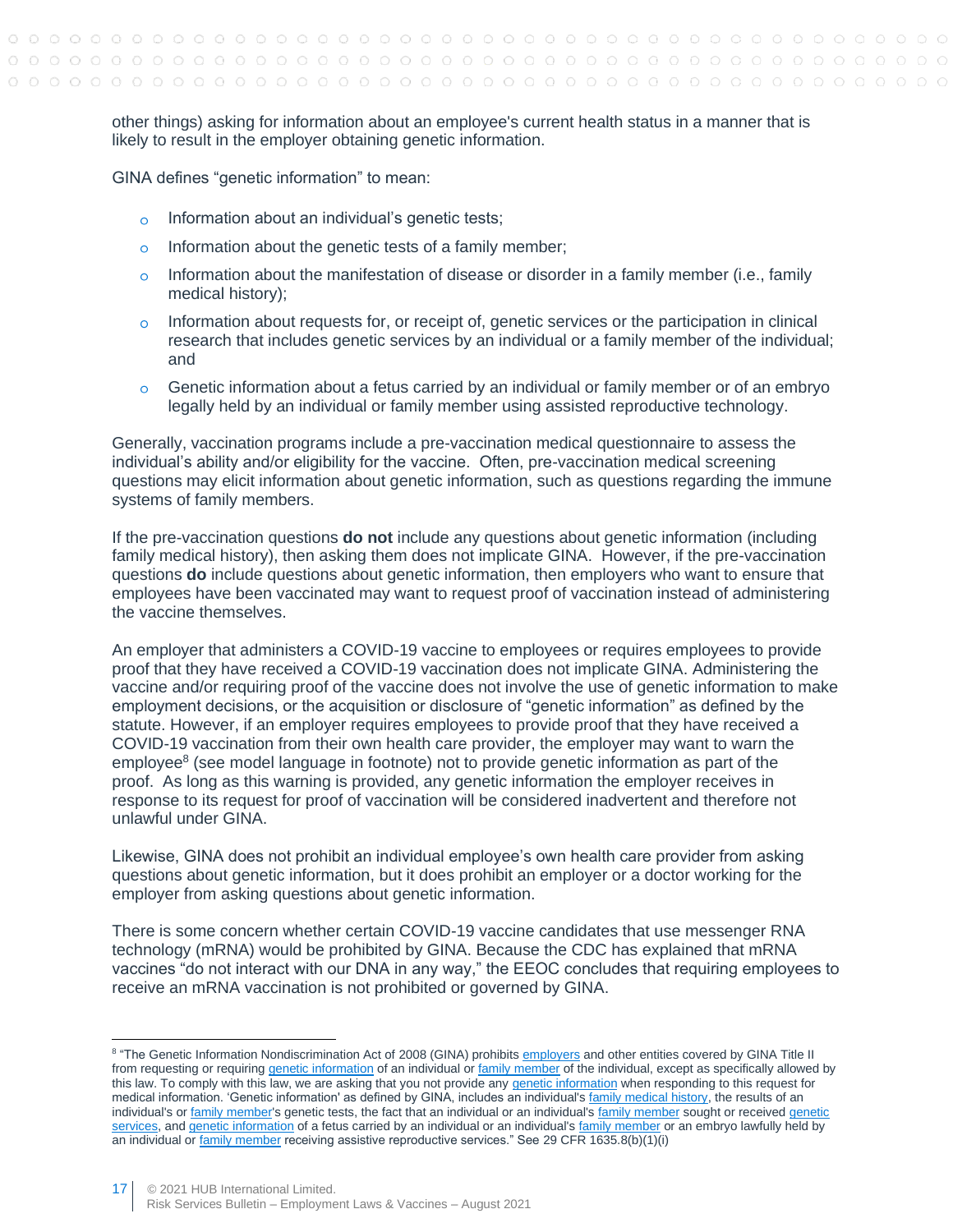#### See <https://www.cdc.gov/coronavirus/2019-ncov/vaccines/different-vaccines/mrna.html> for a detailed discussion about how mRNA vaccines work.

#### **Family Members**

EEOC guidance states that employers cannot require an employee's family members to become vaccinated or punish an employee if his or her family members decide not to get vaccinated. Employers can, however, provide access for employees' family members to get vaccinated as long as the vaccination is administered by an independent provider (so that GINA won't apply). Specifically, the EEOC provides:

*K20: . . . an employer may not offer any incentives to an employee in exchange for a family member's receipt of a vaccination from an employer or its agent. Providing such an incentive to an employee because a family member was vaccinated by the employer or its agent would require the vaccinator to ask the family member the pre-vaccination medical screening questions, which include medical questions about the family member. Asking these medical questions would lead to the employer's receipt of genetic information in the form of family medical history of the employee. The regulations implementing Title II of GINA prohibit employers from providing incentives in exchange for genetic information. Therefore, the employer may not offer incentives in exchange for the family member getting vaccinated. However, employers may still offer an employee's family member the opportunity to be vaccinated by the employer or its agent, if they take certain steps to ensure GINA compliance.*

### <span id="page-17-0"></span>Policy Drafting Considerations

#### <span id="page-17-1"></span>**New Hires**

Employers should be transparent and up-front in their job advertisements and recruitment efforts regarding their vaccine policy. While the employer cannot ask the candidate about his/her COVID-19 vaccine (or antibody) status during the interview process, they can state their vaccination policy. For example, employers may state that they require all employees to become fully vaccinated unless eligible for a specific exception.

Employers must remember that candidates have the same rights under the ADA and Title VII (religion). Therefore, employers should create a handout or communication piece for candidates apprising them of their rights under ADA and Title VII (religion) and outlining the accommodation request process. Likewise, employers also note any other exceptions under the mandate (such as pregnancy and/or breastfeeding).

Offer letters should specify that the offer of employment is contingent on becoming fully vaccinated (much like offers of employment contingent on successful completion of pre-employment drug screen and/or background checks). Employers may require candidate COVID-19 testing and vaccines after the offer of employment has been made and the candidate has accepted (even if the candidate has not yet begun employment).

While employers implementing a mandatory vaccination program may require new hires to become vaccinated as a condition of employment, there are some important and specific guardrails. Importantly employers may not:

- $\circ$  Ask about a candidate's vaccination status, prior COVID-19 diagnosis, or antibodies on the employment or job application
- $\circ$  Ask about a candidate's vaccine status, prior COVID-19 diagnosis, or antibodies in the job interview
- $\circ$  Deny a reasonable accommodation under the ADA and for a qualified disabling condition that conflicts with receiving the vaccine and does not pose and undue hardship on the organization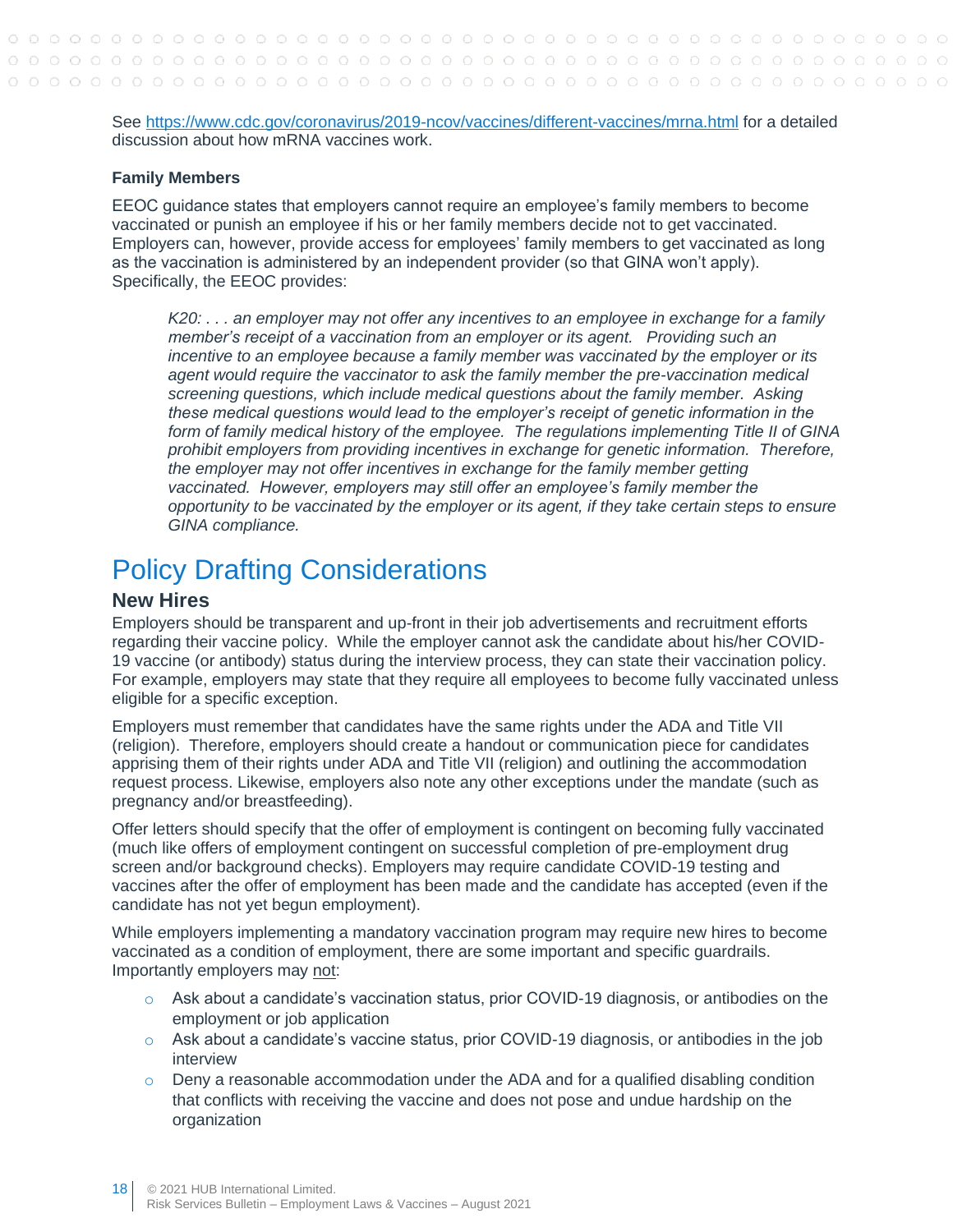- $\circ$  Deny a reasonable accommodation under the Title VII (religion) for a sincerely held religious belief that conflicts with receiving the vaccine and does not pose and undue hardship on the organization
- o Discrimination against a pregnant or breastfeeding candidate

#### <span id="page-18-0"></span>**Ongoing Employees**

Employers implementing mandatory vaccination programs generally should provide advanced notice to its employees for a number of reasons. In particular:

- $\circ$  Some employees may require time to conduct their own research and become comfortable with receiving the vaccination
- $\circ$  Employees may need time to gather documentation and information that substantiates a legitimate exception to the requirement (such as medical documentation)
- $\circ$  Employees may need time to get medical clearance from their healthcare provider
- $\circ$  In some cases, employees may want to consult with their religious leader or community leaders
- o It may take some time to schedule and attend a vaccine appointment
- $\circ$  In some communities it may be more difficult to get access to the vaccine and/or vaccine appointments.

#### **Employer vaccine programs may design deadlines in at least two ways:**

- 1. A first deadline for the first dose (when receiving the multi-dose vaccine) and a second deadline to receive the second dose; or
- 2. A single deadline by which employees without a legitimate exception must become fully vaccinated. [According the CDC,](https://www.cdc.gov/coronavirus/2019-ncov/vaccines/fully-vaccinated.html) people are considered fully vaccinated:
	- $\circ$  2 weeks after their second dose in a 2-dose series, such as the Pfizer or Moderna vaccines, or
	- $\circ$  2 weeks after a single-dose vaccine, such as Johnson & Johnson's Janssen vaccine

#### <span id="page-18-1"></span>**Prior COVID-19 Diagnosis**

Employer mandatory vaccination deadlines should also address employees who have previously tested positive for COVID-19. The [CDC instructs:](https://www.cdc.gov/vaccines/covid-19/clinical-considerations/covid-19-vaccines-us.html)

Vaccination of people with known current SARS-CoV-2 infection should be deferred until the person has recovered from the acute illness (if the person had symptoms) and they have met [criteria](https://www.cdc.gov/coronavirus/2019-ncov/hcp/disposition-in-home-patients.html) to discontinue isolation. This recommendation applies to people who experience SARS-CoV-2 infection before receiving any vaccine dose and those who experience SARS-CoV-2 infection after the first dose of an mRNA vaccine but before receipt of the second dose.

While there is no recommended minimum interval between infection and vaccination, [current](https://www.cdc.gov/coronavirus/2019-ncov/hcp/duration-isolation.html)  [evidence](https://www.cdc.gov/coronavirus/2019-ncov/hcp/duration-isolation.html) suggests that the risk of SARS-CoV-2 reinfection is low in the months after initial infection but may increase with time due to waning immunity.

#### <span id="page-18-2"></span>**Ongoing Safety Protocols**

It's important to remember that a vaccinated workforce is only one tool in the COVID-19 toolbox. Specifically, both OSHA and the CDC are very clear that employers must continue to follow COVID-19 safety protocols including handwashing, disinfecting, air circulation and purification. See our [COVID-19 Safety Self-Inventory](https://www.hubinternational.com/blog/2020/11/covid-workplace-safety-self-inventory/) for more guidance on developing a safety policy.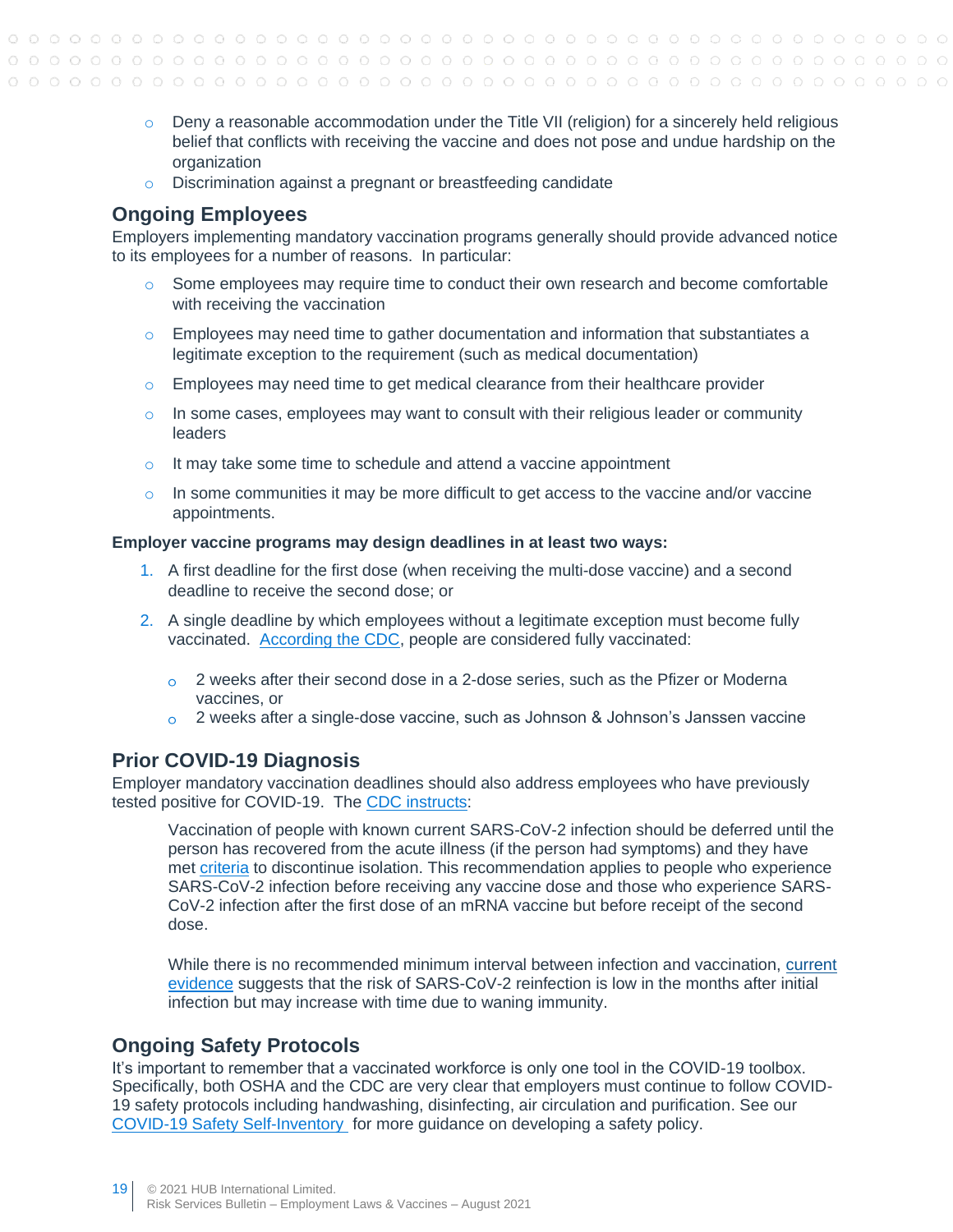#### <span id="page-19-0"></span>**Vaccinated and Exposed**

The CDC has indicated that vaccinated individuals are less likely to transmit the virus and less likely to become seriously ill. For these reasons, there are specific COVID safety rules for fully vaccinated individuals that come into Close Contact<sup>9</sup> with a COVID-19 positive (or likely positive) individual.

### <span id="page-19-1"></span>Mandatory Vaccines and the American Rescue Plan/COBRA

The American Rescue plan provides 100% employer subsidized COBRA (through September 30<sup>th</sup>, 2021) to employees who are involuntarily terminated and are covered under a COBRA eligible plan at the time of termination. Employees who are terminated for failure to become vaccinated under a mandatory vaccine program (and are not eligible for a legal exception) would be considered an "involuntary termination" under ARPA. While the termination would be "for cause" – failure to follow the employer's mandatory vaccination policy – it is not gross misconduct and therefore, is an ARPA COBRA subsidy eligible termination. Specifically, [the IRS provides:](https://www.irs.gov/pub/irs-drop/n-21-31.pdf)

#### *Q-27. Does involuntary termination of employment include involuntary termination of employment for cause?*

A-27. Yes. However, if the termination of employment is due to gross misconduct of the employee, the termination is not a qualifying event and the loss of the health coverage of the employee and other family members by reason of the employee's termination of employment does not lead to eligibility for COBRA continuation coverage. Therefore, the loss of coverage due to a termination of employment for gross misconduct will not result in an individual becoming a potential Assistance Eligible Individual.

However, the answer becomes more murky when dealing with an employee who quits prior to the vaccination deadline. *For example, the employer hands out the new mandatory vaccine policy on a Monday requiring full vaccination status by not later than 60-days from the date of dissemination. Bob immediately turns in his resignation.* Employers facing this scenario should speak with their counsel to obtain a legal opinion regarding the application of the ARPA COBRA subsidy under these circumstances.

<sup>9</sup> Close Contact: (1) Someone who was within 6 feet of an infected person for a cumulative total of 15 minutes or more over a 24 hour period starting from 2 days before illness onset (or, for asymptomatic patients, 2 days prior to test specimen collection) until the time the patient is isolated; (2) You provided care at home to someone who is sick with COVID-19; (3) You had direct physical contact with the person (hugged or kissed them); (4) You shared eating or drinking utensils (5) They sneezed, coughed, or somehow got respiratory droplets on you.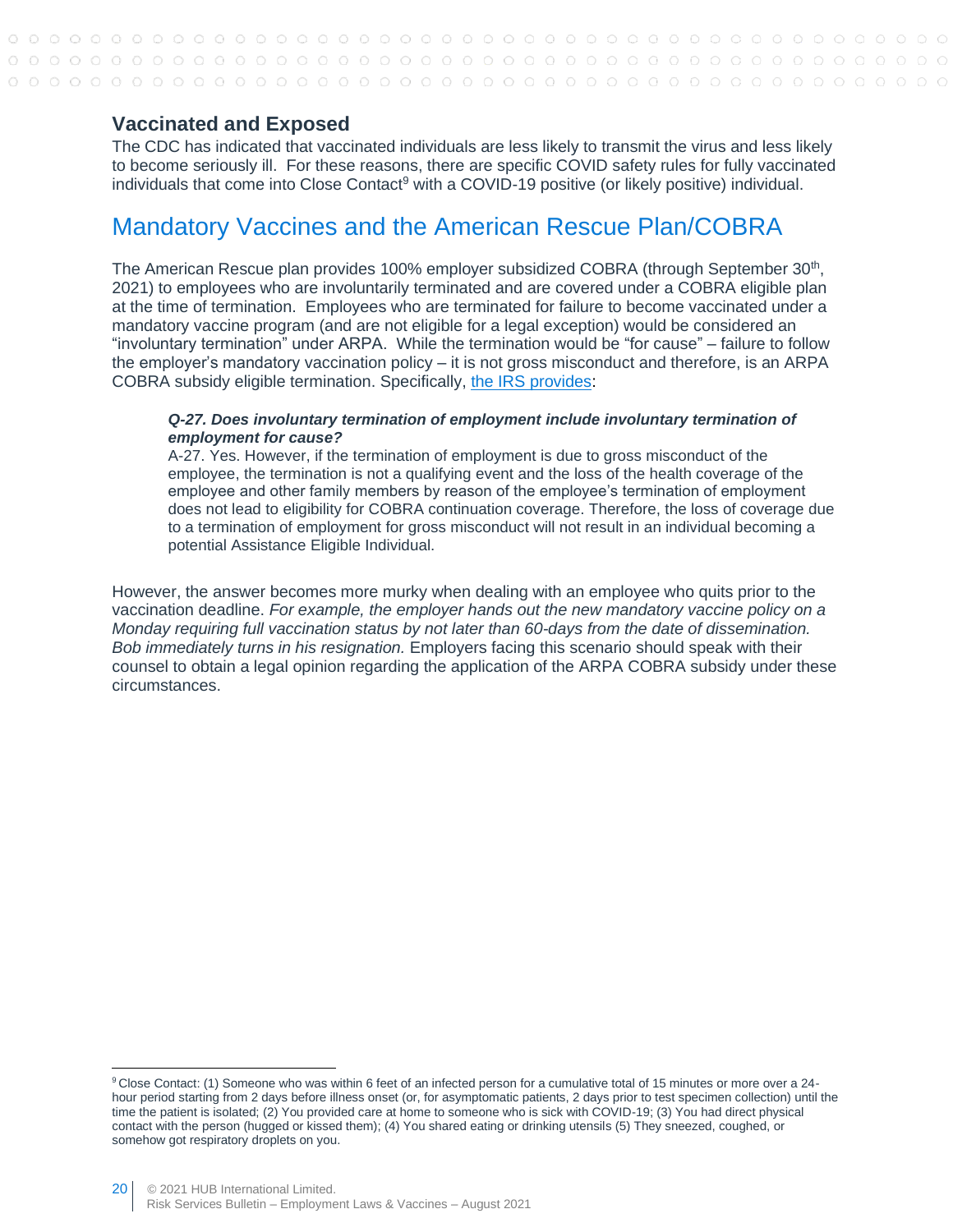### <span id="page-20-0"></span>Additional Resources

[National Academies Release Framework for Equitable Allocation of a COVID-19 Vaccine for](https://www.nationalacademies.org/news/2020/10/national-academies-release-framework-for-equitable-allocation-of-a-covid-19-vaccine-for-adoption-by-hhs-state-tribal-local-and-territorial-authorities)  [Adoption by HHS, State, Tribal, Local, and Territorial Authorities](https://www.nationalacademies.org/news/2020/10/national-academies-release-framework-for-equitable-allocation-of-a-covid-19-vaccine-for-adoption-by-hhs-state-tribal-local-and-territorial-authorities)

[CDC Advisory Committee on Immunization Practices \(ACIP\)](https://www.cdc.gov/vaccines/acip/index.html)

CDC – [COVID-19 Vaccination](https://www.cdc.gov/vaccines/covid-19/index.html)

[OSHA COVID Resources](https://www.osha.gov/coronavirus)

**[OSHA Emergency Temporary Standards](https://www.osha.gov/coronavirus/ets)** 

OSHA – [Mitigating and Preventing the Risk of COVID-19 in the Workplace](https://www.osha.gov/coronavirus/safework)

[EEOC FAQ](https://www.eeoc.gov/wysk/what-you-should-know-about-covid-19-and-ada-rehabilitation-act-and-other-eeo-laws?utm_content=&utm_medium=email&utm_name=&utm_source=govdelivery&utm_term=)

[IRS ARPA COBRA Subsidy FAQ](https://www.irs.gov/pub/irs-drop/n-21-31.pdf)

[EEOC Guide on Religious Discrimination](https://www.eeoc.gov/laws/guidance/section-12-religious-discrimination#_Toc203359523)

[Pandemic Preparedness in the Workplace and the Americans with Disabilities Act](https://www.eeoc.gov/laws/guidance/pandemic-preparedness-workplace-and-americans-disabilities-act)

[Job Accommodation Network](https://askjan.org/)

**Get the latest information, guidance and resources on Coronavirus (COVID-19) to help you protect what matters most at [hubinternational.com/coronavirus.](https://www.hubinternational.com/products/risk-services/hub-crisis-resources/coronavirus-resource-center/?utm_medium=resources&utm_source=covid_pdf&utm_campaign=covid_pdf_footer&utm_busunit=covid&utm_cmpyr=2020&utm_content=pdf_footer&utm_tstvar=&utm_spec=&partner=) For additional support, please reach out to your local HUB office.**

*Disclaimer: Neither Hub International Limited nor any of its affiliated companies is a law or accounting firm, and therefore they cannot provide legal or tax advice. The information herein is provided for general information only, and is not intended to constitute legal or tax advice as to an organization's specific circumstances. It is based on Hub International's understanding of the law as it exists on the date of this publication. Subsequent developments may result in this information becoming outdated or incorrect and Hub International does not have an obligation to update this information. You should consult an attorney, accountant, or other legal or tax professional regarding the application of the general information provided here to your organization's specific situation in light of your organization's particular needs.*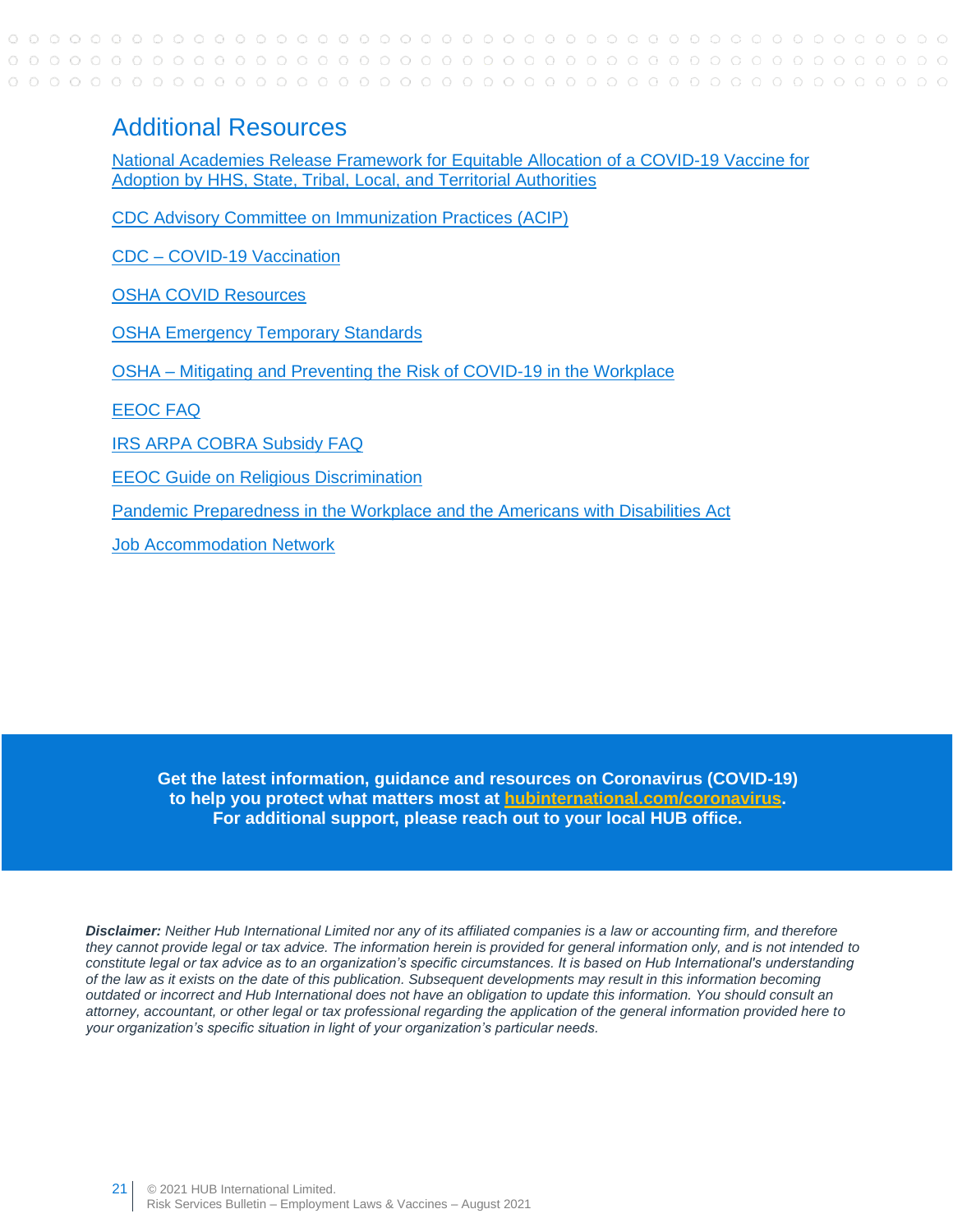<span id="page-21-0"></span>Sample Mandatory Vaccine Policy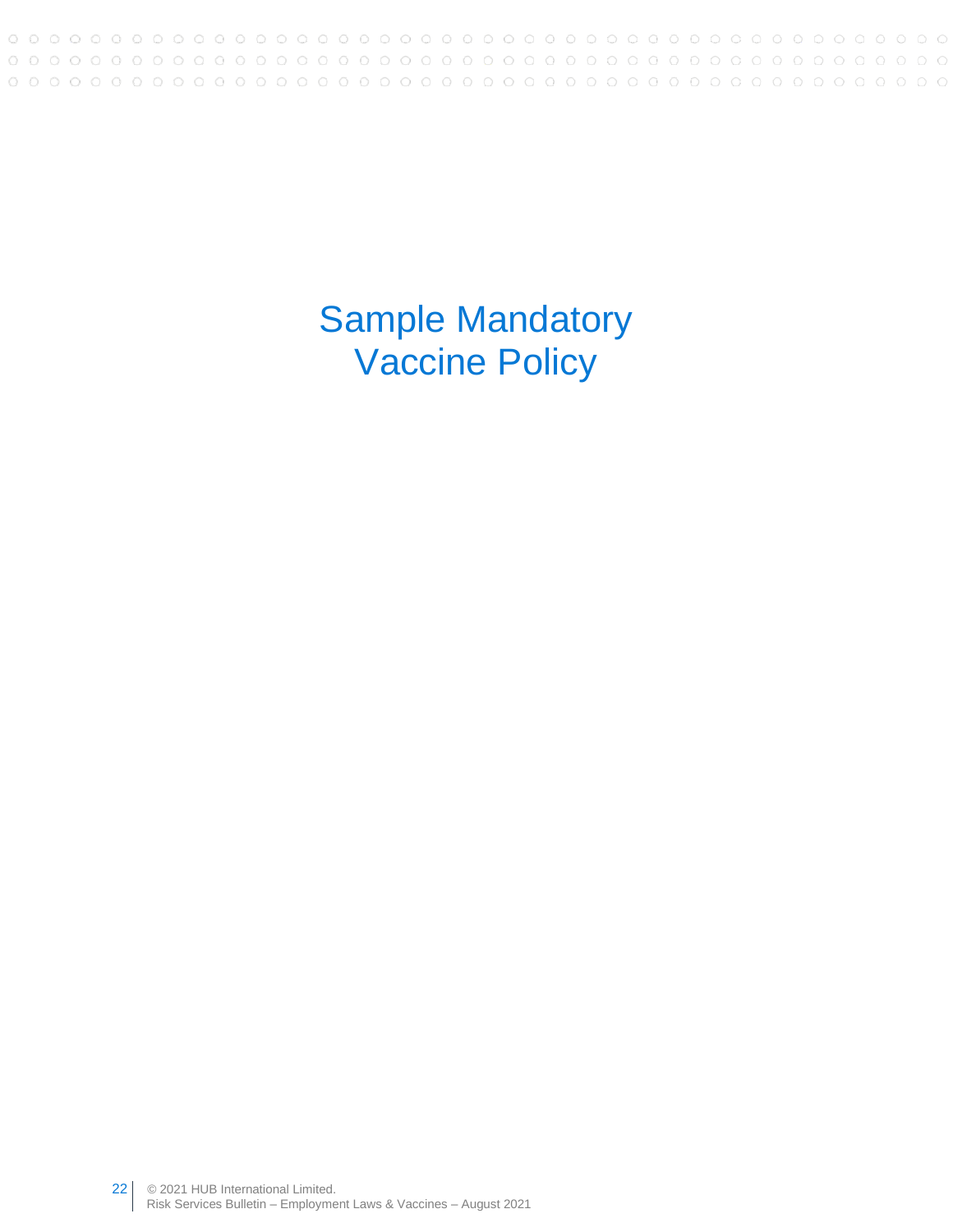#### **Mandatory Employee COVID-19 Vaccination Policy**

<span id="page-22-0"></span>In the [midst/wake/era] of the COVID-19 pandemic, [EMPLOYER NAME] wants to assure you of its continued commitment to maintaining a safe and healthy workplace and that we are taking additional measures to protect you, your coworkers, and your families from contracting and spreading COVID-19.

Now that COVID-19 vaccines have been approved [for Emergency Use Authorization] by the US Food and Drug Administration (FDA) and are readily available to [the general public/in [EMPLOYER NAME's] geographic location[s]], we are implementing a mandatory vaccination policy, subject to the exceptions in this policy (explained below).

This policy is based on guidance from the Centers for Disease Control and Prevention (CDC) [,/and] the Equal Employment Opportunity Commission[, and [OTHER ADMINISTRATIVE OR GOVERNMENTAL AGENCY]] and is designed to comply with all applicable federal, state, and local laws.

[Compliance with this policy is a condition of your continued employment.] Please read this policy carefully.

#### **Information About COVID-19 Vaccines**

The CDC has promoted the benefits and safety of approved COVID-19 vaccines. [In addition, [JURISDICTION] recommends that all individuals aged 12 and over who can safely do so get vaccinated against COVID-19.] [According to the CDC:

- COVID-19 vaccines currently approved or in development in the US do not contain the COVID-19 virus and will not make you sick with COVID-19.
- Getting the COVID-19 vaccine will not make you test positive for COVID-19.
- COVID-19 vaccinations have been shown to be highly effective at preventing you from getting sick with COVID-19 and experiencing the most severe consequence of the disease.
- COVID-19 vaccines reduce the risk of spreading COVID-19.
- COVID-19 vaccines do not change your DNA.
- COVID-19 vaccinations are an important tool in helping to stop the pandemic.
- COVID-19 vaccines will be free to you, though some charges may be billed to your insurance company.]

[The CDC also now advises that fully vaccinated individuals can resume pre-pandemic activities in all settings [with/without] wearing a mask or social distancing [, subject to state or local laws or regulations and local business and employer requirements]. An individual is considered fully vaccinated two weeks after the second dose of a two-dose vaccine (Moderna or Pfizer) or two weeks after a single-dose vaccine (Johnson & Johnson).]

More information about COVID-19 vaccines and the vaccine approval process is available and frequently updated on the CDC's website at: https://www.cdc.gov/coronavirus/2019-ncov/vaccines/.

[Additional information from [OTHER PUBLIC HEALTH AGENCIES] is available at: [WEBSITE OR PHYSICAL LOCATION].]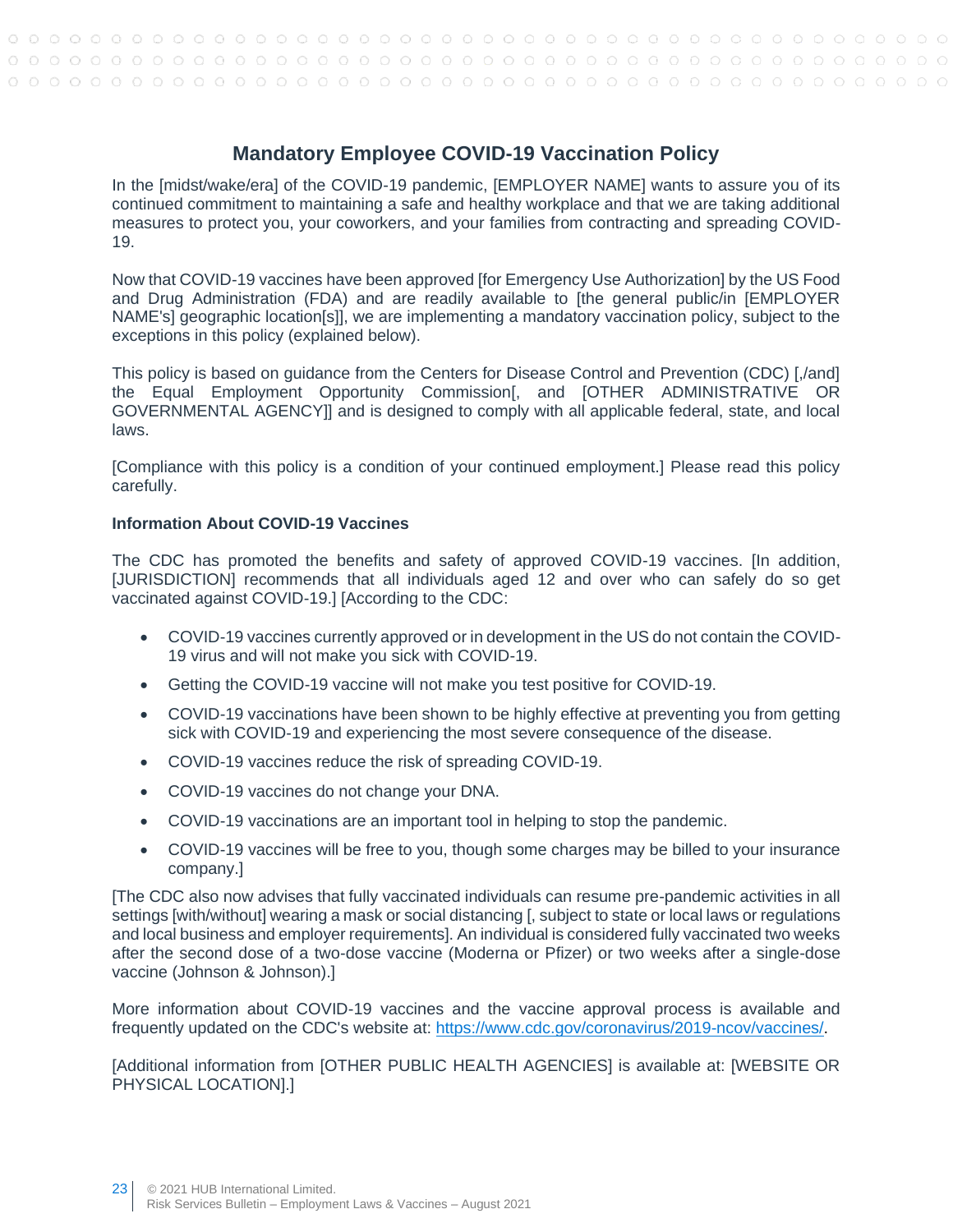#### **Continued Applicability of Other Infection Control Policies [and Protocols]**

This Mandatory Vaccination Policy is a key part of our overall strategy and commitment to maintaining a safe and healthy workplace in light of the COVID-19 pandemic. This policy is designed for use together with, and not as a substitute for, other COVID-19 prevention measures[, including [EMPLOYER NAME]'s:

- [Face Mask Policy.]
- **[Social Distancing Policy.]**
- [Temperature Check and Health Screening Protocols.]
- [Cleaning and Sanitation Policy.]
- [Health and Safety Policy.]
- [Infection Prevention and Control Policy.]

#### [OTHER COVID-19 PREVENTION POLICIES OR PROTOCOLS.]]

[However, fully vaccinated individuals may be exempt from complying with certain COVID-19 prevention measures[, such as face mask or social distancing requirements]. For more on those exemptions, see [EMPLOYER NAME]'s [SPECIFIC RELEVANT POLICIES].]

We need your full cooperation and compliance with this and other health and safety workplace policies to make them effective.

#### **Vaccination Requirements**

[Following/consistent with] the CDC's guidance [and other applicable public health guidance/ the [guidance/requirements] of [STATE/OTHER JURISDICTION]], to prevent the infection and spread of COVID-19, and as an integral part of its public health and safety measures, [EMPLOYER NAME] requires that [all employees/all employees hired after the effective date of this policy/employees in [SPECIFIED UNIT OR WORKPLACE]/[TITLE OR POSITION OF COVERED EMPLOYEES]/individuals entering the workplace[, including temporary workers and independent contractors,]] get vaccinated against COVID-19 [at the [EMPLOYER NAME]'s designated facilities/and show proof of [an FDA-approved] COVID-19 vaccination] [before returning to the workplace/by [DATE]], unless an exemption from this policy has been granted as an accommodation or otherwise. For more on the accommodation and exemption process, see Accommodation and Exemption Requests below.

Employees who fail to comply with these requirements will be [barred from entering the worksite [and ]][subject to disciplinary measures[, up to and including termination of employment]/placed on unpaid leave/required to work from home/[OTHER CONSEQUENCE]][, subject to reasonable accommodation and other requirements of applicable federal, state, and local law].

#### **Vaccine Administration [by the Employer or it's Agent Onsite]**

[[EMPLOYER NAME] will make the [NAME OF VACCINE OR VACCINES] available to all employees [and other covered individuals] at [LOCATION] [during regular business hours] on [SCHEDULED DATES AND TIMES]. You must schedule [the first dose of] your vaccine by [PROCEDURE FOR SCHEDULING] [and must schedule and receive your second dose of the vaccine before returning to the workplace]. [[EMPLOYER NAME] will keep employees' vaccination information strictly confidential.]

[OR]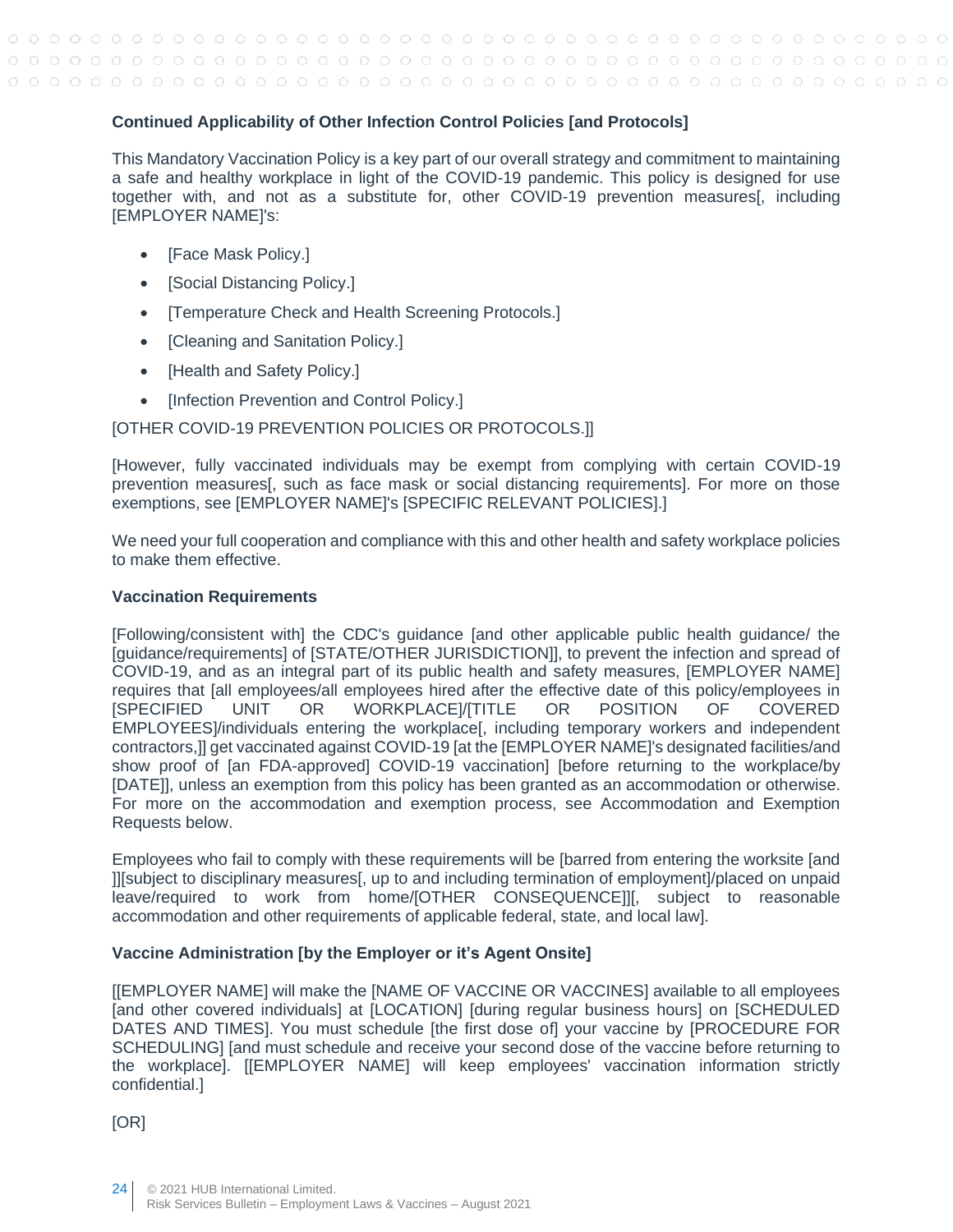#### **[from Administrator Offsite]**

You are responsible for scheduling and obtaining [all recommended doses of] an FDA-approved COVID-19 vaccine [or a COVID-19 vaccine granted Emergency Use Authorization by the FDA]. You [must/may] get the vaccine during your regularly scheduled work hours [if feasible].

[[EMPLOYER NAME] will pay [nonexempt] employees for time travelling to or spent getting the vaccine [if done during your regular work hours] [up to [NUMBER] per vaccine injection]. [EMPLOYER NAME] will pay all employees for vaccine costs not fully covered by insurance, including any unreimbursed vaccine administrator fees[, and other expenses incurred getting the vaccine, such as parking at vaccination sites, and other incidental costs]./[EMPLOYER NAME] will pay all employees a stipend of [DOLLAR AMOUNT OR HOURLY PAY REASONABLY CALCULATED TO COVER EMPLOYEES' TIME AND COSTS]. If your actual costs exceed the stipend amount, you may request reimbursement of the additional amount by [PROCESS FOR REQUESTING REIMBURSEMENT].]]

#### **Proof of Vaccination [from Administrator Offsite]**

[If you already have received a vaccine from another health care provider,] [Y/y]ou must provide written proof of vaccination from the vaccine administrator [or a CDC-issued vaccination card], including the vaccination place, date(s), and name, [before returning to the workplace/before your first day of employment/by [DATE]]. Do not include any medical or genetic information with your proof of vaccination. [EMPLOYER NAME] will keep your vaccination information confidential.

#### **Accommodation and Exemption Requests**

#### **Disability Accommodation**

[In accordance with [EMPLOYER NAME]'s Disability Accommodations Policy,] [EMPLOYER NAME] provides reasonable accommodations, absent undue hardship, to qualified individuals with disabilities that enable them to perform their job duties. Reasonable accommodation may include appropriate adjustment or modifications of employer policies, including this Mandatory Vaccination Policy.

If you believe you need an accommodation regarding this policy because of a disability, you are responsible for requesting a reasonable accommodation from the [Human Resources /[DEPARTMENT NAME]] Department.

#### **Religious Accommodation**

[In accordance with [EMPLOYER NAME]'s Religious Accommodations Policy,] [EMPLOYER NAME] provides reasonable accommodations, absent undue hardship, to employees with sincerely held religious beliefs, observances, or practices that conflict with getting vaccinated [or receiving the type of vaccine currently available].

If you believe you need an accommodation regarding this policy because of your sincerely held religious belief, you are responsible for requesting a reasonable accommodation from the [Human Resources /[DEPARTMENT NAME]] Department.

#### **Interactive Process**

[EMPLOYER NAME] will engage in an interactive dialogue with you to determine the precise limitations of your ability to comply with this mandatory vaccination policy and explore potential reasonable accommodations that could overcome those limitations. [EMPLOYER NAME] encourages employees to suggest specific reasonable accommodations. However, [EMPLOYER NAME] is not required to make the specific accommodation requested and may provide an alternative effective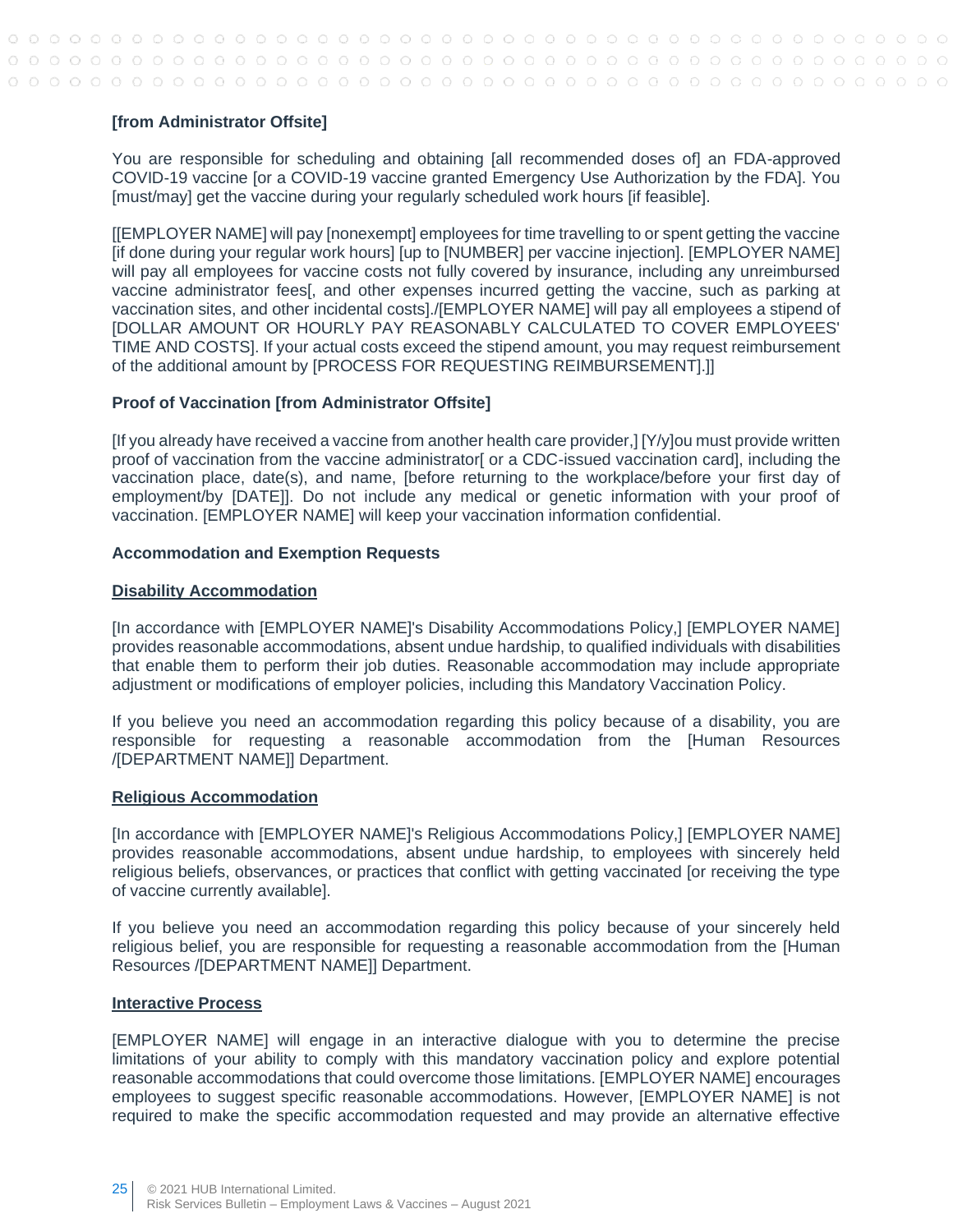accommodation, to the extent any reasonable accommodation can be made without imposing an undue hardship on [EMPLOYER NAME] [or posing a direct threat to you or others in the workplace].

#### **[Exemption for Other Medical Reasons**

Exemptions for other medical reasons may be available [on a case-by-case basis/for conditions such as [pregnancy,] [breastfeeding,] [history of certain allergic reactions,] and [any other medical condition that is a contraindication to the COVID-19 vaccine]] even if they do not qualify as a disability under federal, state, or local law. [EMPLOYER NAME] will engage in an interactive dialogue with you determine whether an exemption is appropriate and can be granted without imposing an undue hardship on [EMPLOYER NAME] [or posing a direct threat to you or others in the workplace]. However, [EMPLOYER NAME] reserves the right to take any necessary and appropriate steps, including imposing alternative COVID-19 prevention measures, to ensure that the individual does not pose a direct threat to the health or safety of others in the workplace.]

#### **How to Request an Accommodation [or Other Exemption]**

[You may request a reasonable accommodation or other exemption from this policy by completing [EMPLOYER]'s Request for Exemption from Vaccination Policy Form and returning it to the [Human Resources/[DEPARTMENT NAME]] Department. The form is [attached to this policy and] available at [LOCATION WHERE EMPLOYEES CAN GET FORMS].

#### OR

You may request a reasonable accommodation or other exemption from this policy orally or in writing from the [Human Resources/[DEPARTMENT NAME]] Department.]

When requesting an accommodation, please provide all relevant information, including [OR REFERENCE EMPLOYER'S SPECIFIC FORM HERE]:

- A description of the accommodation or exemption requested.
- The reason for the requested accommodation or exemption.

[EMPLOYER NAME] reserves the right to request additional documentation supporting the need for an accommodation or request for any other exemption. [EMPLOYER NAME] will keep confidential any medical information obtained in connection with your request for a reasonable accommodation or other exemption. [However, we ask that you not provide any genetic information to [EMPLOYER NAME] when responding to a request for additional information [or providing proof of vaccination] in compliance with this policy [(see GINA Safe Harbor below)].]

#### **Determinations**

[EMPLOYER NAME] makes determinations about requested accommodations and exemptions on a case-by-case basis considering various factors and based on an individualized assessment in each situation. [EMPLOYER NAME] strives to make these determinations expeditiously and in a fair and nondiscriminatory manner and will inform you after we make a determination. If you have any questions about an accommodation or exemption request you made, please contact [[POSITION]/the [DEPARTMENT NAME] Department].

#### **[GINA Safe Harbor**

The Genetic Information Nondiscrimination Act of 2008 (GINA) prohibits employers and other entities covered by GINA Title II from requesting or requiring genetic information of an individual or family member of the individual, except as specifically allowed by this law. To comply with this law,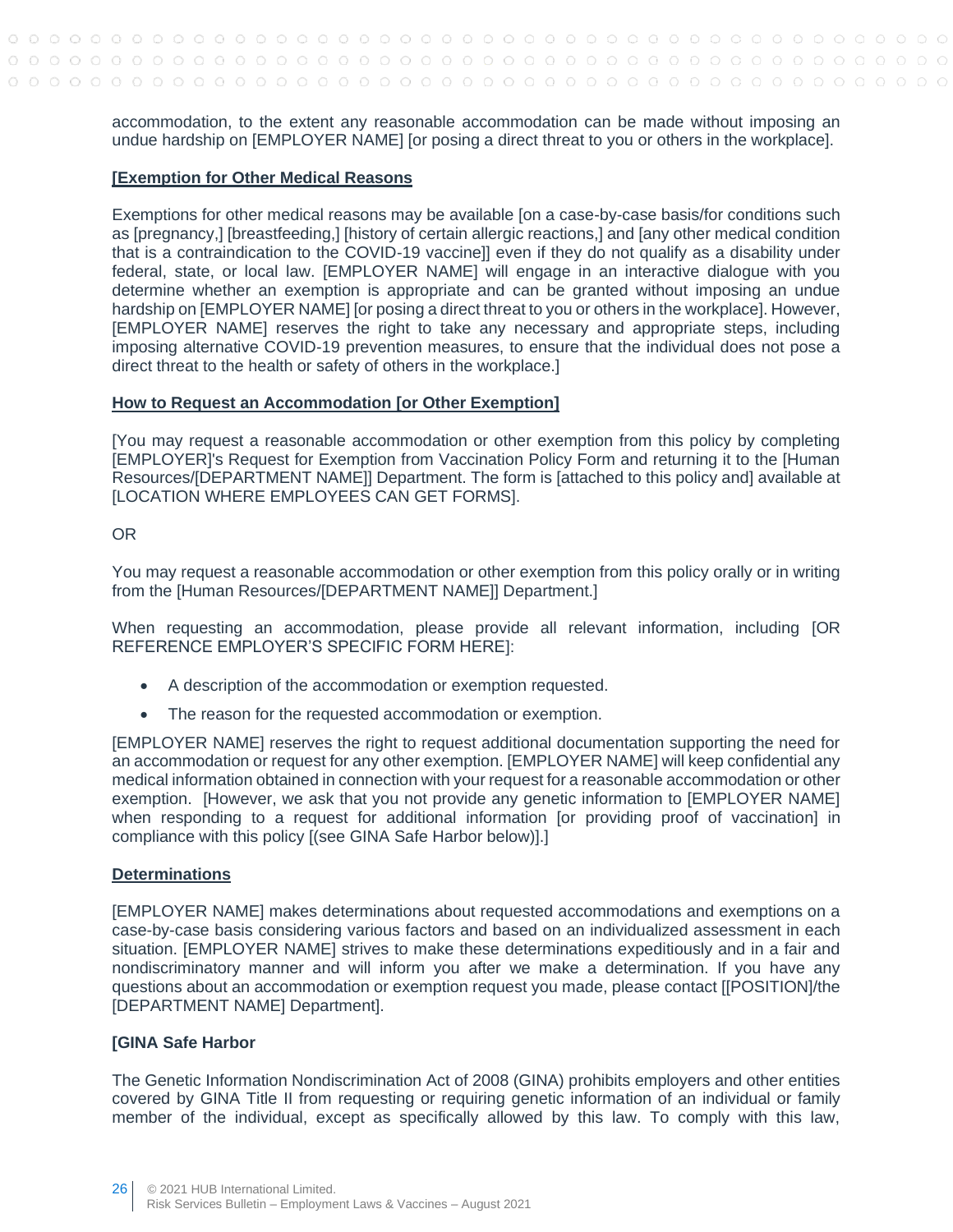[EMPLOYER NAME] asks that you not provide any genetic information when responding to this request for medical information.

- "Genetic information," as defined by GINA, includes:
- An individual's family medical history.
- The results of an individual's or family member's genetic tests.
- The fact that an individual or an individual's family member sought or received genetic services.

Genetic information of a fetus carried by an individual or an individual's family member or an embryo lawfully held by an individual or family member receiving assistive reproductive services.]

#### **Policy Administration and Questions**

The [COVID-19 Task Force/[DESIGNATED DEPARTMENT OR PERSON]] is responsible for administering and enforcing this policy. If you have any questions about this policy or about health and safety issues that are not addressed in this policy, please contact the [DESIGNATED DEPARTMENT OR PERSON].

#### **Policy Modification**

Government and public health guidelines and restrictions and business and industry best practices regarding COVID-19 and COVID-19 vaccines are changing rapidly as new information becomes available and further research is conducted. [EMPLOYER NAME] reserves the right to modify this policy at any time in its sole discretion to adapt to changing circumstances and business needs, consistent with its commitment to maintaining a safe and healthy workplace.

#### **Enforcement and Non-Retaliation**

Failure to comply with or enforce this policy may result in discipline, up to and including termination of employment.

[EMPLOYER NAME] prohibits any form of discipline, reprisal, intimidation, or retaliation for reporting a violation of this policy or any other health and safety concern. Employees also have the right to report work-related injuries and illnesses, and [EMPLOYER NAME] will not discharge or discriminate or otherwise retaliate against employees for reporting work-related injuries or illnesses or good faith health and safety concerns.

#### **[Employees Covered Under a Collective Bargaining Agreement**

The employment terms set out in this policy work in conjunction with, and do not replace, amend, or supplement any terms or conditions of employment stated in any collective bargaining agreement that a union has with [EMPLOYER NAME]. [Employees should consult the terms of their collective bargaining agreement./Wherever employment terms in this policy differ from the terms expressed in the applicable collective bargaining agreement with [EMPLOYER NAME], employees should refer to the specific terms of the collective bargaining agreement, which will control.]]

#### **[Disclaimer of Restrictions on Employees' Rights Under the National Labor Relations Act**

This policy is not intended to preclude or dissuade employees from engaging in legally protected activities under state or federal law, including the National Labor Relations Act, such as discussing wages, benefits, or terms and conditions of employment [, forming, joining, or supporting labor unions][,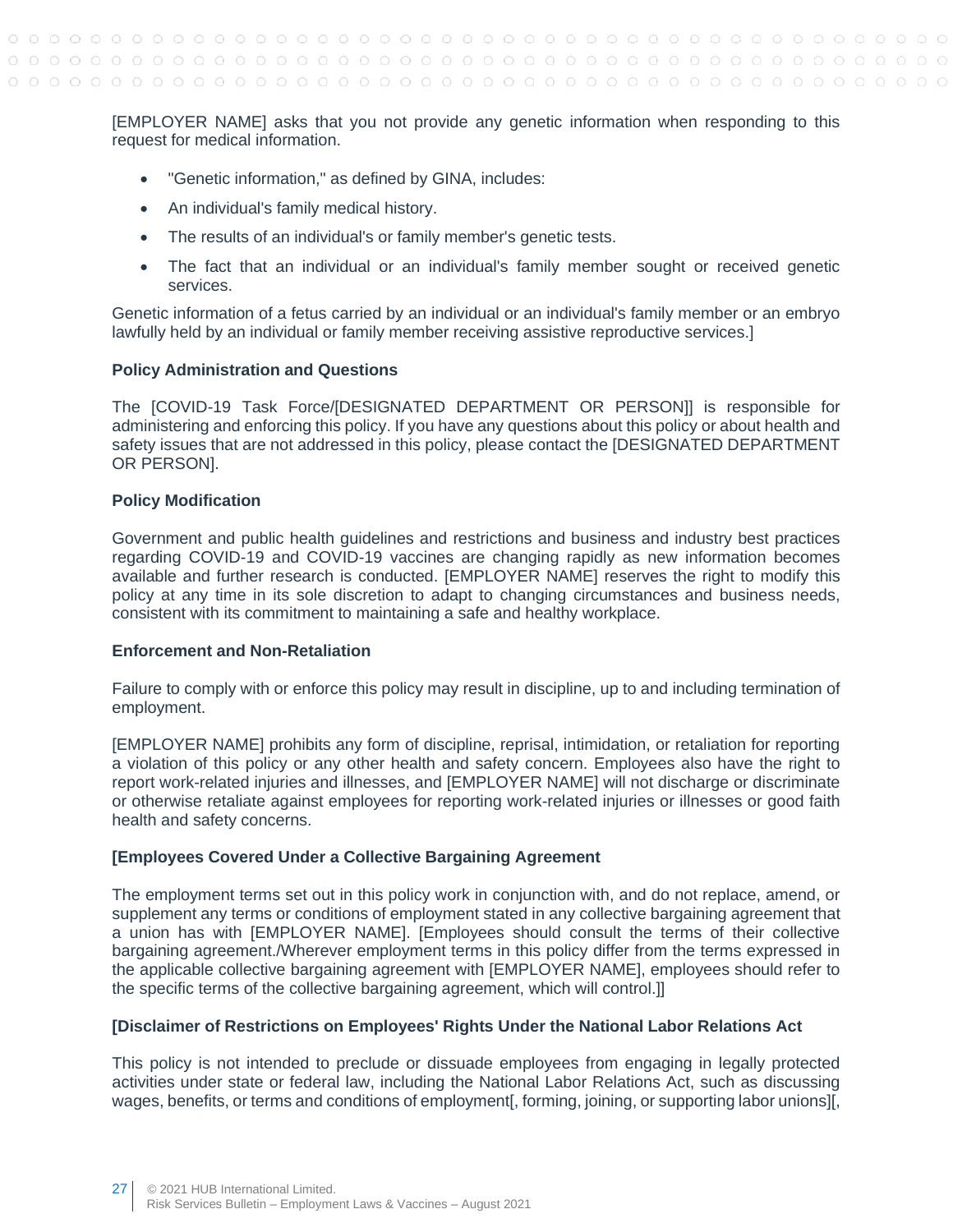bargaining collectively through representatives of their choosing][, raising complaints about working conditions for their and their fellow employees' mutual aid or protection], or legally required activities.]

#### **[Acknowledgment of Receipt and Review**

I, the same of the state of the state of the state of the state of the state of the state of the state of the s (date), I received a copy of [EMPLOYER NAME]'s [POLICY NAME] and that I read it, understood it, and agree to comply with it. [I also understand that at the time of vaccination I will be provided with information from the vaccine administrator about the benefits and risks of the COVID-19 vaccine, and that signing this policy acknowledgment does not constitute consent to receiving the vaccine.] I understand that [EMPLOYER NAME] has the maximum discretion permitted by law to interpret, administer, change, modify, or delete this policy at any time[ with or without notice]. No statement or representation by a supervisor or manager or any other employee, whether oral or written, can supplement or modify this policy. Changes can only be made if approved in writing by the [POSITION] of [EMPLOYER NAME]. I also understand that any delay or failure by [EMPLOYER NAME] to enforce any work policy or rule will not constitute a waiver of [EMPLOYER NAME]'s right to do so in the future. I understand that neither this policy nor any other communication by a management representative or any other employee, whether oral or written, is intended in any way to create a contract of employment. I understand that, unless I have a written employment agreement signed by an authorized [EMPLOYER NAME] representative, I am employed at will and this policy does not modify my at-will employment status [FOR AT-WILL STATES]. If I have a written employment agreement signed by an authorized [EMPLOYER NAME] representative and this policy conflicts with the terms of my employment agreement, I understand that the terms of my employment agreement will control.

#### **OR**

#### I, \_\_\_\_\_\_\_\_\_\_\_\_\_\_\_\_\_\_\_\_\_\_\_\_ (employee name), acknowledge that on \_\_\_\_\_\_\_\_\_\_\_\_\_\_\_\_\_\_\_\_\_\_

(date), I received and read a copy of [EMPLOYER NAME]'s [NAME OF POLICY][, dated [EDITION DATE]] and understand that it is my responsibility to be familiar with and abide by its terms.[ I understand that the information in this policy is intended to help [EMPLOYER NAME]'s employees to work together effectively on assigned job responsibilities.] This policy is not promissory and does not set terms or conditions of employment or create an employment contract.]

[signature page follows]

**Signature** 

Printed Name

**Date**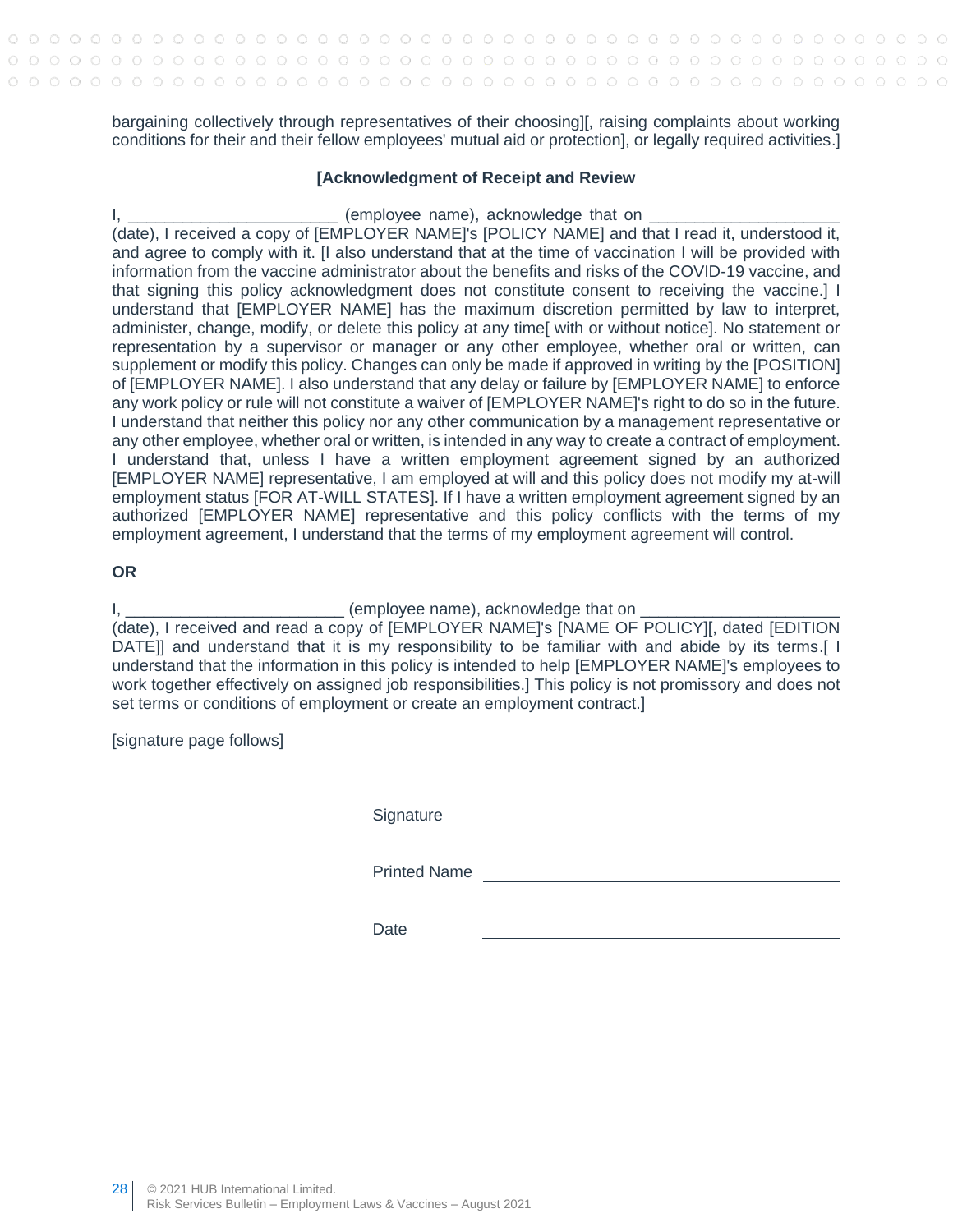# <span id="page-28-0"></span>Sample Forms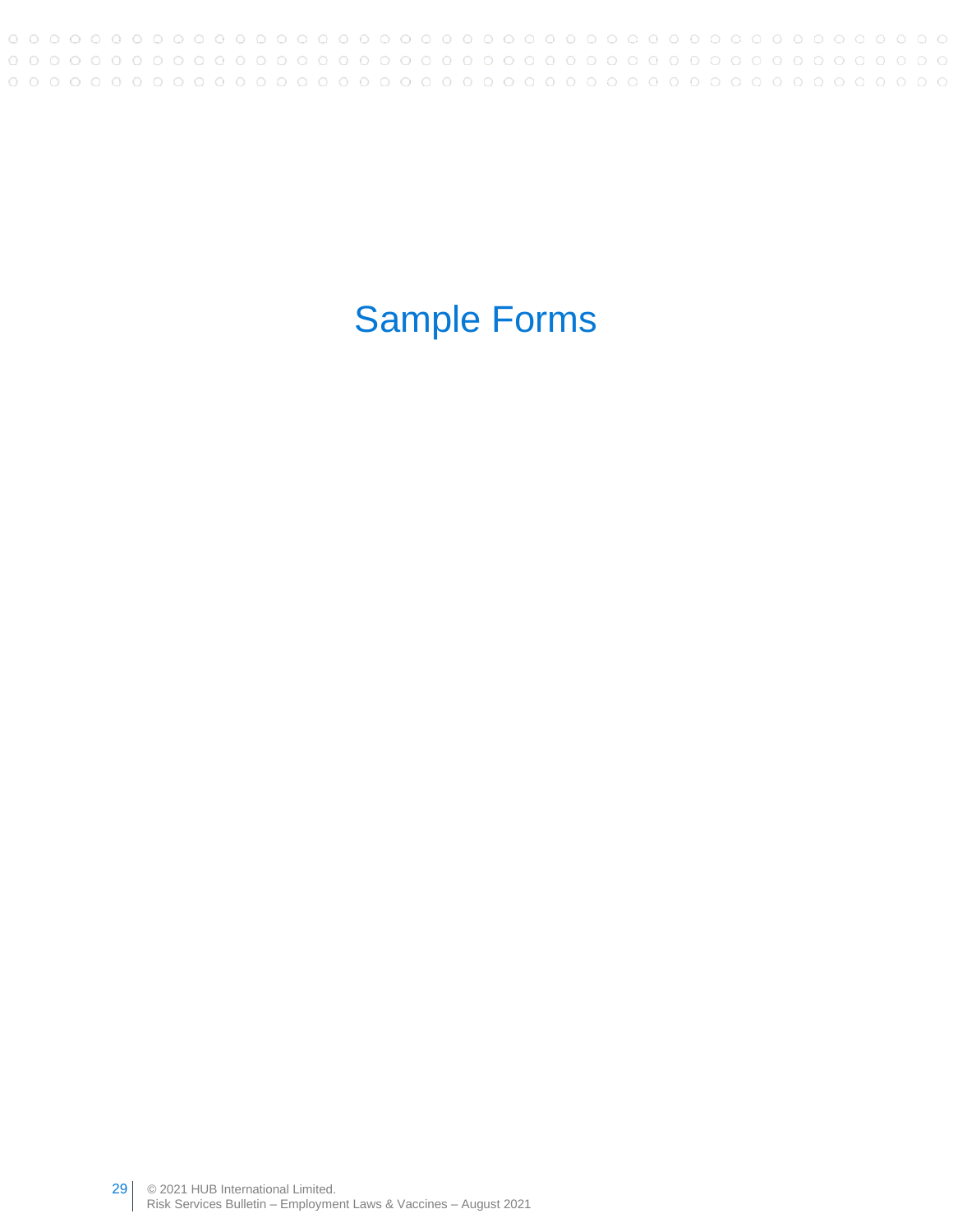#### **SAMPLE REQUEST FOR RELIGIOUS ACCOMMODATION**

#### <span id="page-29-0"></span>**Instructions for Completing This Form**

[Consistent with Title VII of the Civil Rights Act of 1964 (Title VII)[ and any applicable state or local law] and [EMPLOYER NAME]'s [Religious Accommodations Policy/[POLICY NAME]], [EMPLOYER NAME] will provide a reasonable accommodation for an[ applicant's or] employee's sincerely held religious belief if the accommodation would resolve a conflict between the individual's religious beliefs or practices and a work requirement, unless doing so would create an undue hardship for [EMPLOYER NAME].]

If you believe you need an accommodation because of your sincerely held religious beliefs or practices or lack thereof, you should request an accommodation from the [Human Resources/[DEPARTMENT NAME]] Department. Although you may make an accommodation request orally or in writing, [EMPLOYER NAME] encourages employees to make their requests in writing using this Request for a Religious Accommodation form. Please submit the completed form to the [[POSITION]/Human Resources Department/[DEPARTMENT NAME] Department] at [[EMAIL ADDRESS]/[LOCATION]] as soon as possible after your need for an accommodation is known. If you need extra space to complete this form, please attach additional pages.

[After receiving this form, [EMPLOYER NAME] will contact you [as quickly as possible/within [NUMBER] days] to discuss your accommodation request and, if necessary, request additional information to assess your request. It is important for you and [EMPLOYER NAME] to engage in this interactive process together, so please be sure to respond promptly to any communications you receive from the [[POSITION]/Human Resources Department/[DEPARTMENT NAME] Department] relating to this request.]

[As stated in [EMPLOYER NAME]'s [Religious Accommodations Policy/[POLICY NAME]], [EMPLOYER NAME] prohibits retaliation against any individual for requesting a religious accommodation in good faith.]

If you have any questions about this form or the status of any accommodation request, or if you need assistance with filling out this form or making a request, please contact the [[POSITION]/Human Resources Department/[DEPARTMENT NAME] Department]. For more information, see [EMPLOYER NAME]'s [Religious Accommodations Policy/[POLICY NAME]].

#### **Employee Information**

| <b>Employee Name:</b> | Work telephone number [and email address]:                       |
|-----------------------|------------------------------------------------------------------|
| Position/Department:  |                                                                  |
| Supervisor:           | Home or mobile telephone number [and<br>personal email address]: |
|                       |                                                                  |

#### **Accommodation Request**

• Provide a description of the accommodation you are requesting (for example, a special exception from, or adjustment to, a job requirement). Please identify a specific accommodation or suggestion(s) if you are not sure:

\_\_\_\_\_\_\_\_\_\_\_\_\_\_\_\_\_\_\_\_\_\_\_\_\_\_\_\_\_\_\_\_\_\_\_\_\_\_\_\_\_\_\_\_\_\_\_\_\_\_\_\_\_\_\_\_\_\_\_\_\_\_\_\_\_\_\_\_\_ \_\_\_\_\_\_\_\_\_\_\_\_\_\_\_\_\_\_\_\_\_\_\_\_\_\_\_\_\_\_\_\_\_\_\_\_\_\_\_\_\_\_\_\_\_\_\_\_\_\_\_\_\_\_\_\_\_\_\_\_\_\_\_\_\_\_\_\_\_ \_\_\_\_\_\_\_\_\_\_\_\_\_\_\_\_\_\_\_\_\_\_\_\_\_\_\_\_\_\_\_\_\_\_\_\_\_\_\_\_\_\_\_\_\_\_\_\_\_\_\_\_\_\_\_\_\_\_\_\_\_\_\_\_\_\_\_\_\_

\_\_\_\_\_\_\_\_\_\_\_\_\_\_\_\_\_\_\_\_\_\_\_\_\_\_\_\_\_\_\_\_\_\_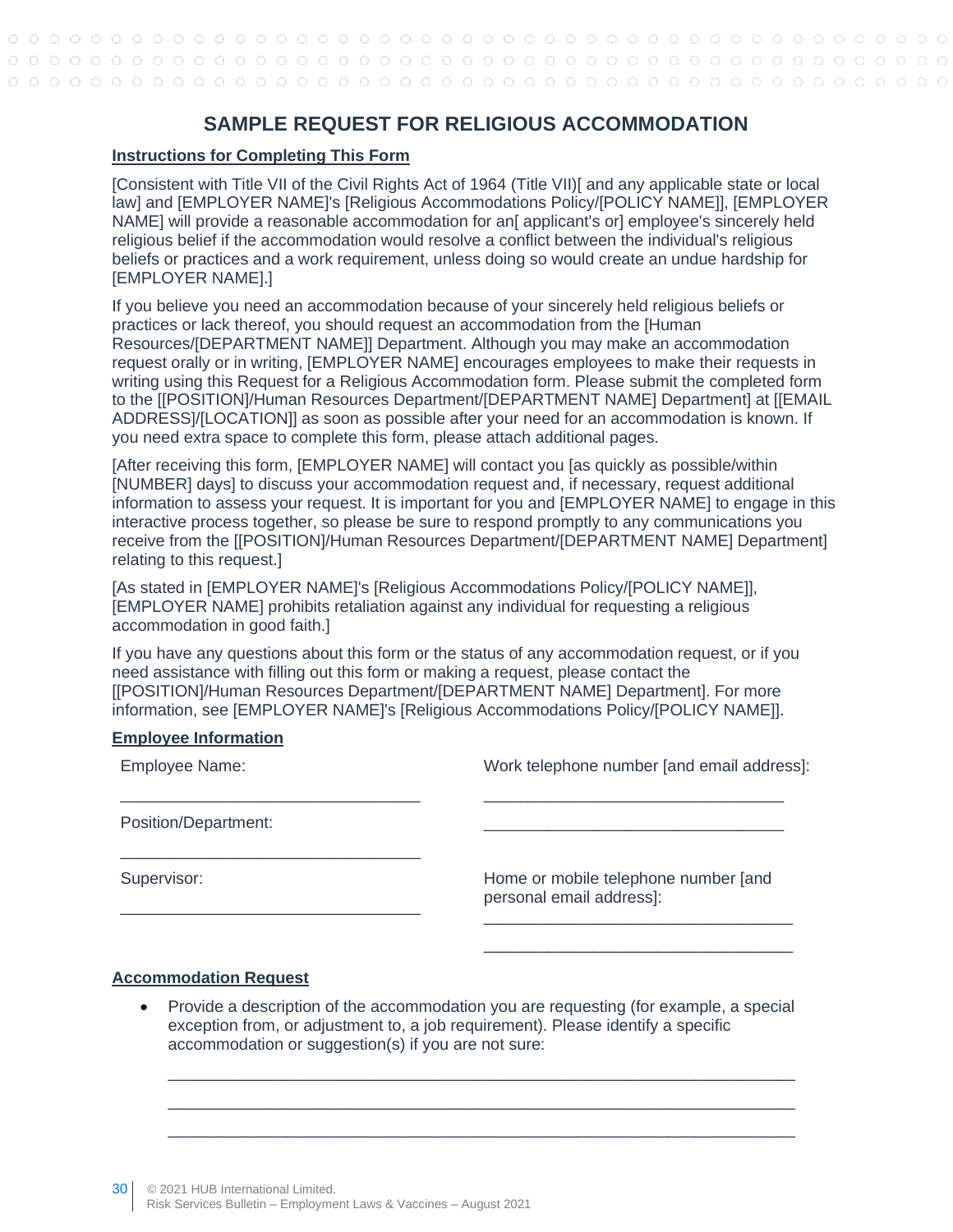• Provide the reason you need an accommodation (that is, how your sincerely held religious belief, practice, or observation conflicts with one or more of your job requirements):

\_\_\_\_\_\_\_\_\_\_\_\_\_\_\_\_\_\_\_\_\_\_\_\_\_\_\_\_\_\_\_\_\_\_\_\_\_\_\_\_\_\_\_\_\_\_\_\_\_\_\_\_\_\_\_\_\_\_\_\_\_\_\_\_\_\_\_\_\_ \_\_\_\_\_\_\_\_\_\_\_\_\_\_\_\_\_\_\_\_\_\_\_\_\_\_\_\_\_\_\_\_\_\_\_\_\_\_\_\_\_\_\_\_\_\_\_\_\_\_\_\_\_\_\_\_\_\_\_\_\_\_\_\_\_\_\_\_\_ \_\_\_\_\_\_\_\_\_\_\_\_\_\_\_\_\_\_\_\_\_\_\_\_\_\_\_\_\_\_\_\_\_\_\_\_\_\_\_\_\_\_\_\_\_\_\_\_\_\_\_\_\_\_\_\_\_\_\_\_\_\_\_\_\_\_\_\_\_

 $\Box$  $\_$  ,  $\_$  ,  $\_$  ,  $\_$  ,  $\_$  ,  $\_$  ,  $\_$  ,  $\_$  ,  $\_$  ,  $\_$  ,  $\_$  ,  $\_$  ,  $\_$  ,  $\_$  ,  $\_$  ,  $\_$  ,  $\_$  ,  $\_$  ,  $\_$  ,  $\_$  ,  $\_$  ,  $\_$  ,  $\_$  ,  $\_$  ,  $\_$  ,  $\_$  ,  $\_$  ,  $\_$  ,  $\_$  ,  $\_$  ,  $\_$  ,  $\_$  ,  $\_$  ,  $\_$  ,  $\_$  ,  $\_$  ,  $\_$  , \_\_\_\_\_\_\_\_\_\_\_\_\_\_\_\_\_\_\_\_\_\_\_\_\_\_\_\_\_\_\_\_\_\_\_\_\_\_\_\_\_\_\_\_\_\_\_\_\_\_\_\_\_\_\_\_\_\_\_\_\_\_\_\_\_\_\_\_\_

 $\Box$  $\_$  ,  $\_$  ,  $\_$  ,  $\_$  ,  $\_$  ,  $\_$  ,  $\_$  ,  $\_$  ,  $\_$  ,  $\_$  ,  $\_$  ,  $\_$  ,  $\_$  ,  $\_$  ,  $\_$  ,  $\_$  ,  $\_$  ,  $\_$  ,  $\_$  ,  $\_$  ,  $\_$  ,  $\_$  ,  $\_$  ,  $\_$  ,  $\_$  ,  $\_$  ,  $\_$  ,  $\_$  ,  $\_$  ,  $\_$  ,  $\_$  ,  $\_$  ,  $\_$  ,  $\_$  ,  $\_$  ,  $\_$  ,  $\_$  ,  $\Box$ 

- Is this request time-sensitive? Yes/No (circle one) If yes, please explain:
- Provide any additional information you think may be relevant to this request:

#### **Employee Affirmation and Acknowledgment**

\_\_\_\_\_\_\_\_\_\_\_\_\_\_\_\_\_\_\_\_\_\_\_\_\_\_\_\_\_\_\_\_\_\_

I have read and understand [EMPLOYER NAME]'s [Religious Accommodations Policy/[POLICY NAME]]. This accommodation request is based on a sincerely held religious belief. I understand that [EMPLOYER NAME] is not required to make the specific accommodation I requested and may provide an alternative, effective accommodation. I also understand that [EMPLOYER NAME] is not required to provide any accommodation that would impose an undue hardship on [EMPLOYER NAME].

| <b>Employee Signature:</b> | Date:                       |
|----------------------------|-----------------------------|
|                            |                             |
| FOR OFFICE USE ONLY:       |                             |
| Date Request Received:     | <b>Request Received By:</b> |

\_\_\_\_\_\_\_\_\_\_\_\_\_\_\_\_\_\_\_\_\_\_\_\_\_\_\_\_\_\_\_\_\_\_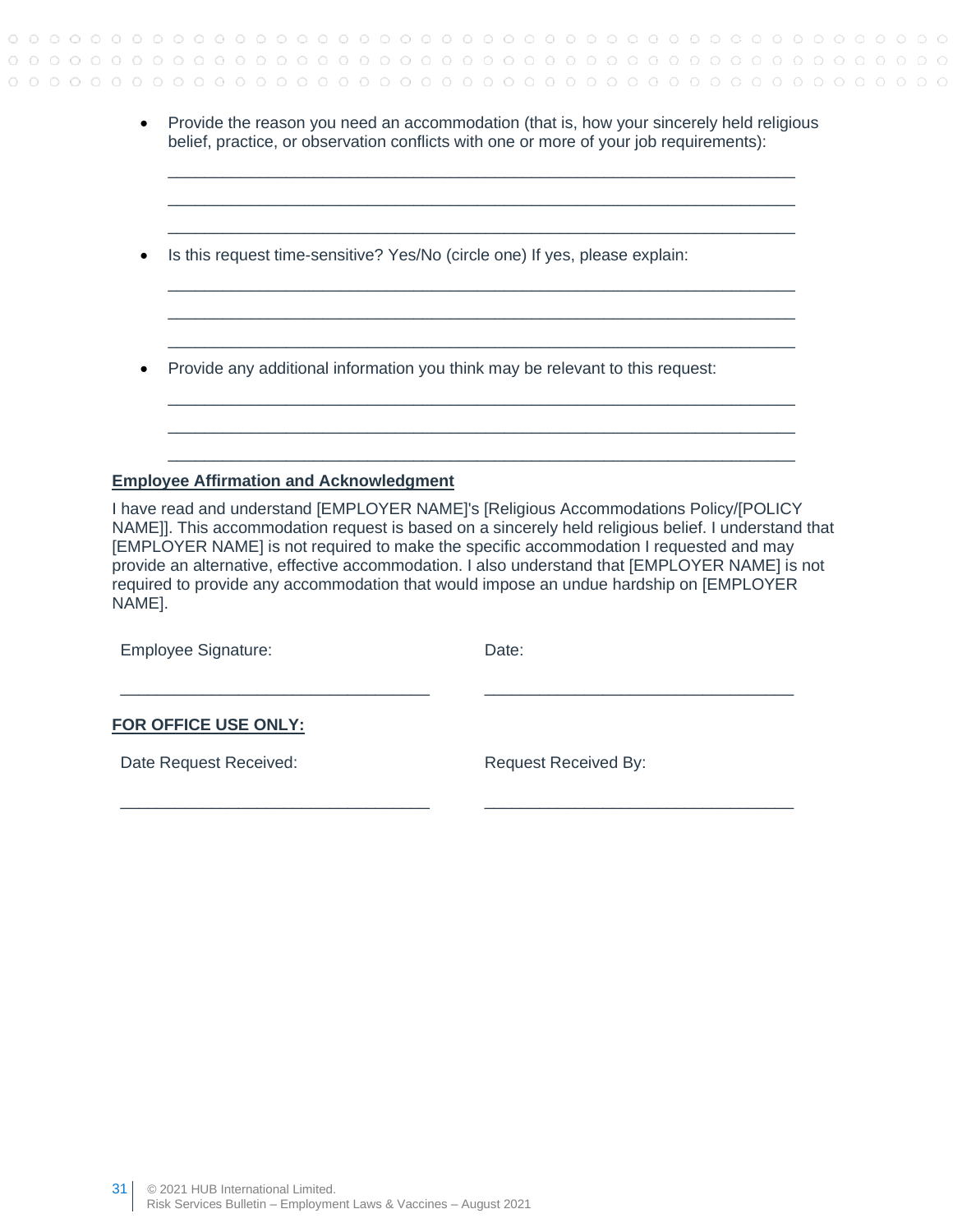## <span id="page-31-0"></span>Sample ADA Accommodation Forms

#### **Job Accommodation Network [www.askjan.org](http://www.askjan.org/)**

The Job Accommodation Network (JAN) is the leading source of free, expert, and confidential guidance on job accommodations and disability employment issues. Serving customers across the United States and around the world for more than 35 years, JAN provides free one-on-one practical guidance and technical assistance on job accommodation solutions, Title I of the Americans with Disabilities Act (ADA) and related legislation, and self-employment and entrepreneurship options for people with disabilities. JAN is funded by a contract from the U.S. Department of Labor, [Office of Disability Employment Policy \(ODEP\)](https://www.dol.gov/odep/) (#1605DC-17-C-0038).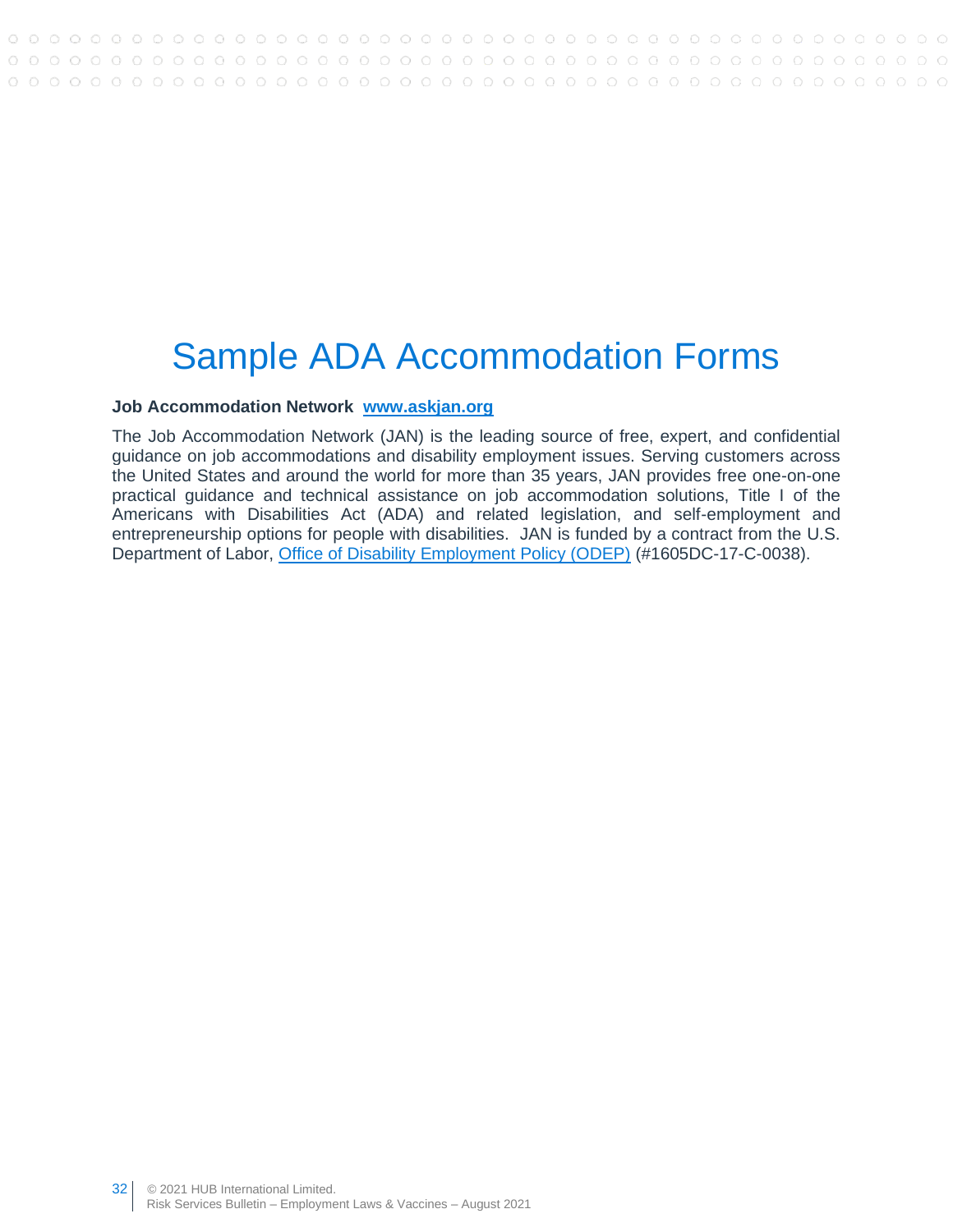### <span id="page-32-0"></span>**SAMPLE REASONABLE ACCOMMODATION REQUEST FORM**

| A. Questions to clarify accommodation requested.                                                                                               |            |                |
|------------------------------------------------------------------------------------------------------------------------------------------------|------------|----------------|
| What specific accommodation are you requesting?                                                                                                |            |                |
|                                                                                                                                                |            |                |
| If you are not sure what accommodation is needed, do you have any<br>suggestions about what options we can explore?<br>If yes, please explain. | Yes $\Box$ | $No$ $\square$ |
| Is your accommodation request time sensitive?                                                                                                  | Yes $\Box$ | No $\square$   |
| If yes, please explain.                                                                                                                        |            |                |
|                                                                                                                                                |            |                |
| B. Questions to document the reason for accommodation request.                                                                                 |            |                |
| What, if any, job function are you having difficulty performing?                                                                               |            |                |
|                                                                                                                                                |            |                |
| What, if any, employment benefit are you having difficulty accessing?                                                                          |            |                |
|                                                                                                                                                |            |                |
| What limitation is interfering with your ability to perform your job or access an employment benefit?                                          |            |                |
|                                                                                                                                                |            |                |
| Have you had any accommodations in the past for this same limitation?                                                                          | Yes $\Box$ | $No$ $\square$ |
| If yes, what were they and how effective were they?                                                                                            |            |                |
|                                                                                                                                                |            |                |
| If you are requesting a specific accommodation, how will that accommodation assist you?                                                        |            |                |
|                                                                                                                                                |            |                |
| C. Other.                                                                                                                                      |            |                |
| Please provide any additional information that might be useful in processing your accommodation request:                                       |            |                |
|                                                                                                                                                |            |                |
|                                                                                                                                                |            |                |
| Signature                                                                                                                                      | Date       |                |
|                                                                                                                                                |            |                |
|                                                                                                                                                |            |                |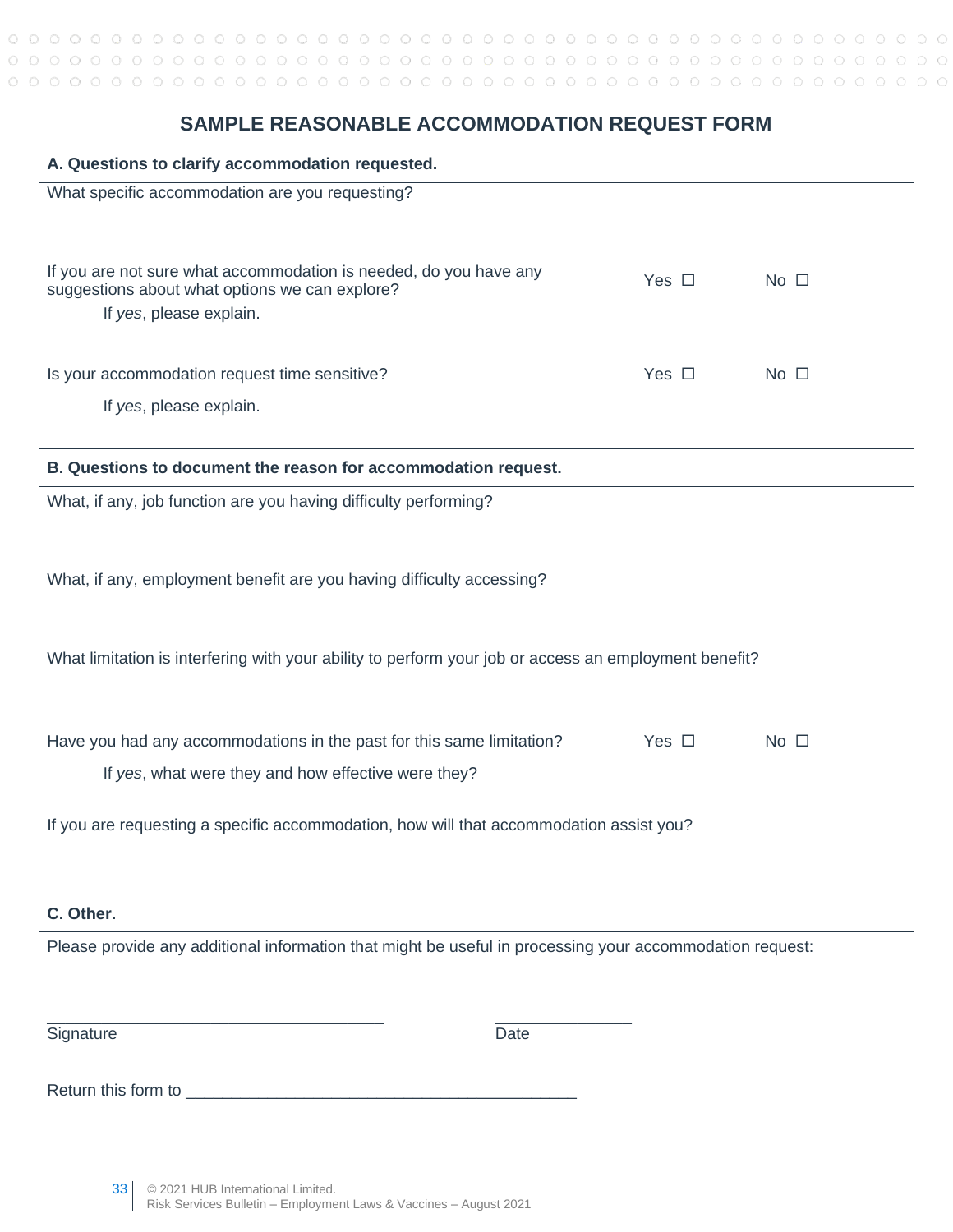#### **SAMPLE MEDICAL INQUIRY FORM<sup>10</sup>**

<span id="page-33-0"></span>*Note: This form should be customized each time it is used. Under the ADA, employers should only ask for necessary medical documentation. Do not ask for information you already have or do not need.*

|                                                                                                                          | A. Questions to help determine whether an employee has a disability.                                                                                                                                                                                                                                                                                                                                                                                                                                                                                                                             |                                                                                                                            |
|--------------------------------------------------------------------------------------------------------------------------|--------------------------------------------------------------------------------------------------------------------------------------------------------------------------------------------------------------------------------------------------------------------------------------------------------------------------------------------------------------------------------------------------------------------------------------------------------------------------------------------------------------------------------------------------------------------------------------------------|----------------------------------------------------------------------------------------------------------------------------|
|                                                                                                                          | For reasonable accommodation under the ADA, an employee has a disability if he or she has an impairment that<br>substantially limits one or more major life activities or a record of such an impairment. The following questions may<br>help determine whether an employee has a disability:                                                                                                                                                                                                                                                                                                    |                                                                                                                            |
|                                                                                                                          | Does the employee have a physical or mental impairment?                                                                                                                                                                                                                                                                                                                                                                                                                                                                                                                                          | Yes $\Box$<br>$No$ $\square$                                                                                               |
|                                                                                                                          | If yes, what is the impairment or the nature of the impairment?                                                                                                                                                                                                                                                                                                                                                                                                                                                                                                                                  |                                                                                                                            |
| Note: Some state laws may prohibit asking for a diagnosis.                                                               |                                                                                                                                                                                                                                                                                                                                                                                                                                                                                                                                                                                                  |                                                                                                                            |
| include ordinary eyeglasses or contact lenses.                                                                           | Answer the following question based on what limitations the employee has when his or her condition is in an active<br>state and what limitations the employee would have if no mitigating measures were used. Mitigating measures include<br>things such as medication, medical supplies, equipment, hearing aids, mobility devices, the use of assistive<br>technology, reasonable accommodations or auxiliary aids or services, prosthetics, learned behavioral or adaptive<br>neurological modifications, psychotherapy, behavioral therapy, and physical therapy. Mitigating measures do not |                                                                                                                            |
| to most people in the general population?                                                                                | Does the impairment substantially limit a major life activity as compared                                                                                                                                                                                                                                                                                                                                                                                                                                                                                                                        | Yes $\square$<br>No <sub>1</sub>                                                                                           |
| the individual can perform the major life activity.                                                                      | Note: Does not need to significantly or severely restrict to meet this<br>standard. It may be useful in appropriate cases to consider the condition<br>under which the individual performs the major life activity; the manner in<br>which the individual performs the major life activity; and/or the duration of<br>time it takes the individual to perform the major life activity, or for which                                                                                                                                                                                              | <b>OR</b><br>Describe the employee's limitations when<br>the impairment is active.                                         |
|                                                                                                                          | If yes, what major life activity(s) (includes major bodily functions) is/are affected?                                                                                                                                                                                                                                                                                                                                                                                                                                                                                                           |                                                                                                                            |
| Bending<br>$\Box$<br><b>Breathing</b><br>□<br><b>Caring For Self</b><br>$\Box$<br>Concentrating<br>□<br>Eating<br>$\Box$ | Reaching<br>Hearing<br>$\Box$<br><b>Interacting With Others</b><br>Reading<br>$\Box$<br>□<br>Learning<br>Seeing<br>$\Box$<br>Lifting<br>Sitting<br>$\Box$<br>□<br>Sleeping<br><b>Performing Manual Tasks</b><br>$\Box$<br>$\Box$                                                                                                                                                                                                                                                                                                                                                                 | Other: (describe)<br>Speaking<br>□<br>⊔<br>Standing<br>$\Box$<br>Thinking<br>$\Box$<br>Walking<br>$\Box$<br>$\Box$ Working |
| Major bodily functions:                                                                                                  |                                                                                                                                                                                                                                                                                                                                                                                                                                                                                                                                                                                                  |                                                                                                                            |
| <b>Bladder</b><br>⊔<br><b>Bowel</b><br>ப<br><b>Brain</b><br>ப<br>Cardivascular<br>⊔<br>Circulatory<br>⊔                  | <b>Digestive</b><br>Lymphatic<br>□<br>□<br>Endocrine<br>Musculoskeletal<br>□<br>П<br>Genitourinary<br>Neurological<br>□<br>□<br>Normal Cell Growth<br>Hemic<br>□<br>□<br>Operation of an Organ<br>Immune<br>□<br>□                                                                                                                                                                                                                                                                                                                                                                               | Reproductive<br>Ш<br>Respiratory<br>□<br>Special Sense Organs & Skin<br>□<br>Other: (describe)<br>□                        |

<sup>10</sup> At the state level this form may be different. It is recommended you check with counsel before utilizing any sample form.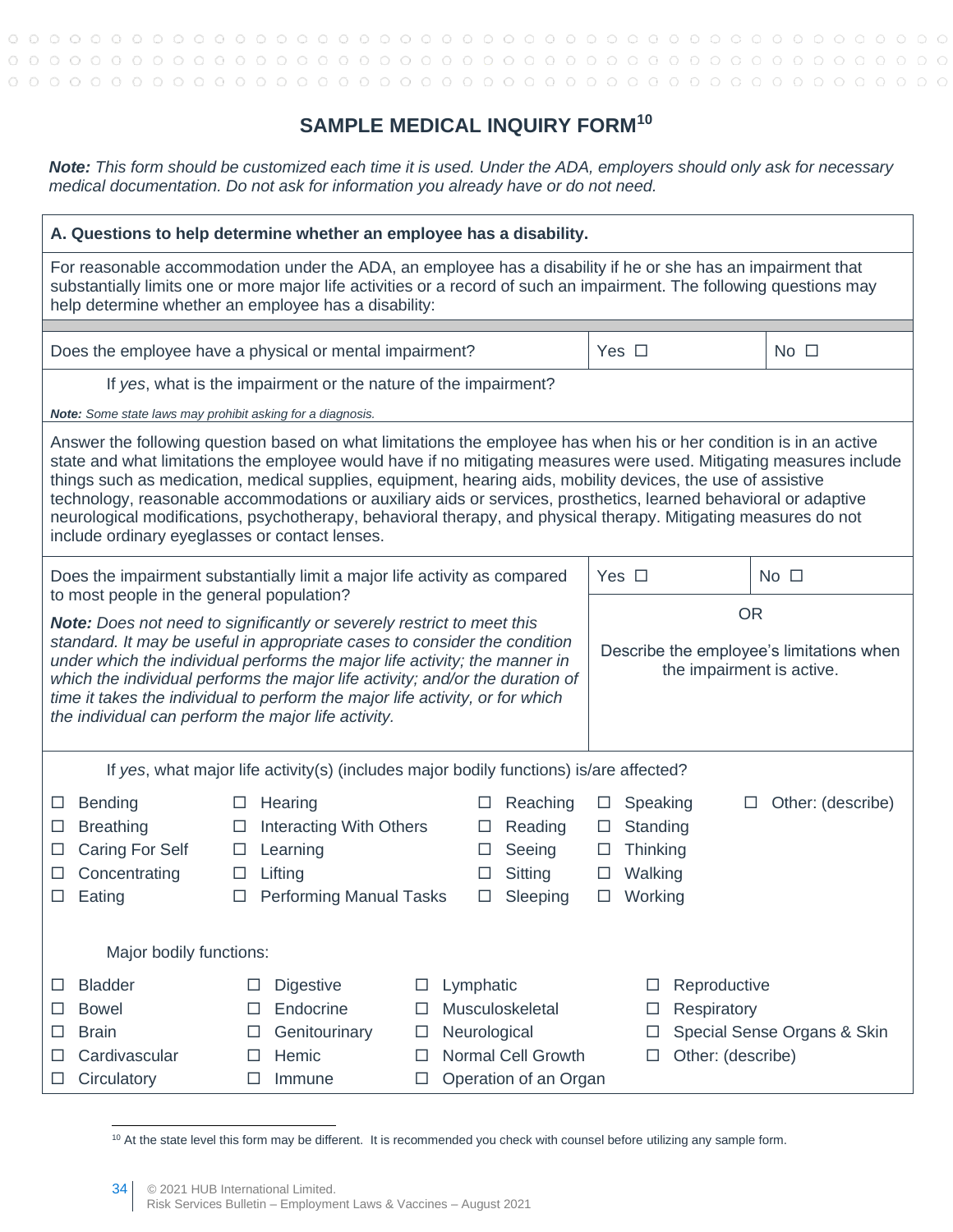#### **B. Questions to help determine whether an accommodation is needed.**

An employee with a disability is entitled to an accommodation only when the accommodation is needed because of the disability. The following questions may help determine whether the requested accommodation is needed because of the disability:

What limitation(s) is interfering with job performance or accessing a benefit of employment?

What job function(s) or benefits of employment is the employee having trouble performing or accessing because of the limitation(s)?

How does the employee's limitation(s) interfere with his/her ability to perform the job function(s) or access a benefit of employment?

#### **C. Questions to help determine effective accommodation options.**

If an employee has a disability and needs an accommodation because of the disability, the employer must provide a reasonable accommodation, unless the accommodation poses an undue hardship. The following questions may help determine effective accommodations:

Do you have any suggestions regarding possible accommodations to improve job performance?

If so, what are they?

How would your suggestions improve the employee's job performance?

#### **D. Other questions or comments.**

Medical Professional's Signature **Date of Contract Contract Contract Contract Contract Contract Contract Contract Contract Contract Contract Contract Contract Contract Contract Contract Contract Contract Contract Contract** 

The Genetic Information Nondiscrimination Act of 2008 (GINA) prohibits employers and other entities covered by GINA Title II from requesting or requiring genetic information of an individual or family member of the individual, except as specifically allowed by this law. To comply with this law, we are asking that you not provide any genetic information when responding to this request for medical information. "Genetic information," as defined by GINA, includes an individual's family medical history, the results of an individual's or family member's genetic tests, the fact that an individual or an individual's family member sought or received genetic services, and genetic information of a fetus carried by an individual or an individual's family member or an embryo lawfully held by an individual or family member receiving assistive reproductive services.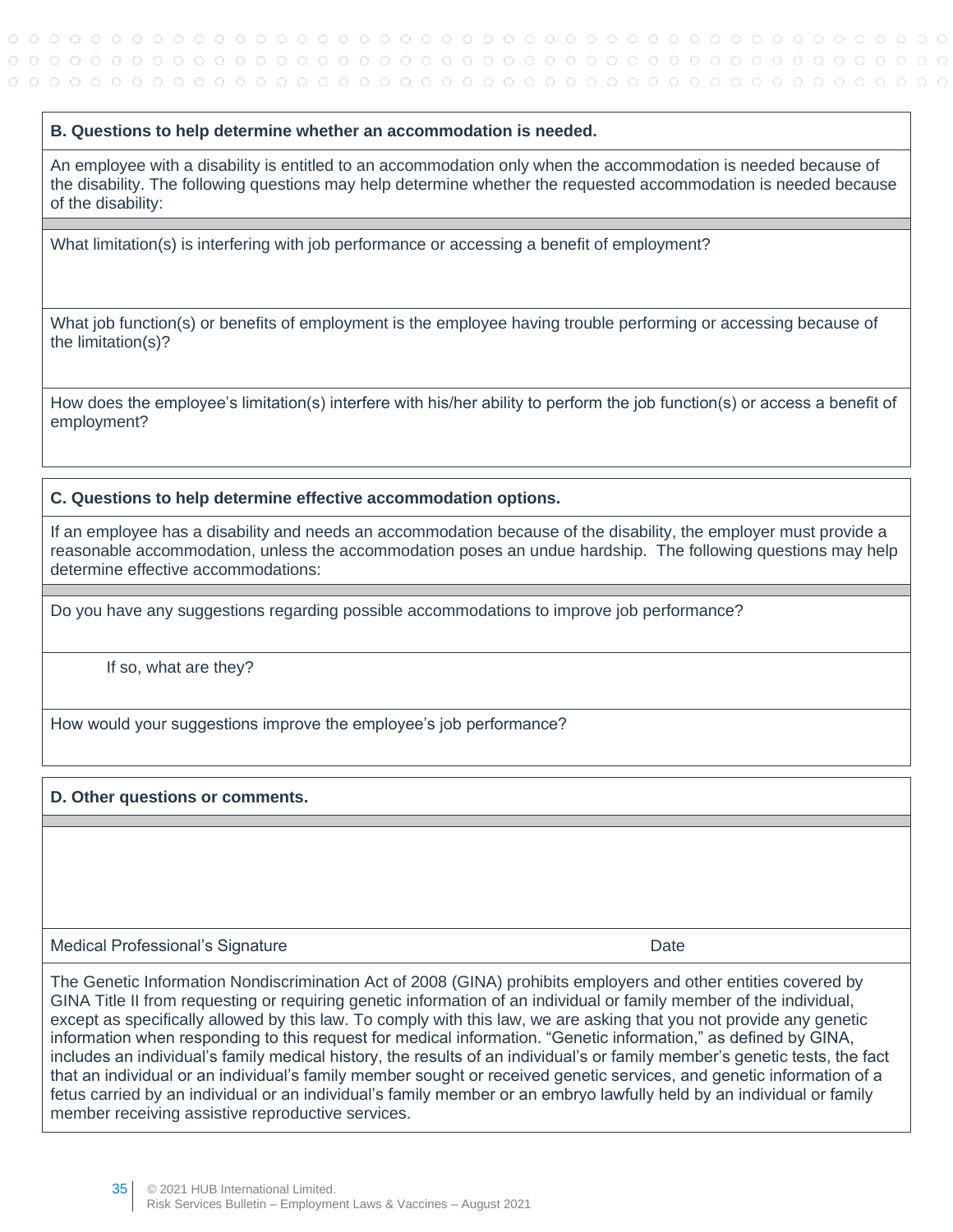### **TEMPORARY/TRIAL ACCOMMODATION APPROVAL FORM**

<span id="page-35-0"></span>

| <b>Employee Name:</b>                                                                      | Date of Approval:                              |              |
|--------------------------------------------------------------------------------------------|------------------------------------------------|--------------|
| Description of approved temporary or trial accommodation(s):                               |                                                |              |
|                                                                                            |                                                |              |
| Reason (if applicable) accommodation(s) is being provided temporarily or on a trial basis: |                                                |              |
|                                                                                            |                                                |              |
| Date to implement: ______________                                                          | Date to discontinue or reassess: _____________ |              |
| Date to extend, or implement long-term: _______________<br>Comments:                       |                                                |              |
|                                                                                            |                                                |              |
|                                                                                            |                                                |              |
| Does equipment need to be ordered or a service purchased?                                  | Yes $\Box$                                     | No $\square$ |
| If yes, who will do it?                                                                    |                                                |              |
| Will training be required?                                                                 | Yes $\Box$                                     | No $\square$ |
| If yes, who will do the training?                                                          |                                                |              |
| Who needs to be notified of the accommodation(s)?                                          |                                                |              |
|                                                                                            |                                                |              |
| What other steps need to be taken?                                                         |                                                |              |
|                                                                                            |                                                |              |
| Who will monitor the accommodation(s)?                                                     |                                                |              |
|                                                                                            |                                                |              |
| What action will be taken at the end of the temporary or trial period?                     |                                                |              |
|                                                                                            |                                                |              |
| <b>SIGNATURES</b>                                                                          |                                                |              |
| <b>Employer Representative:</b>                                                            | Date:                                          |              |
| Employee:                                                                                  | Date:                                          |              |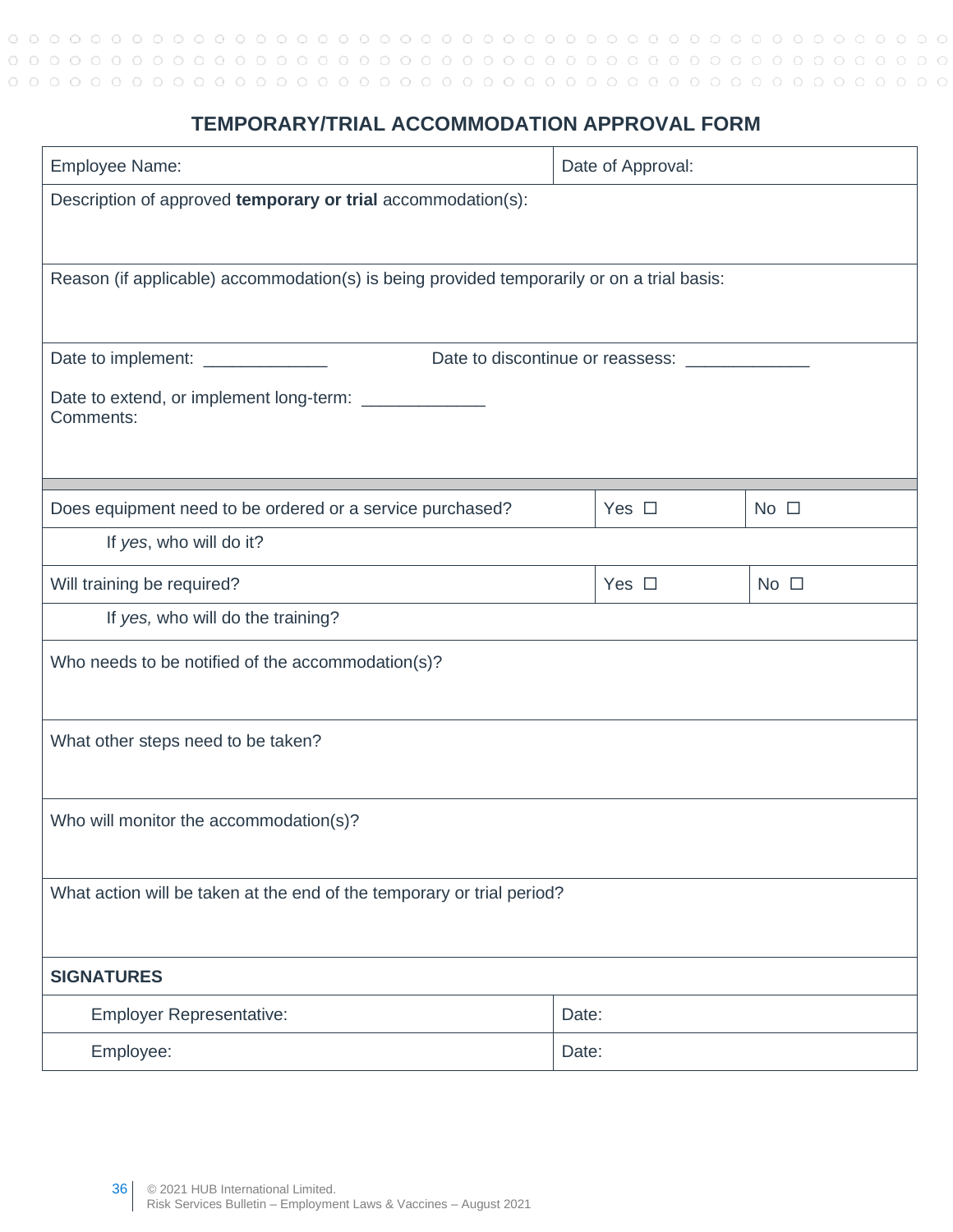### **ACCOMMODATION DENIAL FORM**

<span id="page-36-0"></span>

| Employee Name:                                                                  |                  | Date of Denial: |
|---------------------------------------------------------------------------------|------------------|-----------------|
| Accommodation(s) Denied:                                                        |                  |                 |
|                                                                                 |                  |                 |
|                                                                                 |                  |                 |
| REASON(S) FOR DENIAL (may check more than one box)                              |                  |                 |
| <b>Accommodation Ineffective</b><br>П.                                          |                  |                 |
| Accommodation Would Cause Undue Hardship<br>□                                   |                  |                 |
| Medical Documentation Inadequate<br>□                                           |                  |                 |
| Accommodation Would Require Removal of an Essential Function<br>□               |                  |                 |
| Accommodation Would Require Lowering of Performance or Production Standard<br>□ |                  |                 |
| Other:<br>П                                                                     |                  |                 |
|                                                                                 |                  |                 |
| DETAILED REASON(S) FOR THE DENIAL OF ACCOMMODATION                              |                  |                 |
|                                                                                 |                  |                 |
|                                                                                 |                  |                 |
| <b>NEXT STEPS</b>                                                               |                  |                 |
| Provide Additional Information<br>□                                             | Other:<br>$\Box$ |                 |
| Meet to Discuss Other Accommodation Options<br>□                                |                  |                 |
| <b>Explore Reassignment</b><br>□                                                |                  |                 |
| <b>Terminate Employment</b><br>ப                                                |                  |                 |
| <b>COMMENTS</b>                                                                 |                  |                 |
|                                                                                 |                  |                 |
|                                                                                 |                  |                 |
| <b>SIGNATURES</b>                                                               |                  |                 |
| <b>Employer Representative:</b>                                                 |                  | Date:           |
| Employee:                                                                       |                  | Date:           |